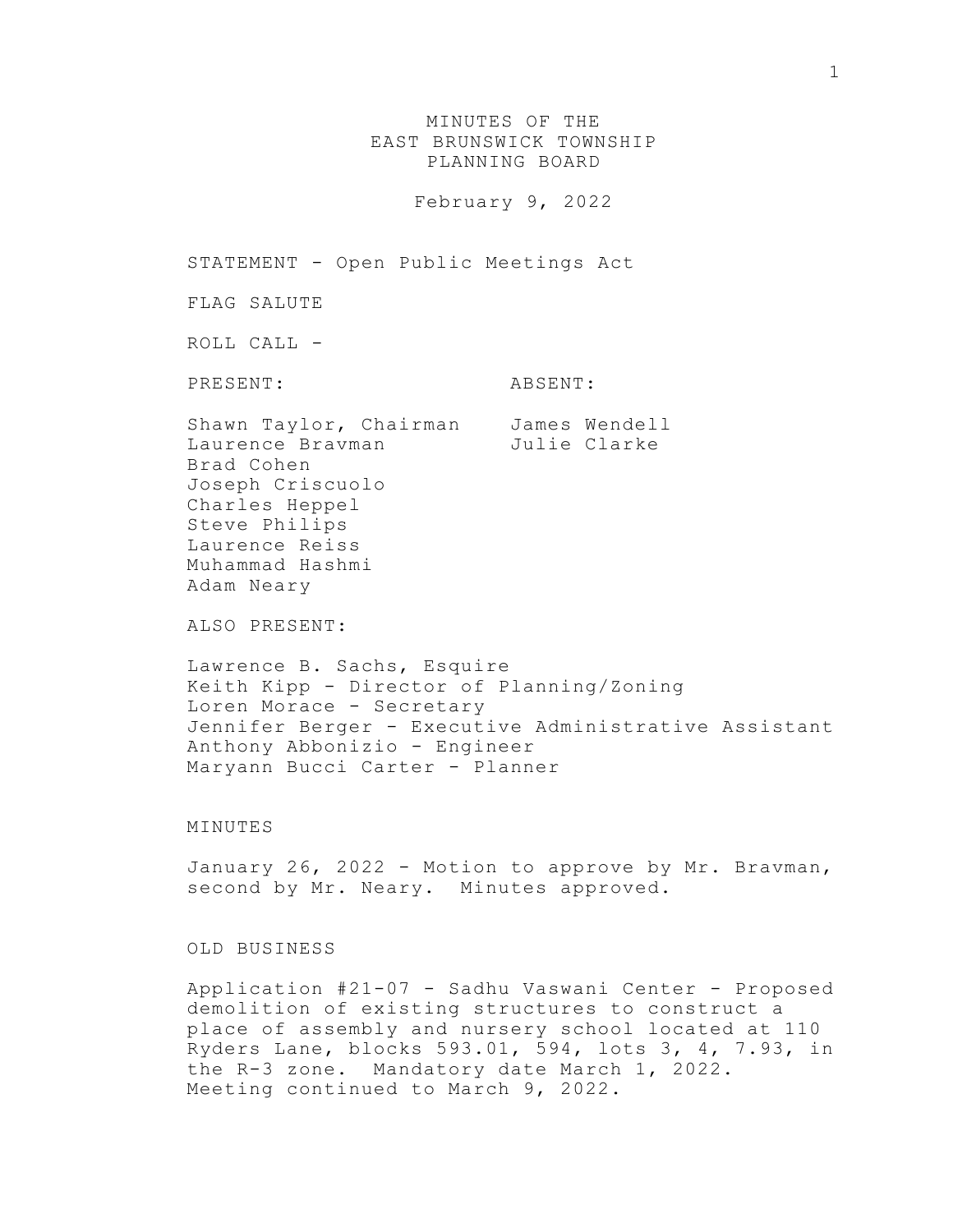Motion to adjourn by Mayor Cohen, second by Mr. Philips. Meeting adjourned at 11:13 p.m.

THE CHAIRMAN: Good evening, all. This is the February 9 meeting of the East Brunswick Township Planning Board. The township is using the telephone meeting format in an effort to mitigate the chance of exposure to COVID-19 as part of the township's ongoing effort to slow the rate of transmission and avoid overwhelming our treatment centers. The dial-in information and the agenda have been posted on the township web site and are posted on EBTV for members of the public. Members of the public can call in with the number provided if they have any questions for planning board members. You will have 3 minutes to speak. Should you have any further comment or questions, the planning and engineering office is always available by e-mail and phone. Each member of the public shall have only one opportunity to speak during the public session. Thank you in advance for your patience as we implement this new technology to continue to move the township forward during this health emergency. Just give me a sec. I'm sorry. I'm having trouble finding my agenda here. Okay. I apologize for that delay. In lieu of the pledge allegiance, may we all have a moment of silence for those who have suffered and are still suffering during this horrible pandemic. (Moment of silence) Thank you. And, Loren, will you please call the roll. MS. MORACE: Mr. Neary. MR. NEARY: Here. MS. MORACE: Mr. Hashmi. MR. HASHMI: Here. MS. MORACE: Mr. Philips. MR. PHILIPS: Here. MS. MORACE: Mr. Reiss. MR. REISS: Here. MS. MORACE: Miss Clarke. Mr. Criscuolo. MR. CRISCUOLO: Here. MS. MORACE: Okay. I know I saw you. Councilman Wendell. Mr. Heppel.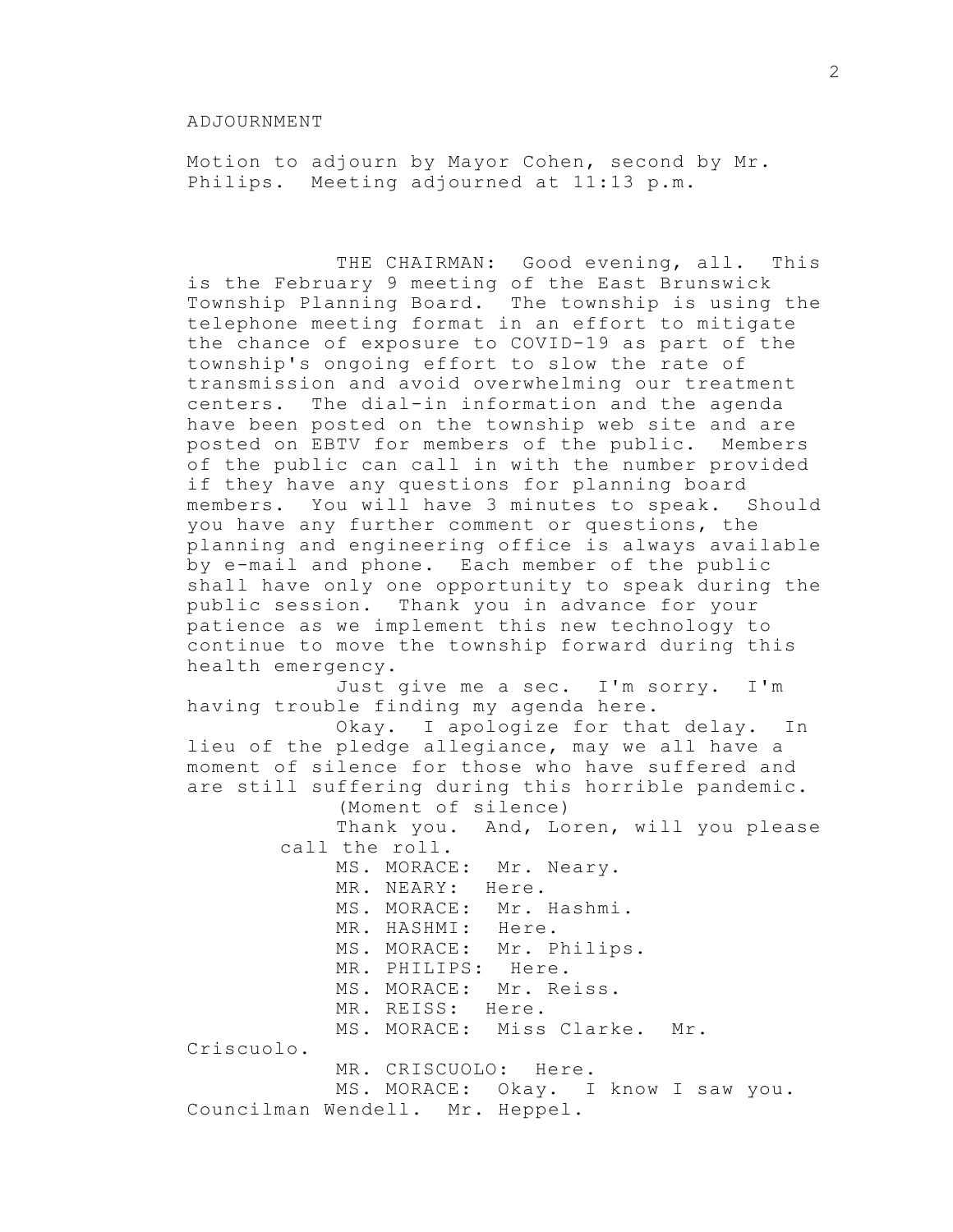MR. HEPPEL: Here. MS. MORACE: Mr. Bravman. MR. BRAVMAN: Here. MS. MORACE: Mayor Cohen. MAYOR COHEN: Here. MS. MORACE: Chairman Taylor. THE CHAIRMAN: Here.

The next item on our agenda are the minutes of January 26, 2022, which we received in our correspondence. Just a reminder to the board. We do minutes by -- we adopt minutes by voice vote. What is the board's pleasure with the minutes of January 26, 2022.

> MR. BRAVMAN: Motion to approve. THE CHAIRMAN: So moved. Do we have a

second?

MR. NEARY: Second.

THE CHAIRMAN: Moved and seconded. Any comments, corrections? Seeing none, all those in favor of the minutes as submitted, signify by say aye.

> Any opposed? Any abstentions? Okay, the minutes pass. Moving on to old business, we have

application 21-07 -- and excuse my pronunciation - the Sadhu Vaswani Center.

Mr. Pape, I believe you are here on that.

MR. PAPE: Mr. Chairman, yes, Kenneth Pape on behalf of Sadhu Vaswani Center. Thank you. This is a continued hearing. We were last before the board last summer and since that time have made very substantial changes to the plans, and before we begin with a substantive presentation, Mr. Chair, board members, board profession, I would ask if you could confirm receipt of our notices and confirm that the board has jurisdiction to hear the application this evening.

MR. SACHS: Yes, Mr. Chairman, I have reviewed the affidavit of publication and proof of service submitted by Mr. Pape, and the board does have jurisdiction for the application this evening. THE CHAIRMAN: Thank you, Larry. Please continue.

MR. PAPE: To the board members and to all who are listening, there was an error in -- last year in December from -- that came from me with the legal notice. I apologize for any inconvenience that caused anyone. It was my error in the preparation of the notice, so please accept my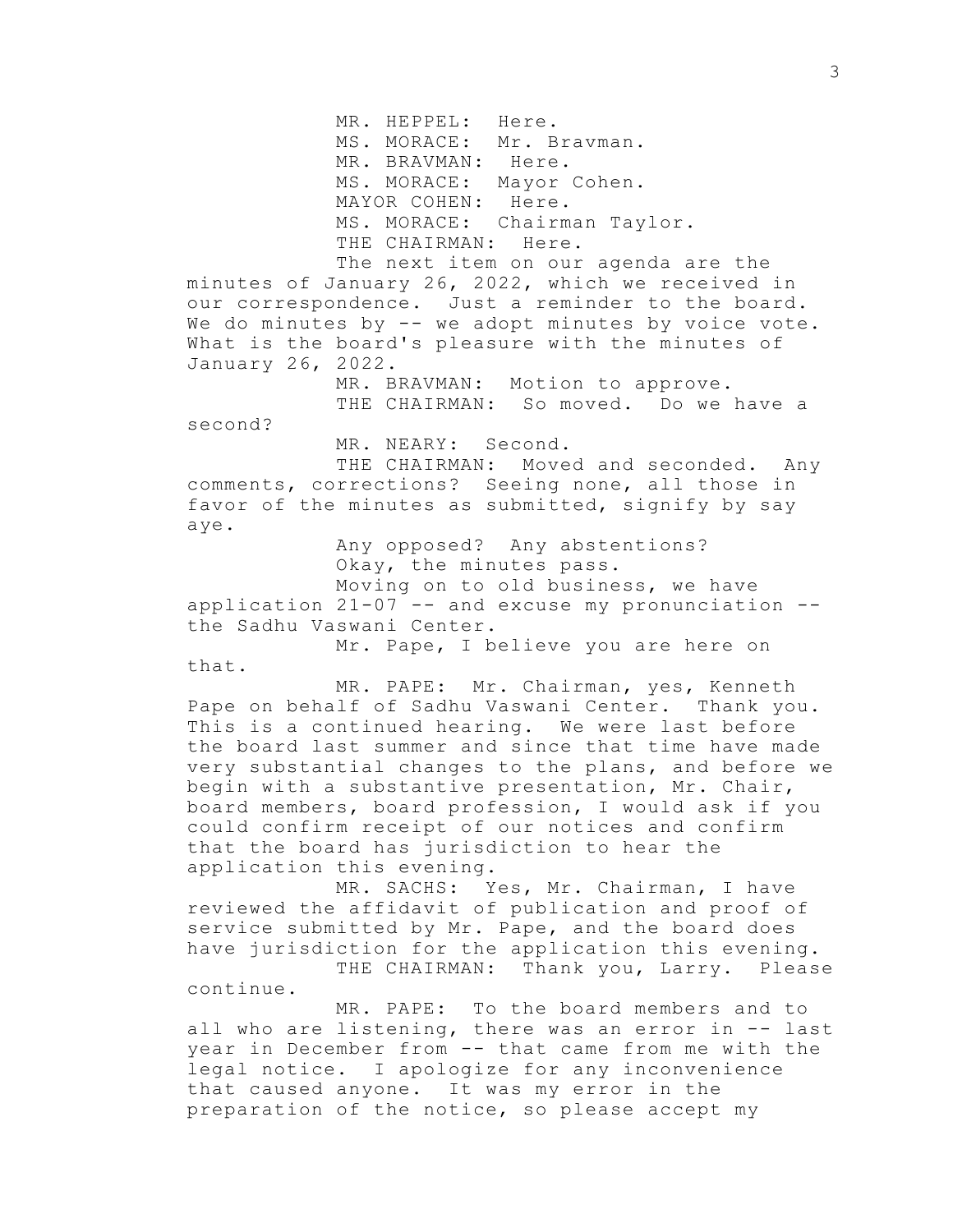apology.

This evening our presentation will be made by a number of professionals, but it will begin with a representative of the center. Mr. Lalwani has a statement that he'll read before we begin our presentation, but just before Mr. Lalwani begins, I'd like to share with all that in the 5 months that followed our meeting with the -- with this board, our clients redesigned the project from the ground up. They -- the building was originally a three-story building. It's a two-story building. The building's overall height has been substantially reduced, and the grading has been -- has also been affected in a positive way. We actually were able to lower the first floor by 3 feet by moving the building further away from the residential neighborhood. So you have a reduction in the first floor level and a reduction in the height of the buildings. There is considerable change in the landscaping plan. The variances that were requested for the parking lot design have been removed. We have a compliant parking lot.

The -- all of this came at consider -considerable expense, and that's our clients issue, not the board's, but considerable work and considerable focus and effort. I am comfortable stating as we begin that you'll find that our clients made very substantial changes to their plans, responsive to the board members, board professionals, and public. We did not make every change that was requested by everyone. We couldn't. They -- some of the requests were in 180-degree juxtaposition. What we did is we reduced the height of the building, pulled the building away from the residential community, and substantially changed the landscaping and appearance along Perry Road.

That's the -- my opening overstatement. The particulars will be presented to you by the professionals. Mr. Lalwani will make a statement on behalf of the center and will be followed by Rick Wiener, who is the site designer; Scott Kennel, who is our traffic expert; Yoshita Chandrani, who is the architect; and our last professional witness that we intend to call is Allison Coffin. We do have with us Jay Patel, who designed the stormwater system on the site. I don't intend to call him, but he will be available if there are questions of him.

And with your permission, Mr. Chair, I'd like to introduce to you Mr. Lalwani and ask that he be sworn in, and he has a statement to share with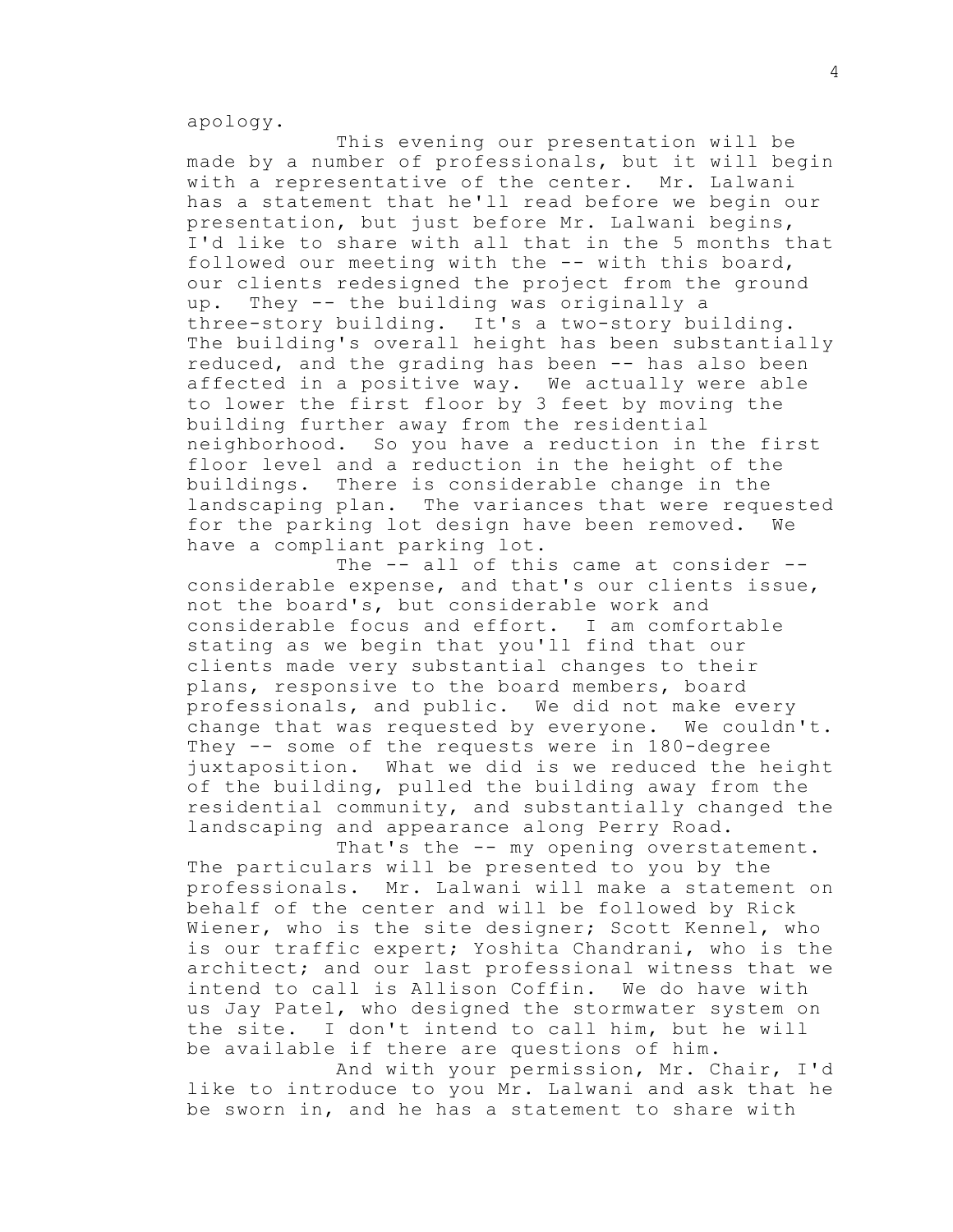THE CHAIRMAN: Certainly, Mr. Pape.

Mr. Lalwani, I don't know that I can see you on my screen, but please raise your right hand, and do you swear to tell the truth, the whole truth, so help you God?

MR. LALWANI: I do, Mr. Chairman.

THE CHAIRMAN: And just -- there you are. Okay. Just state your name, spell your last name for the record, and tell us your association with the project.

MR. LALWANI: Mr. Chairman, my name is Ashok Lalwani, L-a-l-w-a-n-i, and I serve as the chief executive officer of the Sadhu Vaswani Center of New Jersey.

THE CHAIRMAN: Welcome.

MR. LALWANI: Thank you, Mr. Chairman. Mr. Chairman, Mr. Mayor, members of the board, township professionals, and assembled members of the public, thank you for the opportunity to come once again in front of you to present our revised application.

The Sadhu Vaswani Center of World Peace cannot be built on the foundation of disharmony. That would defeat our very purpose. It must be built on the bedrock of friendship and love. Our very charter promotes harmony, peace, understanding, and conflict resolution through dialogue and good will. The America we witness today seems to have forgotten the golden rule, but here in the center of New Jersey, we must uphold a torch that renews our affirmation and faith in this cardinal principal.

Over the last few meetings, we heard genuine discomfort expressed by some of our neighbors. Even as we presented an application that was largely -- that largely conformed to the zoning ordinances, the size and height of our proposed structure caused a serious concern to our neighbors. They confessed their willingness to open their hearts and minds to being good neighbors and to the beauty of our ultimate purpose but worried about the impact this would have on the neighborhood aesthetics and by extension their property values.

The neighborhood representatives very clear -- very creatively offered an alternative that would move our proposed structure closer to Ryders Lane. We (inaudible) considered this alternative in consultation with township professionals; however, it was determined to be unworkable based upon the existing codes.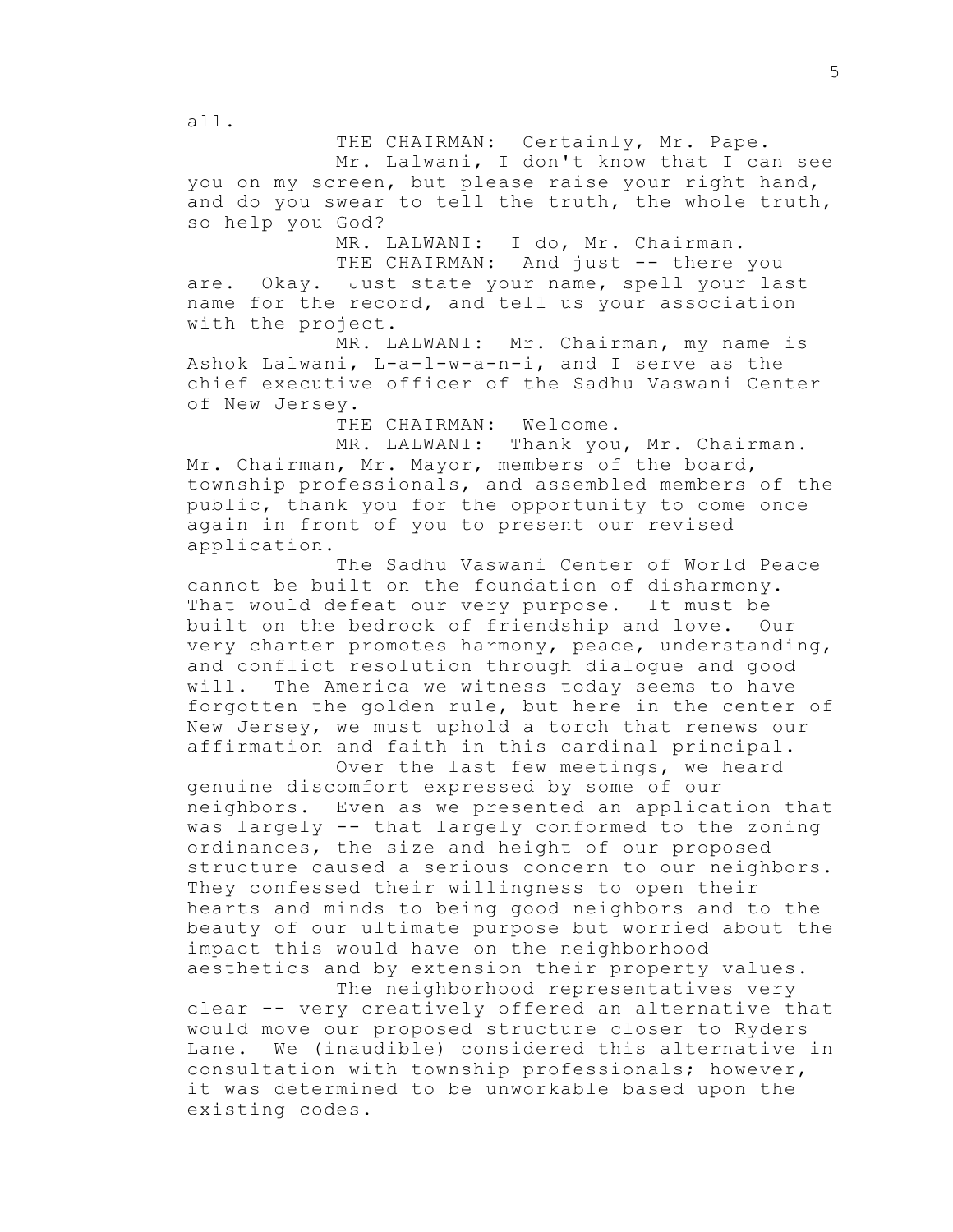So at enormous new cost, we chose to go back to the drawing board and re-engineer from scratch, this time considering the key concerns expressed by our neighbors as well as comments by board members. As a result, Ken and our professionals are now ready to present a significantly scaled down version of our plan. The main building is much smaller in height, and the improvement will cost even more to build, but to us, it is beautiful for it will be built with a contribution from all stakeholder. This time it conforms not only to the spirit of the regulation but also to the symmetry of the surroundings. In doing so, our very first act as a center for world peace will stand as a testament to our goals.

We hope and pray that the sincerity of our joint efforts will bring to the Township of East Brunswick as well as to our neighborhood the blessings of the sweet Lord. We are here to his service.

Thank you.

MR. PAPE: Thank you. THE CHAIRMAN: Thank you very much. MR. PAPE: Mr. --THE CHAIRMAN: Questions. Do you think -- is there a more appropriate time at the end. Mr. Pape, I'll --MR. PAPE: Mr. Taylor, I think that it would -- we have a presentation for the board. THE CHAIRMAN: Right. MR. PAPE: After each witness, we understand your process is, having participated in them -- we understand the township and the township's professionals may examine them and that we'll do the full examination by the public at the conclusion of all witnesses. Mr. Lalwani's testimony -- statement was intended to be an opening statement to --

THE CHAIRMAN: Great.

MR. PAPE: With your permission, we're ready to start the substantive presentation.

THE CHAIRMAN: Absolutely. I just wanted to check with Mr. Lalwani in case he was anticipating any questions. Terrific. Well, Mr. Pape, then I will turn it over to you. Please call your first witness.

MR. PAPE: Surely. Richard Wiener, Rick Wiener is our -- he's the planner and landscape architect who prepared the plans. He was sworn, and his credentials were shared with the board. I would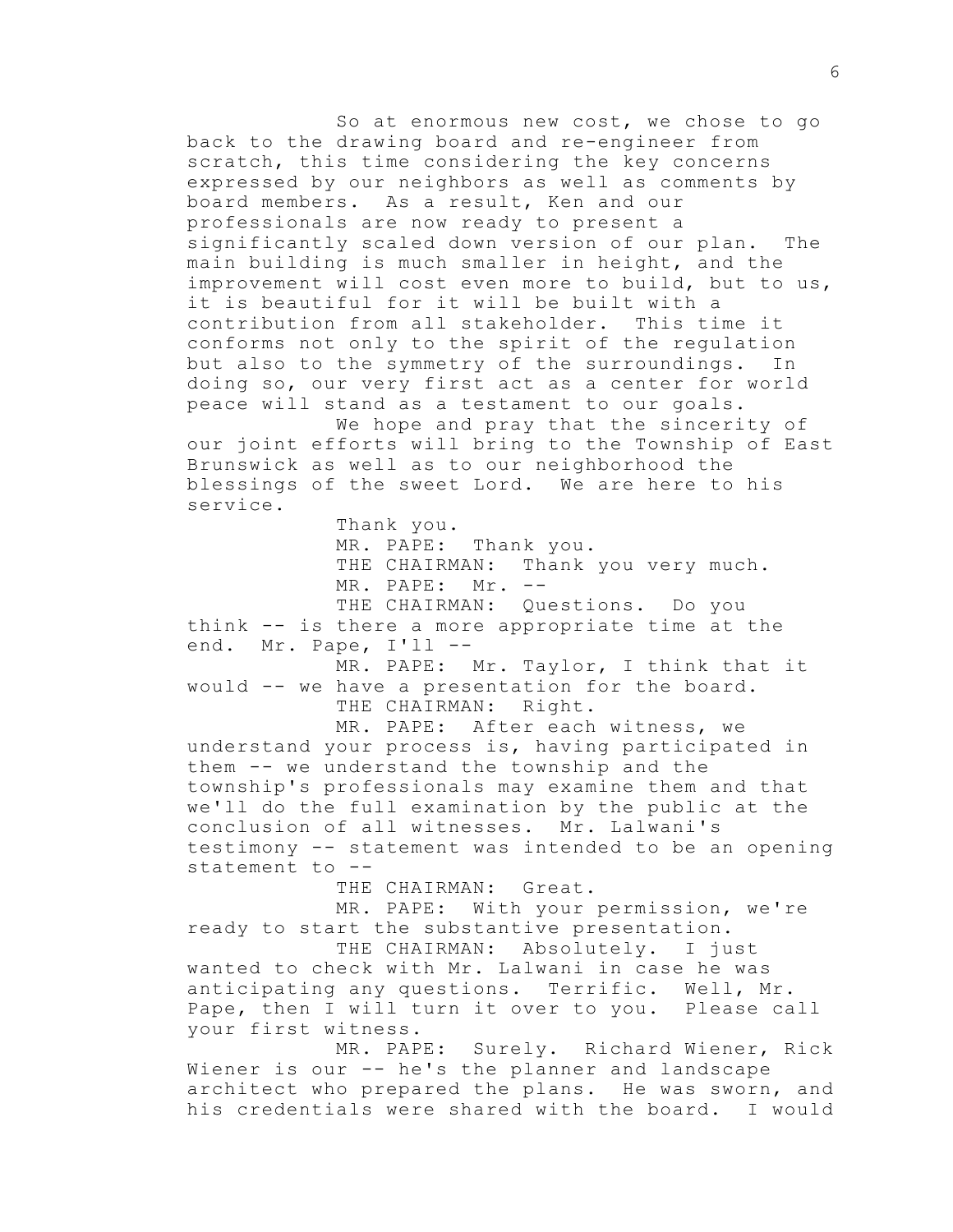like to have him sworn again this evening and very briefly just so that the record is complete have his credentials and go right to the presentation of the revised plan. THE CHAIRMAN: Good evening, Mr. Wiener. If you could raise your right hand, please. Do you swear to tell the truth, the whole truth, so help you God? MR. WIENER: I do. THE CHAIRMAN: Please state your name, spell your last name for the record, and give us a bit of your CV, because as Mr. Pape said, you were qualified in the past. MR. WIENER: Rick Wiener, W-i-e-n-e-r. I'm a New Jersey licensed landscape architect and professional planner. I'm a principal at Crest Engineering for 36 years now, and I've testified before numerous planning boards throughout central New Jersey. MR. PAPE: And, Mr. Chair, that's a replication of the credentials placed on the record in July. Just wanted the record to be complete. I would ask if you could affirm that he may testify in his area of expertise. THE CHAIRMAN: We are absolutely happy to qualify you as an expert this evening. MR. WIENER: Thank you. MR. PAPE: Mr. Wiener, is there an exhibit that you would like to call up or would like Miss -- you would like to call up or would like the township to call up. MR. WIENER: I'm going to try this, okay. Can everyone see that? MR. PAPE: Yes. MR. WIENER: So this is the new revised site display exhibit. I don't know, Keith, if it has a new exhibit number that we need to mention. MR. PAPE: I think we should award it --MR. SACHS: Yeah, let's mark it with an exhibit number. Loren, what was the last one we had marked back last year? MS. MORACE: A-14. MR. SACHS: All right, so this would be A-15? MS. MORACE: Yes. MR. SACHS: Okay. MR. PAPE: Mr. Wiener, if you would read the title block and the date. MR. WIENER: This is -- the plan is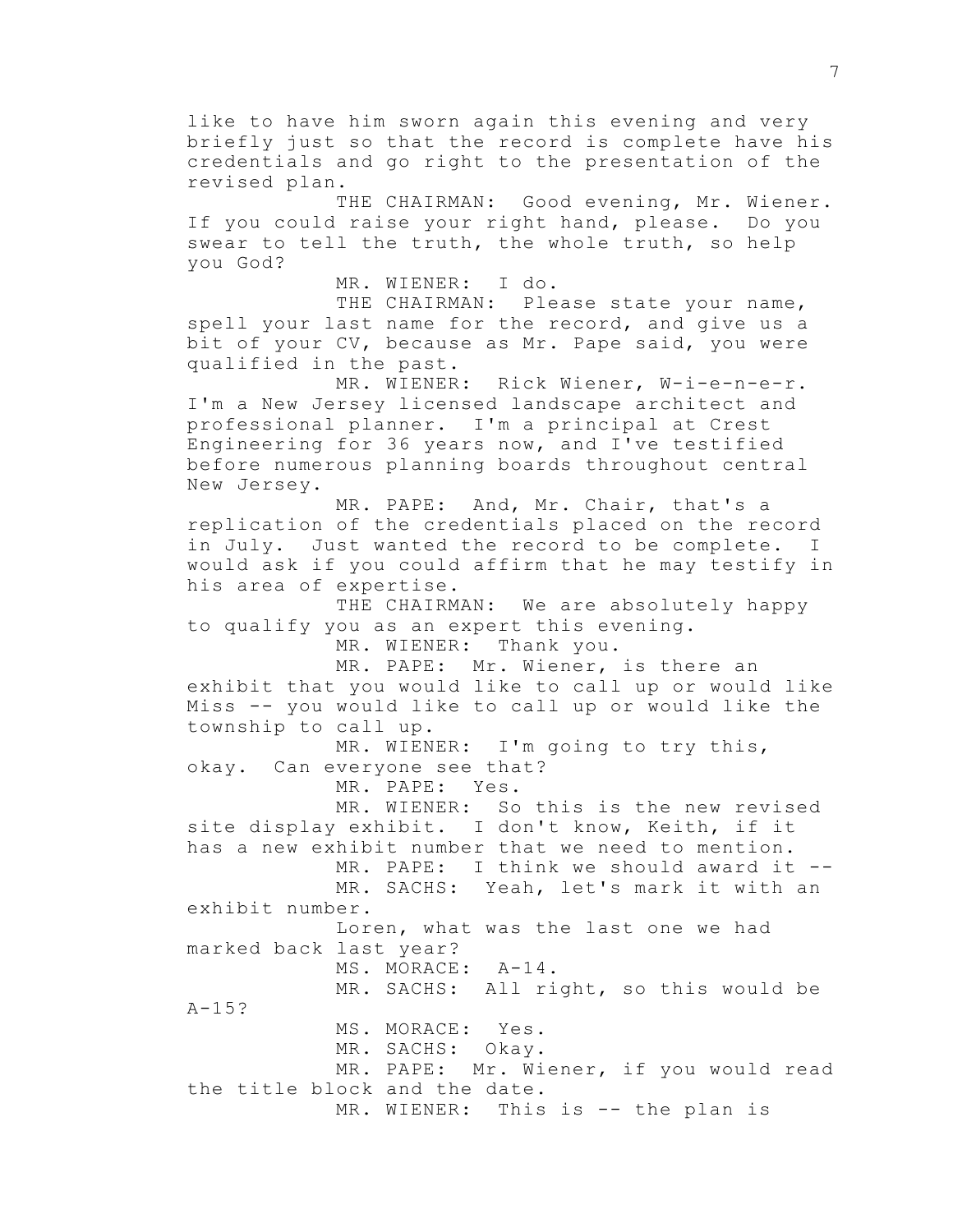called the site display. It is dated 12-10-21. MR. PAPE: And I'm going to ask you if

you could orient us north, south, east, west, and then beginning at Ryders Lane, if you could take us through the site, pointing out the elements of the plan and where changes were made.

MR. WIENER: Okay. So just as a reminder, the Corona Road side to the left is actually the north, and you can see the compass rose at the top of the drawing here to help you out with that. So as I mention north, south, east, west, you'll know where we're talking about.

Beginning on the Ryders Lane side, the entrance has now been consolidated to the north, and the separate ingress and egress was eliminated. The need to upgrade the existing guide rail at the southwest property corner is now unnecessary.

The project sign has been relocated to be near the new entrance. It is a total of 34.7 square feet, including all elements of the sign, and therefore, it conforms to the ordinance allowance of 35 square feet. The sign contains no digital sign panel. The sign will be lighted with ground mounted floodlights, which will be on a timer and will not operate between the hours of 7 p.m. - or I'm sorry -- 10 p.m. and 7 a.m.

The parking lot. The new configuration now contains the required 75 spaces.

The trash enclosure has been relocated to the north adjacent to the gas station for use by all on-site uses. The height of the refuse container will not exceed the height of the enclosure. Timing of pickups will be coordinated with the hauler to sure no conflicts with pre-K traffic.

As previously, the underground stormwater management system is proposed under the front parking lot.

The landscape islands in the parking lot, the ordinance requires 6 feet by 40 feet. We provided 12 feet wide by 36 feet to align with the 18-foot parking spaces. This provides nearly twice the landscape area to support tree growth.

To support snow removal operations during major snow events, we have added gates and depressed curb areas along the top of the wall along the southern parking area to allow for loaders to stockpile snow in the natural area below.

The parking lot has been extended on the northeast side to reach the new pre-K building.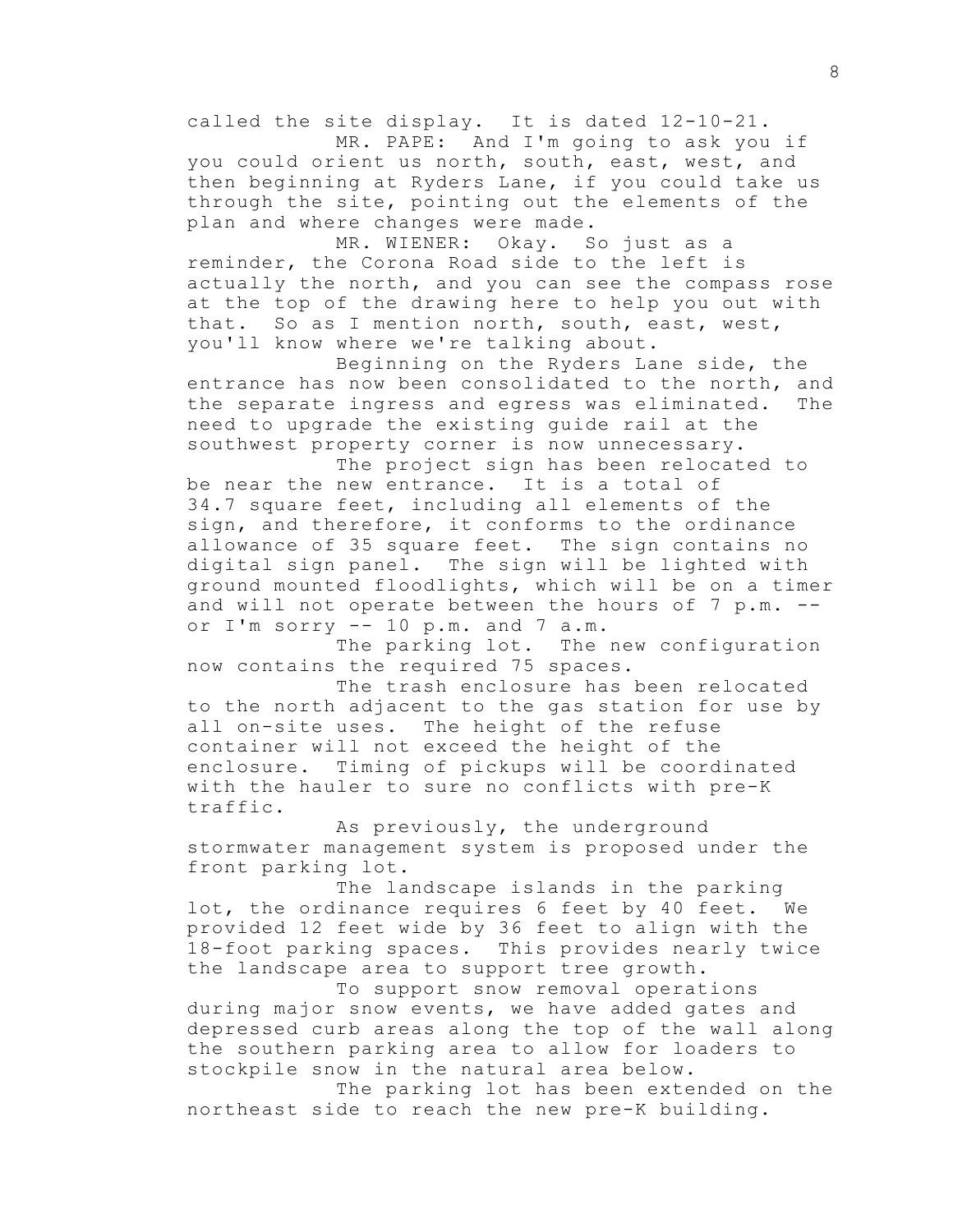There is no drop-off permitted. Parents and guardians are required to bring the children in and take them out.

The Sadhu Vaswani Center building. It's been relocated to be closer to Ryders Lane and south further from the Corona Road properties now 140 feet away. The new building contains 16,133 square feet and is now only two stories. Moving the building downhill and southwest, we were able to lower the first floor elevation by 3 feet. This building now contains the prayer hall, dining hall, parsonage, and yoga area. No facade signs are proposed.

Although a designated loading area is not provided, deliveries are limited to van and 30-foot box truck deliveries, which can be accommodated at the covered drop-off in front of the center.

Further testimony on the building details will be provided by our architect.

Moving to the Perry Road side of the project. Four, Six, and Eight Perry Road will be eliminated along with the associated existing bulk variances. No public access to the center will be provided to the center as the frontage is completely fenced off from Perry Road. This will help to eliminate parking on Perry Road by visitors to the site. The existing driveway to 4 Perry Road will remain to be utilized for emergency vehicle access to the site only and will contain a gate restricted to township emergency vehicle use. The only gate in the fence will have an emergency push bar from the inside of the site.

The retaining walls along Perry Road. In order to achieve a suitable buffer along the Perry Road streetscape, two retaining walls are proposed. The first, nearest the road, is a freeform wall ranging from 1 to 5 feet high, varying with the existing topography. The second is a higher wall and forms the back of the berm and varies in height from 5 and a half feet to 10 and a half feet above the existing road grades. Additionally, a solid 6-foot-high fence is proposed at the top of the second wall. As previously, the applicant is requesting a variance for the fence height and type in the front yard. We believe the solid 6-foot fence is important not just for screening and privacy but also as a backdrop for the significant landscaping that will occur in front of it. There is then a 5-foot drop to grade on the building side of the second wall. Twelve- to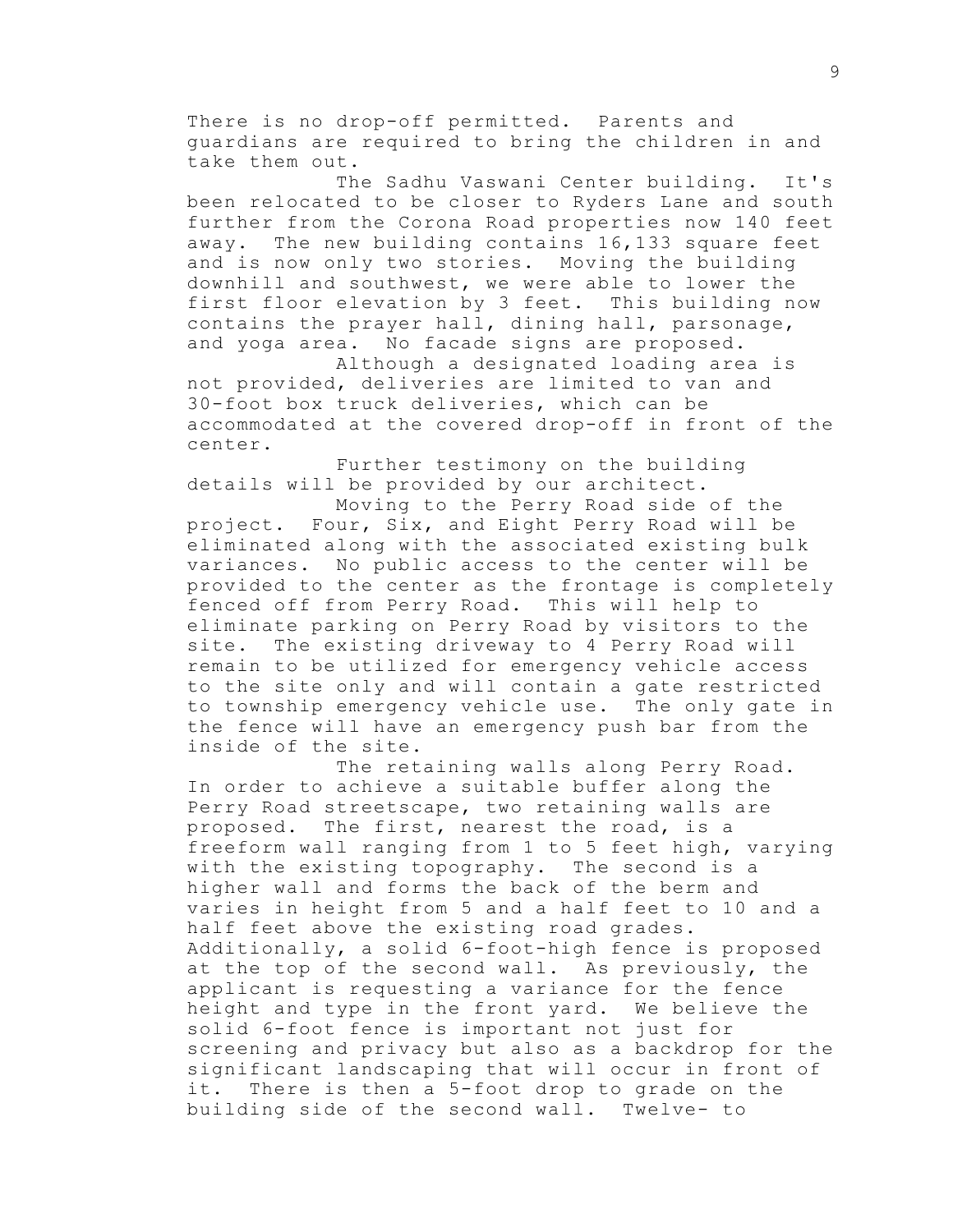fourteen-foot evergreens are provided at the top of the wall with evergreen and deciduous flowering shrubs in front of them between the two walls. New street trees have been added along the entire frontage.

And I'm going to change to the next exhibit, which is entitled the Perry Road section. MR. SACHS: Let's mark this A-16.

MR. WIENER: A-16. Okay, so for this, you can see -- here's Perry Road to the right, and as it slopes up -- and this is just a section through a part of the wall, and you can see the first wall, which then slopes up again to the second wall with the 6-foot fence on top. These are the evergreens that will be planted. This is the size they will be planted, and obviously, these will grow significantly taller over time. This is the 5-foot drop that I referred to before you get to the building.

Okay. The meditation garden, which is on the southeast part of the property and is essentially 8 Perry Road property. The garden area is only accessible from within the center building. The entire area is fenced off on all sides. A detailed plan of the garden is now included in our drawing set, and the existing pool will be removed.

Within a more formal outdoor area associated with the exit from the lobby, a shallow water feature, fountain, reflecting pool is proposed surrounding -- surrounded by evergreens to create a separate outdoor experience from the more informal gardens beyond where the bed lines are more freeform and natural. Walkways and landscape areas within this second space will provide many opportunities for benches, planters, sculptures, and monuments associated with all religions and cultures. Overall the garden landscape program is a combination of existing and proposed trees along with flowering shrubs, perennials, and annuals to be installed over time.

There are currently three sheds on the 8 Perry property. The intent is to keep two to be maintained for storage of landscape equipment and supplies for the gardens. A variance is required since the sheds were originally constructed too close to the property line. Ten feet is required; approximately 6 feet is the existing condition. So now I'm going to move to the

northeast, which is the pre-K building. This will replace the daycare use, which was previously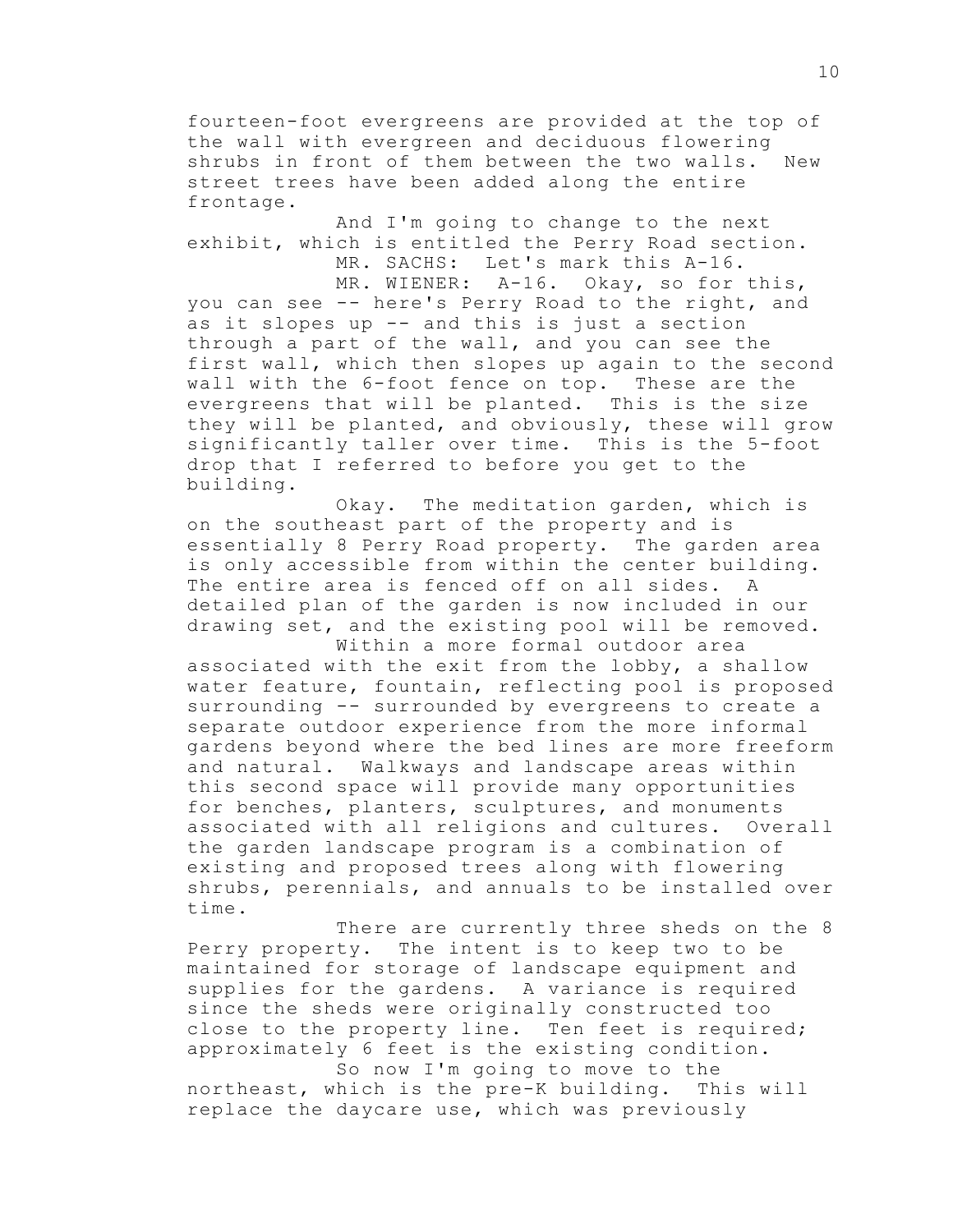proposed inside the center building. It is located at the same location as the existing house on 4 Perry in terms of the width and setback of the building. It is designed in a residential character and complies with the bulk ordinance requirements for the zone. It is connected to the center by a covered walkway. The associated play area is behind the building, which is surrounded by a 4-foot-high aluminum fence. Play equipment will be selected. No play surfaces are proposed other than the lawn area. Further, more detailed testimony will be provided by our architect.

I'd just like to talk a little bit about green design items. The center building will provide rooftop solar panels. A roof drain water harvesting system is proposed to help with landscape irrigation. Pervious concrete will be utilized within parking stall areas to allow stormwater to filter through. In accordance with the NJDEP criteria for the surface, the maintenance and inspection program will be implemented, which includes vacuuming up to four times a year.

In accordance with the ordinance, electric vehicle charging spaces have been provided. This will be relocated -- these will be relocated from where they are currently to avoid conflicts with sidewalk areas.

LED lighting is provided in the parking and walkway areas.

Removal of nearly 2,500 square feet of asphalt, which currently exists within the wetlands buffer area along the Saw Mill Brook, and restoration of the area with native plantings.

A stormwater management system is provided, something the site does not currently have.

Preservation of perimeter large healthy trees and plantings and adding 140 new trees and nearly 500 shrubs.

A couple of miscellaneous things. Each building will have its own backup generator. The backup generator for the center is located behind the pre-K building below the retaining wall. The pre-K generator is proposed on the north side in proximity to the proposed utility room for the pre-K building and will be surrounded by fencing and is expected to be typical of residential generators in size and noise generation.

In order to achieve these changes, the variance for maximum lot coverage increased from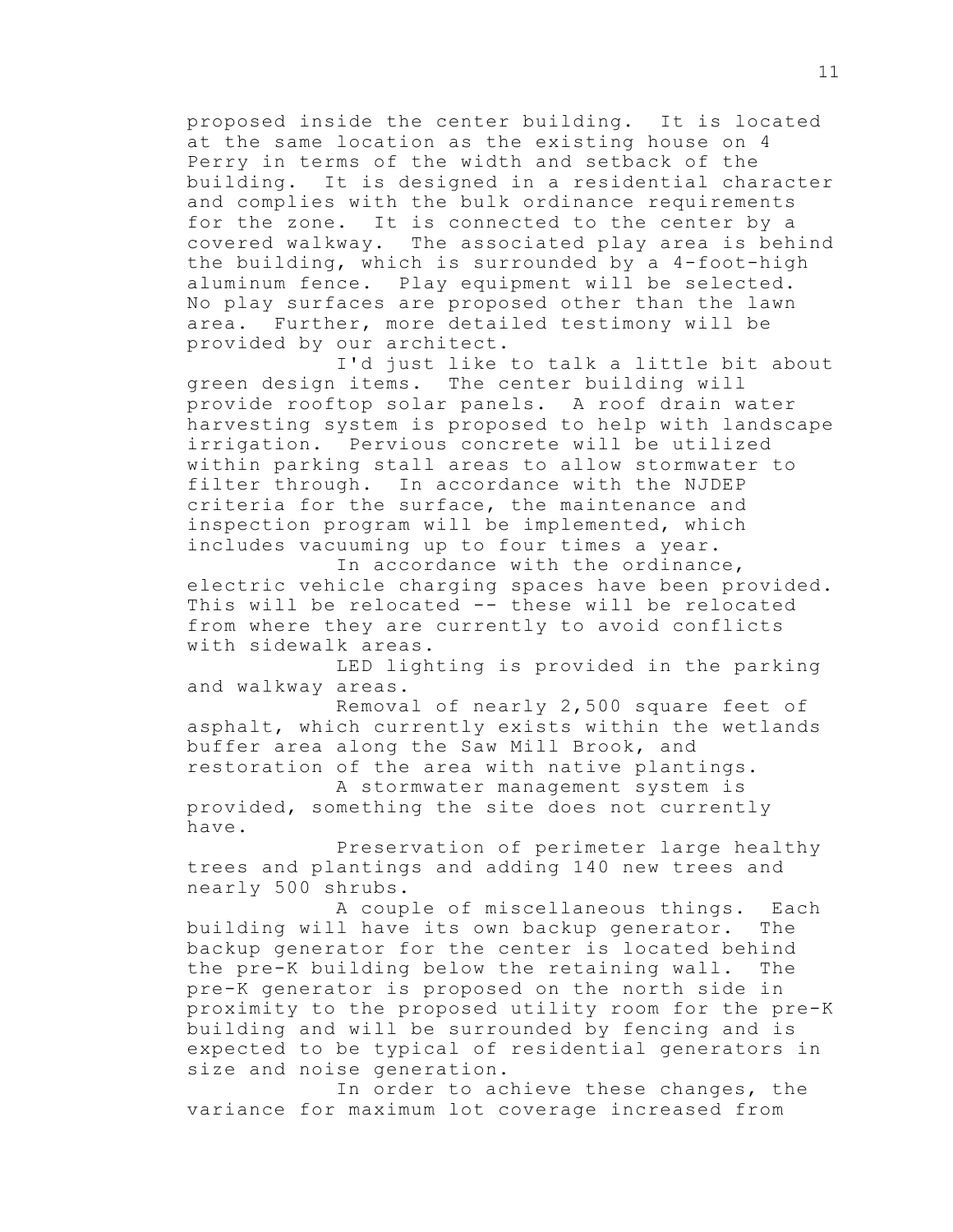41.3 percent to 46.7 percent where the ordinance allows 30 percent. Further testimony on this will be presented by our planner.

We will comply with the other technical elements of the board engineer's review letter regarding grading, drainage, stormwater and utilities.

That completes my presentation. MR. PAPE: Thank you, Rick. Thank you for being so organized and succinct.

That is Mr. Wiener's direct presentation, and, Mr. Chairman, board members and board professionals, Mr. Wiener is prepared for your examination at this time if you so choose.

THE CHAIRMAN: Yeah, are there any -are there any board questions for this witness? If I can't see everybody, just kind of yell out.

MR. BRAVMAN: Shawn, it's Larry Bravman. I have a question.

> THE CHAIRMAN: Okay, Larry. Okay. MR. BRAVMAN: Good evening, Mr. Wiener. MR. WIENER: Good evening.

MR. BRAVMAN: Could you repeat -- and I apologize -- the Perry Road -- you had talked about whether there was going to be any access from Perry Road. I think you briefly talked about if there was going to be any type of parking and access to the site. Can you just repeat that again because I believe when we looked at the plans last time, there was reference to some type of gate that was going to go from the I guess the east part of the property onto Perry Road. Can you just recapture that again, please.

MR. WIENER: Sure. As I had mentioned with the berm, there is a fence that is proposed along the entire top 6-foot-high fence along this area all the way to this building here, and then the fence in this goes back that way. This is the only gate, and it's there because this is the emergency vehicle access parking. So they will be -- so they will have a key and be able to open the gate, but nobody else can get in that way. There is from the inside in case of an emergency and people need to get out a push bar on this gate where they would be able to leave the site. Other than that, there's no way to get into the property from this side.

MR. BRAVMAN: What would prevent any people using that push bar to open it up to allow people to then come walk down the emergency access route and into the back of the property because they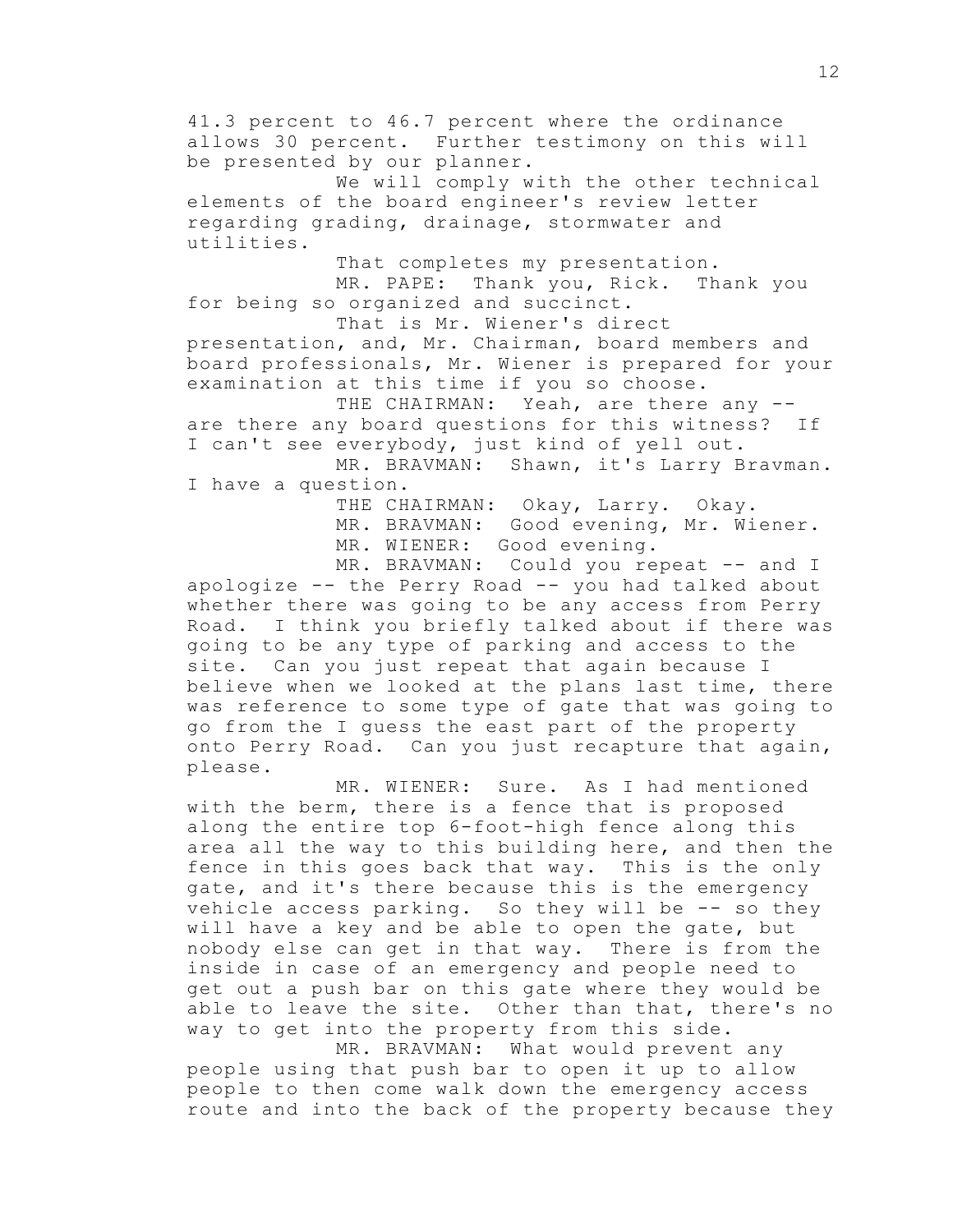parked along Perry Road or Corona Road? MR. WIENER: I very honestly do not have an answer for that.

MR. BRAVMAN: Is that push bar going to be an alarmed bar or anything?

MR. WIENER: Yes, okay.

MR. BRAVMAN: I guess my concern would be if -- as it's presented, it sounds as if the applicant is truly trying to focus all the parking where it, you know, should be in the parking facility or the parking field and sounds to be discouraging any type of parking on Perry Road, Corona Road, but I guess part of that we need to know that implemented is there will be no pedestrian access. While we say it's not permitted, while the applicant says it's not permitted, I guess my concern would be it still could be something that would be allowed.

MR. PAPE: If I may, Mr. Bravman, I think the push bar for people to get out in the event of a fire emergency is a necessity, but to - as a -- to provide a further assurance -- to provide a further assurance that it does not get misused, we could put an audible alarm so that anyone who opens it would be triggering that audible alarm.

MR. BRAVMAN: That would be helpful, Mr. Pape.

MR. PAPE: And there's no objection to that. It is not intended to be misused. It is intended as a safety feature solely.

MR. BRAVMAN: So therefore, as I guess Mr. Wiener indicated, other than -- and I guess it's hard because we're all looking at it, and I know he had his cursor moving before, the arrow cursor. Other than where he is now, that access, everything else is fully fenced in so there would be no ability of any pedestrians to come off of Perry Road from the east side of the property to gain access to then the buildings, the structures, the school, or anything else, the meditation gardens, anything like that.

MR. WIENER: Correct.

MR. BRAVMAN: I'm sorry, that would be correct?

MR. WIENER: That's correct, yes.

MR. BRAVMAN: Okay. Thank you. And the other question I had, Mr. Wiener -- and I know you indicated there were going to be other professionals to testify. Will one of the other professionals be testifying as to the circulation through the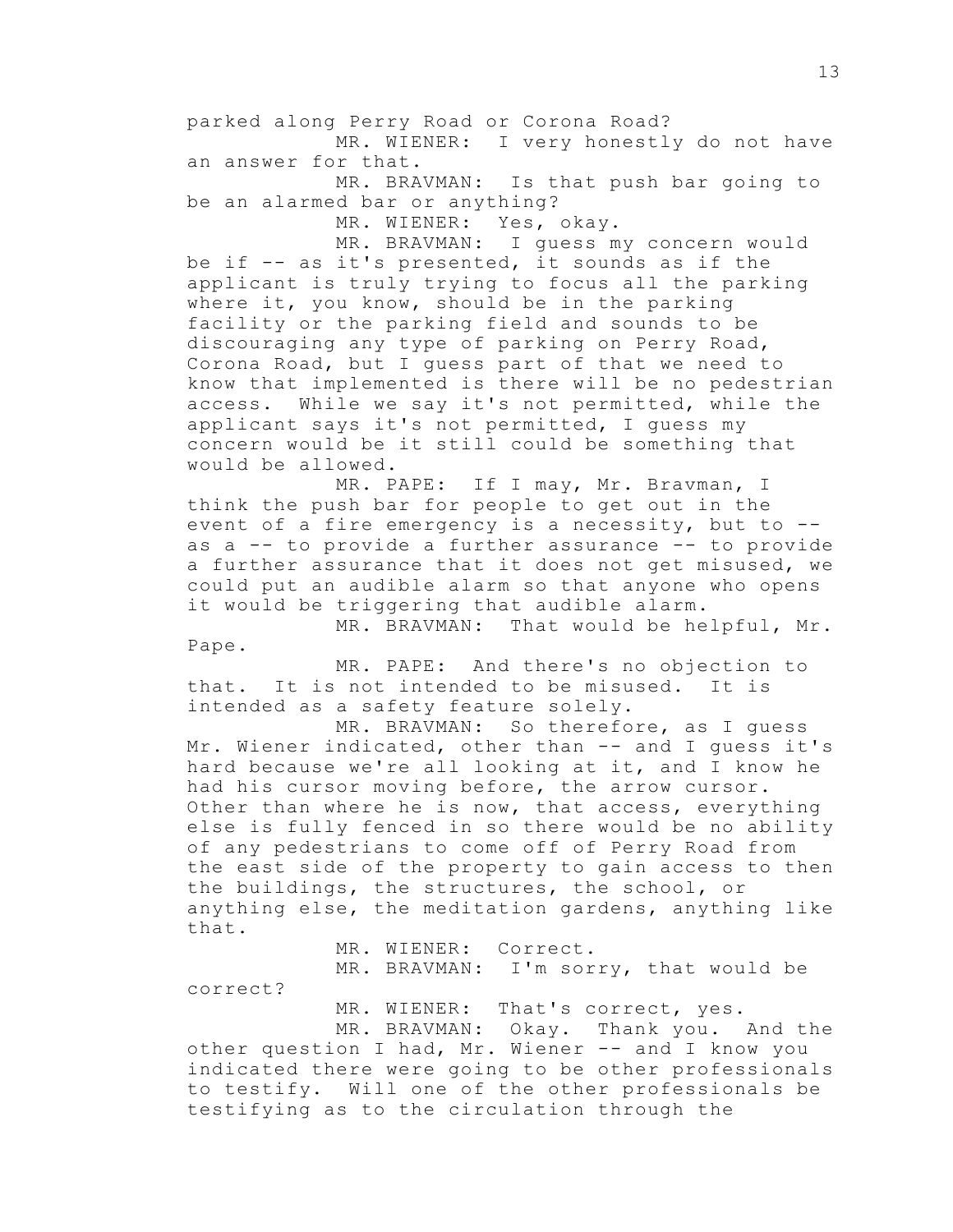parking, the parking field, or are you -- MR. WIENER: Yes, that's the -- our traffic engineer will be testifying. MR. BRAVMAN: Perfect. Thank you very much. MR. WIENER: You're welcome. THE CHAIRMAN: Thank you, Mr. Bravman. I see Mr. Criscuolo has his hand up. MR. CRISCUOLO: Yes. Just clarification on the preschool there. You said the parents will have to park -- MR. WIENER: Correct. MR. CRISCUOLO: -- and accompany the children into the building. Just want to double check that. MR. WIENER: That's correct. MR. CRISCUOLO: Will they be going through the building or walking on the sidewalk there? MR. WIENER: There is a sidewalk here and an entrance. The entrance goes up this way into the building. MR. CRISCUOLO: Okay, so if they were to park in the main parking lot -- MR. WIENER: Yes. MR. CRISCUOLO: -- is that sidewalk covered so they'd be out of the elements? MR. WIENER: So this part of the sidewalk is covered. These areas are not. MR. CRISCUOLO: So in the elements, the -- there's going to be an abundance of people that are going to want to park in that -- right where your cursor is now -- MR. WIENER: Right. MR. CRISCUOLO: -- and I could see it being a little bit of a situation with people, you know, bi-directional there, pulling in, pulling out, wanting to be there. Is there any consideration to putting an overhang over the area so that if parents did park in the main lot, they would be out of the elements? MR. WIENER: So your question is can this area over here be covered. MR. CRISCUOLO: Yes. MR. WIENER: This is already covered. I guess that's something that our architect could talk about. We do have landscaping against the building in this area over here. MR. CRISCUOLO: Looks like there's just a sidewalk according to my plans.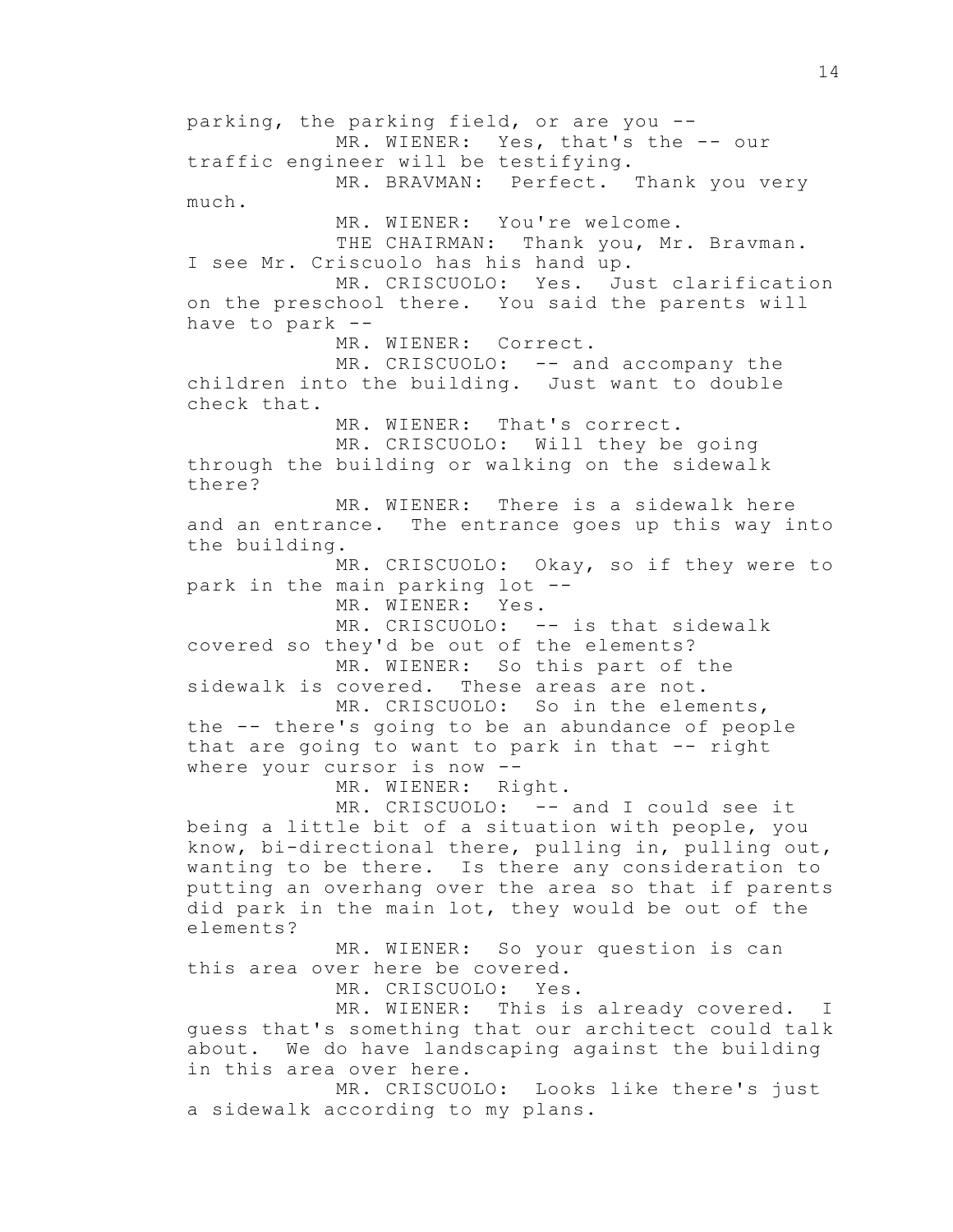MR. WIENER: Yeah, the black area is the sidewalk. Let me see if I can zoom in a little bit here. This is the sidewalk. This part of it is covered. This is a landscape area along here there. Maybe that looks better. MR. CRISCUOLO: Okay. MR. WIENER: Okay. MR. PHILIPS: Shawn. THE CHAIRMAN: Yes. MR. PHILIPS: If you could use your cursor and enlarge the school area there. You have said that you have a fence that goes along, but what is between the pre-K school and Perry Street? It looks like it's open. MR. WIENER: This? MR. PHILIPS: Not there. To the left. MR. WIENER: Here? MR. PHILIPS: Well, go to Perry. There's a sidewalk there, right? MR. WIENER: There's a sidewalk -- this sidewalk you're talking about? MR. PHILIPS: That sidewalk. Okay, so if you're going along Perry Street, it looks to me like there is one section maybe 80 feet or 60 feet that there's a direct line into the back of the school; am I wrong about that? MR. WIENER: This here? MR. PHILIPS: No, not there. To the left. THE CHAIRMAN: No, right along Perry, right, Steve? MR. PHILIPS: Yes, right along Perry. Thank you. Right there. MR. SACHS: Mr. Wiener, is the entire Perry Road frontage fenced in? MR. WIENER: It is. MR. SACHS: Okay, all right. So there is a fence that runs along -- MR. PHILIPS: Is that the black line that's shown there? MR. WIENER: That's the fence. MR. SACHS: What about going out towards Perry Road further east. MR. WIENER: Further east. Well, these are the retaining walls that are -- THE CHAIRMAN: If you're walking down Perry towards Corona, is that -- is there any way you can get into the facility by just walking through those trees? MR. WIENER: No. This is the fence at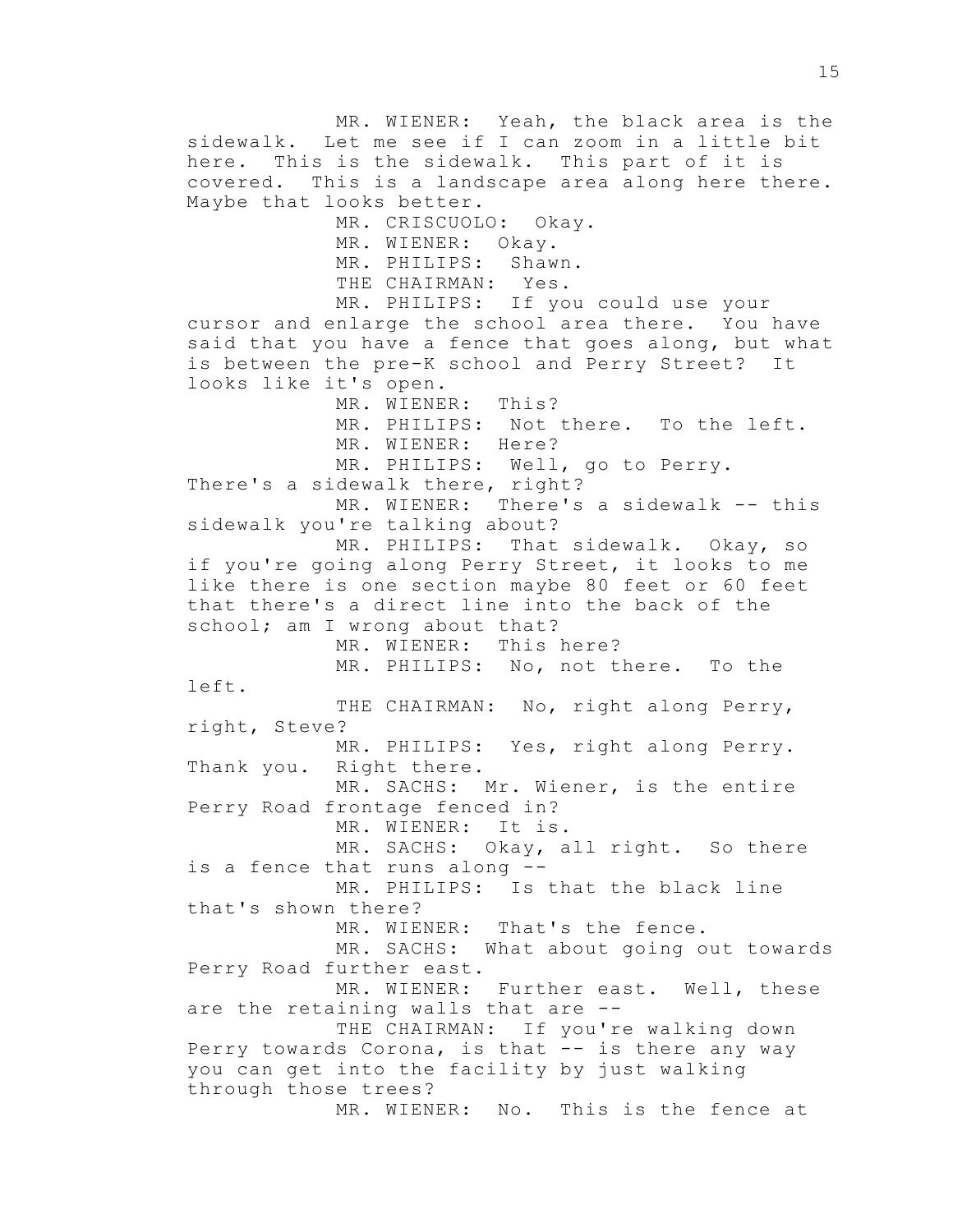the top of the wall. It goes all the way to the other side. And this is the fence at the top of the wall here, which goes all the way back. This is left open here, accessible only for the landscape people to get there, but there's no way to get into the yard or into the facility. It's completely fenced off along here. MR. CRISCUOLO: So there's no way of getting in the building from Perry Road. MR. WIENER: Correct. MR. CRISCUOLO: All right, and is that driveway going to be striped for emergency only and proper signage put up saying emergency vehicles only? MR. WIENER: Correct. The idea was to

have a gate across the front so that people wouldn't come in here and park. Only emergency vehicles would be able to park there.

MR. CRISCUOLO: Okay.

MR. PHILIPS: Mr. Wiener, where the word P-R-E is, you see that?

MR. WIENER: Yes.

MR. PHILIPS: Preschool? If you move your cursor up towards Perry Road directly straight up, okay, you have a very (inaudible) tree you're claiming to put there. (Inaudible) tree. MR. WIENER: I'm sorry, I didn't hear

that. Could you say that again, please. MR. PHILIPS: Move your cursor up

towards Perry Road.

MR. WIENER: Yes.

MR. PHILIPS: There's a big tree that you just went -- is that correct? That's a big tree?

MR. WIENER: This one is an existing tree, yes. MR. PHILIPS: Okay, and that black line, a fence, or what is that? MR. WIENER: This? MR. PHILIPS: Yes, what is that?

MR. WIENER: That's the property line. MR. PHILIPS: Okay, so if you're walking along the sidewalk and you go where your cursor is now and you aim directly towards the building, what's there? MR. WIENER: This? MR. PHILIPS: No, not that. Where you have green.

MR. WIENER: Okay, this? This is lawn area.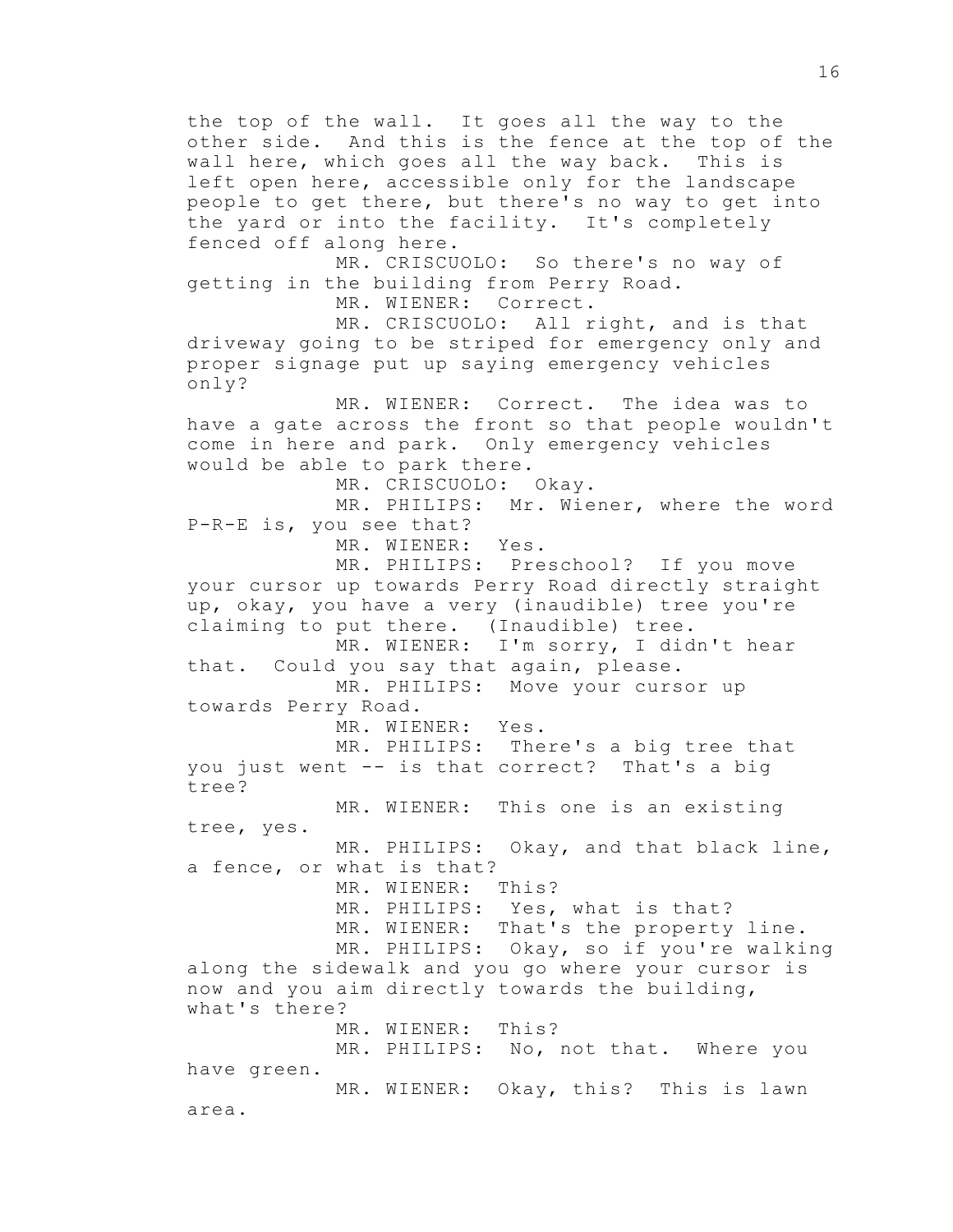MR. PHILIPS: That's right. Okay, so it's lawn. So somebody walking along Perry Road is walking down Perry Road away from Corona, so this would be on their right; is that correct? MR. WIENER: Yes.

MR. PHILIPS: Okay, and what is stopping them from walking right up to the building, itself? MR. WIENER: Well, they can walk up to

the building, but they can't get in. MR. PHILIPS: And this is a preschool.

Aren't there emergency doors and various doors like that in case the kids have to get out?

MR. WIENER: There are a number of other ones throughout the building, as you can see, and again, our architect will talk about those, but the intent is for it to look like a residential setting from the street, to look residential in nature, but the only place you can get to the back is through here, and that's where the gate is proposed.

MR. PHILIPS: Right, and that makes perfect sense. I'm just wondering. It looks like it's wide open about 60 feet to the north.

MR. WIENER: Okay. It's just the front lawn area, existing tree, existing tree, and these are proposed trees.

MR. PHILIPS: And that -- theoretically, that corner of the building where there's a pink circle, somebody could walk off Perry Road and touch that without going through a fence; is that correct?

MR. WIENER: Correct. MR. PHILIPS: Okay. Thank you. MR. WIENER: You're welcome. THE CHAIRMAN: Adam, I saw your hand was

up.

MR. NEARY: Thank you, Chairman. Getting back to a point that was discussed earlier regarding access to Perry Road, is the applicant willing to have some kind of conditions added that there will be enforcement making sure that parents and families do not drop off and let their kids come in through the back? I know we talked about the gate, but human nature may result. That gate may not always be closed. And making sure the applicant is enforcing that people don't park along Perry Road.

MR. PAPE: We can -- there's a host of rules and laws that are in place, and there's insurance that's in place. We can put in our agreement with the parents that they -- no child can be brought -- no child can be brought into the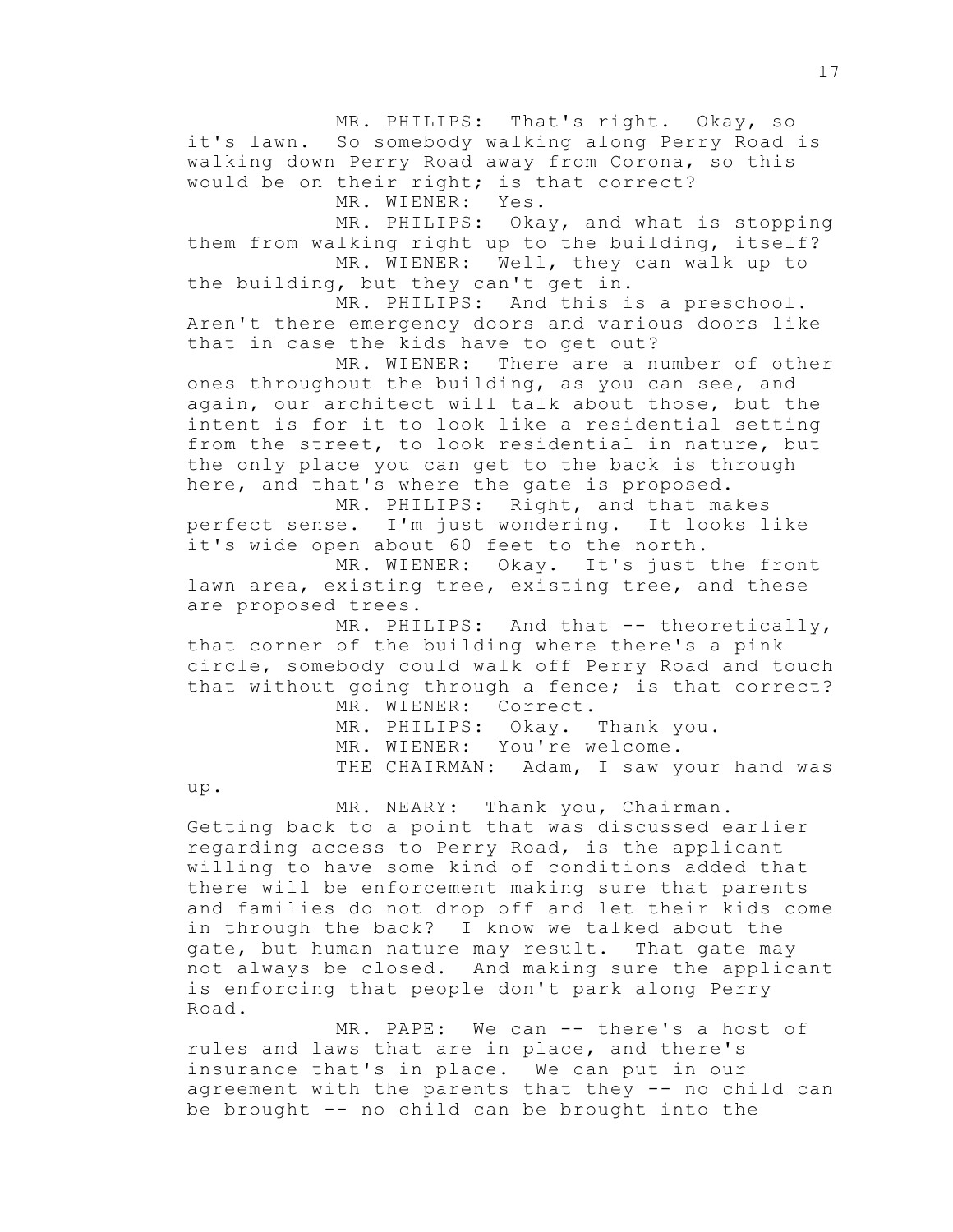building except through the designated entrance and that all parents and/or guardians must enter the building with the child. Does that address the question, Mr. Neary? MR. NEARY: Yeah, that does address the question, and just -- okay, and address the

question. Thank you.

MR. PAPE: It does?

MR. NEARY: Yes.

MR. PAPE: Okay. Thank you.

MR. SACHS: Mr. Chairman, if I can just make a comment and maybe ask Mr. Pape something. THE CHAIRMAN: Certainly.

MR. SACHS: Thanks. Along the same lines as what Adam has just raised and what Steve has raised, it may make sense, Ken, to maybe put a fence up on the Perry Road property, not the entire width of it -- the entire length of it because I think you've got to a retaining wall, and you'd have to be an acrobat to probably get in from the southern portion of Perry Road, but going a little bit north, you know, perhaps a fence to the north of where the emergency access is, you know, and maybe down -- partially down the property line over by Corona Road, just to provide another fail-safe measure for protection of children who might be back there. Moreover, it would prevent a parent from parking on Perry Road and somehow getting into the property and navigating and dropping their child off that way. So that's something to think about. So I'll wait for your comment on that.

Another thing, is the applicant willing to post signage on that gate that this is not a - not a public entrance for this facility, you know, it's a no access area for pedestrians. So that's my second comment.

My third comment is just a general one. I think Mr. Wiener did an excellent job of going over the report. I think he's addressed most of the concerns that were raised at least for the site plan.

And I'm assuming, Mr. Wiener, you'll agree to all of the technical recommendations raised in that report by CME?

MR. WIENER: Yes, we will.

MR. SACHS: Okay, and also, you'll

provide a snow removal and storage plan. I know you said that -- you described what the -- what would be done, but you'll provide that actual plan in writing to the professional staff; is that correct?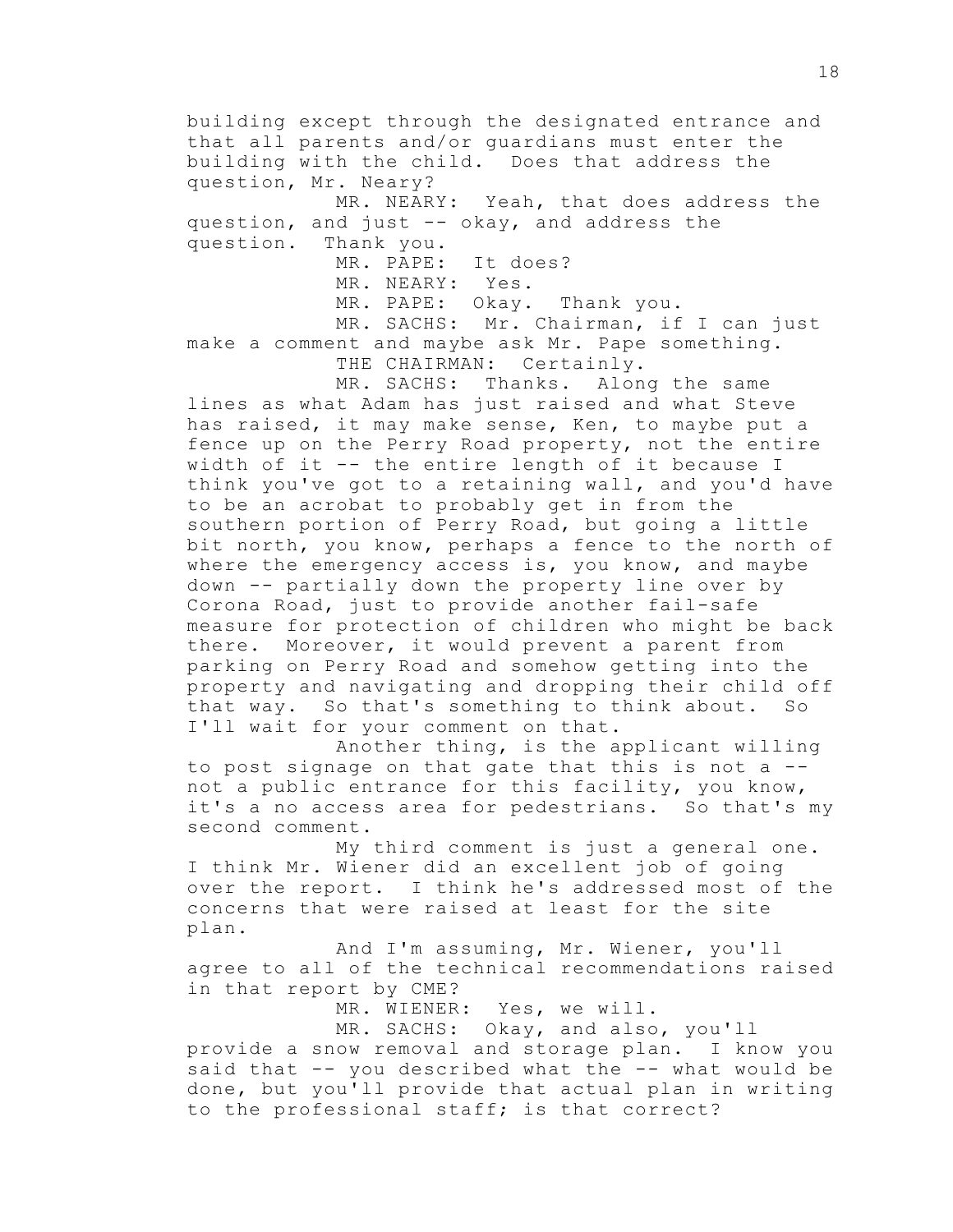MR. WIENER: Correct.

MR. SACHS: Okay. Thank you.

MR. PAPE: So if I -- Mr. Sachs, the suggestion of a fence across the front of the property is a good one for the safety purposes. It would require a balancing test as to is the board comfortable that we are not creating -- the goal was to have a residential look to that side of the building. If the board is comfortable that that fence does not disrupt that appearance, we can certainly work out a fence across the property. There's either a Jerith style fence or a vinyl fence can be worked into the landscaping plan so that it is not obtrusive and it serves the purpose that the board members have discussed. And as far as the signage, it will begin with a sign that says this is a Knox Box. This is a Knox Box entrance that the - this is from the outside -- and that the Knox Box entrance is only by those persons who are authorized by the township to have Knox Box keys, and we can also add signage that says No Public Entrance. We can work with your police and/or your professionals to come up with the text.

MR. SACHS: Okay. I mean, I'll leave the issue of the fence up to the board. I think it's probably something that would be a wise idea. I think it addresses Mr. Philips' concerns and Mr. Neary's concerns, and I think, you know, you're still going to have the appearance of it being -- I mean, there was a house there before. It's still going to -- there's obviously still going to be a structure there. The fence is only going to be 6 feet high. So, you know, but that's up to the board. Thank you.

MR. PAPE: The idea of a fence, we're not offended by it. Mr. Wiener has indicated it could be accommodated in his plan.

MR. SACHS: Okay. Thank you.

MR. PAPE: Yes, thank you.

THE CHAIRMAN: Any further board or staff questions for this witness?

MS. MORACE: Mr. Chairman, Mr. Bravman has his hand up again.

MR. BRAVMAN: Yes. Thank you. I just wanted to be clear, and I think it was just captured. Originally, when we were talking about this area and Mr. Pape explained, he said there was I guess agreements that the school agreements with parents or guardians. I just want to make sure that what we're talking about is not just access for the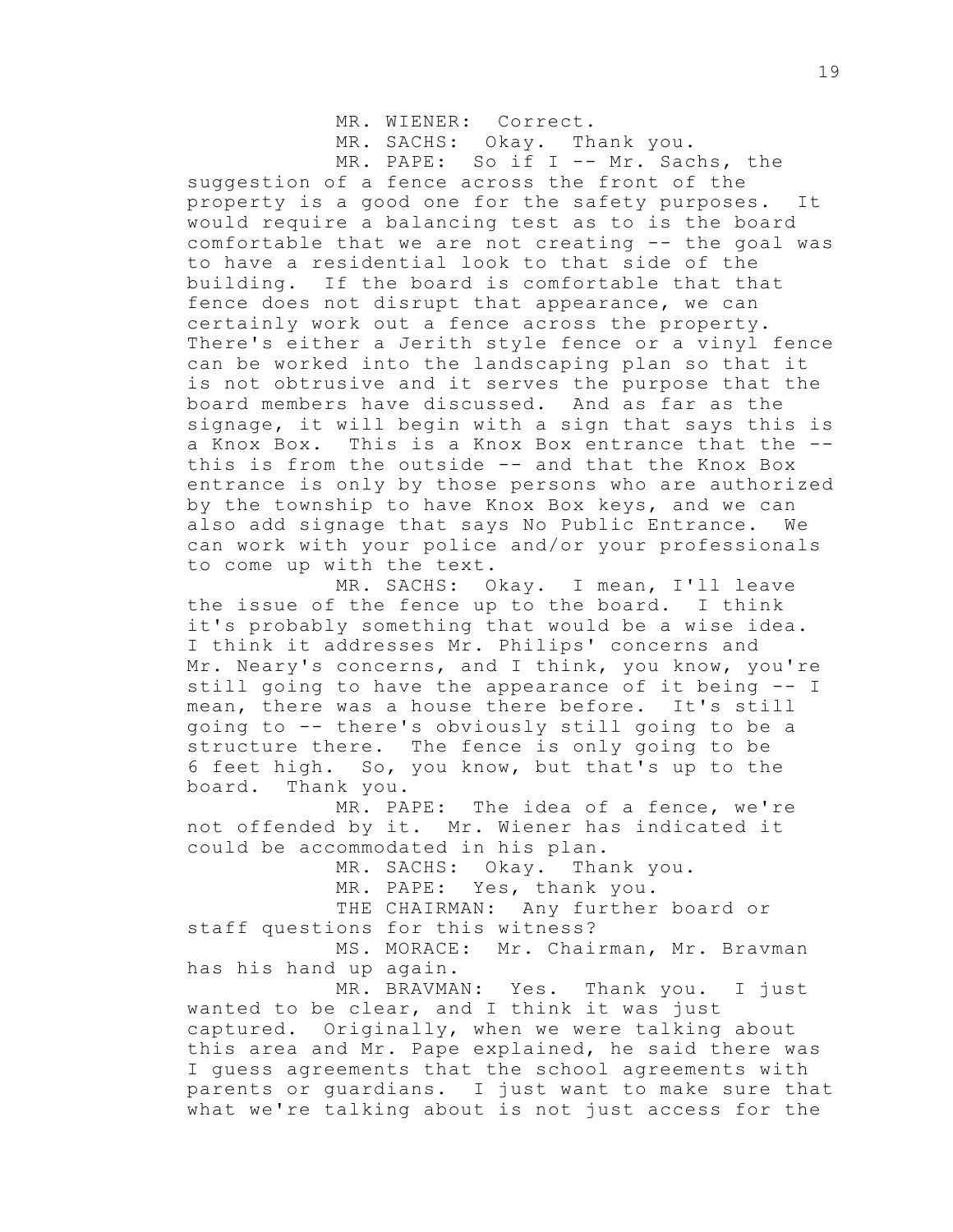school but access for any activity on the site, whether it's the school, whether it's religious service, whether it's yoga, whether it's anything else that is occurring on the site, that's what we're referring to or at least I believe I was referring to about access from that area, not just limiting it to student activity.

MR. PAPE: So there's a true prohibition on the use of that gate for entrance by anyone other than an emergency service delivery person, and the only people who would use it for exit, it will be - the audible alarm is an acceptable program, and the only people who would use it are people who are dealing with an emergency that they need to escape from. Other than that, it will be a total prohibition.

MR. BRAVMAN: Great. Thank you. Think we're on the same page. Appreciate it, Mr. Pape.

MR. PAPE: Thank you. Your applicant is the one that's on the same page. This is a tremendous amount of work, tremendous amount of work that went into this working with their professionals.

THE CHAIRMAN: Any further board or staff questions, and if you have them, just -- ask because I can't see everyone.

MS. MORACE: Mr. Chairman, Keith Kipp has his hand up.

THE CHAIRMAN: Okay, Keith.

MR. KIPP: Yeah, thank you, Chairman.

Mr. Pape, I have some questions more along the utility lines, and I want to make sure Mr. Wiener is the correct person to ask them to or if I should delay that.

MR. PAPE: I think that we can pose them to Mr. Wiener. If he -- if they're out of his wheelhouse, we'll bring up Mr. Patel.

MR. KIPP: Okay. A couple concerns are with the razing of the structures, the houses on Perry Road, we're going to have to terminate the service lines for the sanitary as well as the water in the street. They have to be done at the mains for both water and sewer, so that's some substantial damage to the road. In addition, we're taking the driveways out, so we're going to have to redo the curbing to get rid of those depressions and redo the aprons and sidewalk, as well. So that's substantial work going on at Perry Road, and I just didn't want to leave Perry Road full of utility cuts. I would prefer -- and I believe I've brought this up at a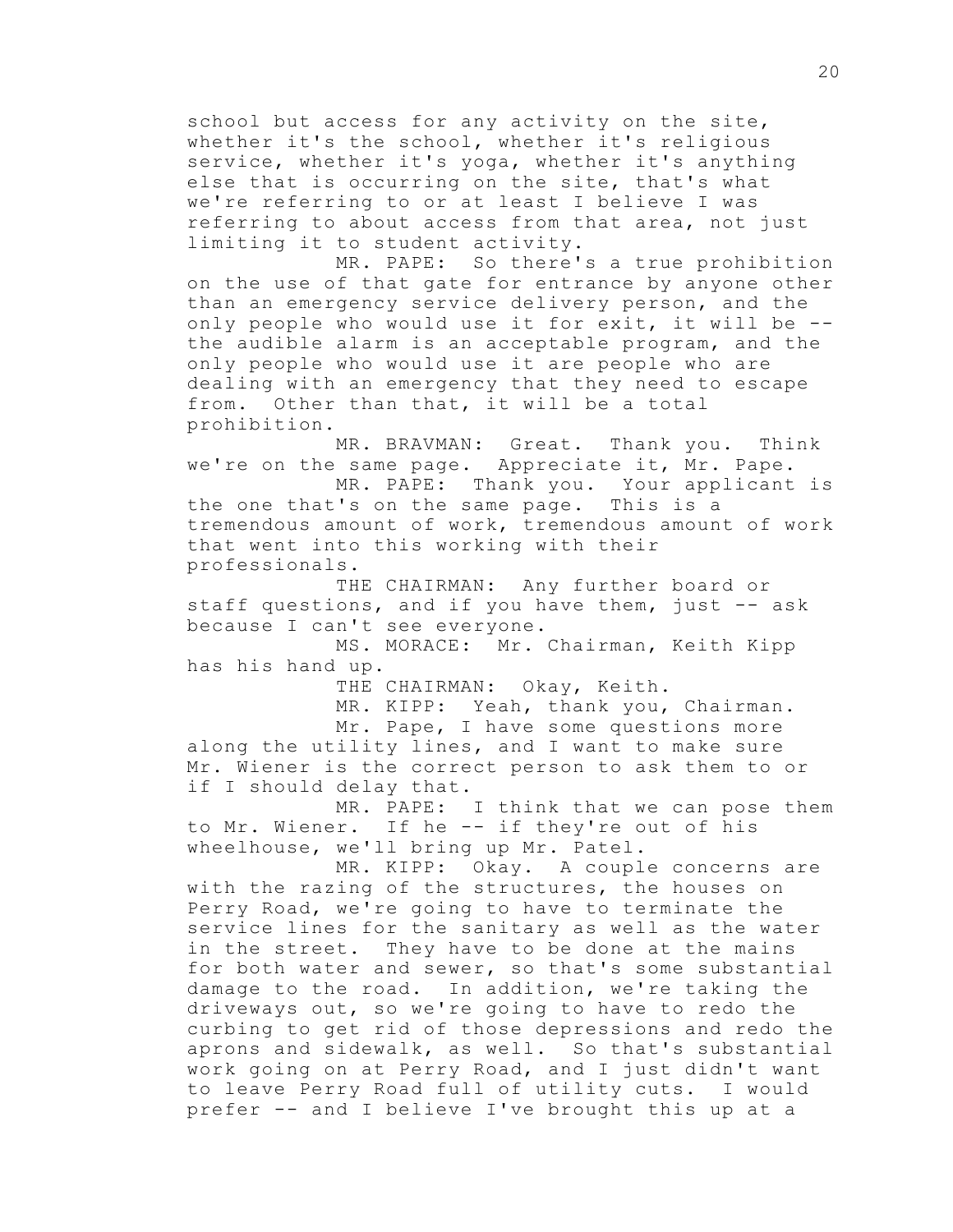prior meeting -- to have that paved curb to curb, and it's a good section since there's three houses. We're almost at 25 percent of the road as it is.

MR. PAPE: Is the request, Mr. Kipp, that from the beginning of the three residences. If we go -- I lost my north arrow. North is to the left, Rick?

MR. WIENER: North, yes, to the left.

MR. PAPE: So from the northern end of the property to the southern end of the property, curbs will be replaced, aprons will be removed, utilities will be removed, and the damage to the road is you're predicting will be substantial and you're looking for is it an overlay for that distance? Is that a mill and overlay?

MR. KIPP: Yeah, exactly, because as part of the permits to do the utility work, we'd make sure the base is redone at that point, and then we'd be looking for a mill and overlay of the remaining.

MR. PAPE: Okay. Patch using the standards of the township for proper patching and then a mill and overlay. A very reasonable request. I have the ability to communicate with our clients during this hearing. I will reach out to them and have an answer shortly.

MR. KIPP: Okay. And then the next. You're proposing a fire hydrant on Perry Road. According to our utility standards, the township does not need that fire hydrant, so we're requesting that that fire hydrant be placed beyond the right-of-way line onto the property of the center and maintained by the center.

MR. PAPE: Understood, and there's no objection. Mr. Kipp, as you suggest, so long as we are not in violation of requests made by the fire officials, but no problem at all.

MR. KIPP: Okay. Excellent. Now moving to the Ryders Lane side. Obviously, we're taking that driveway out, so you would have to replace that apron and sidewalk, as well, and that would require county permits as it is county right-of-way.

MR. PAPE: Yes.

MR. KIPP: And back to the utilities, on our utility map with the plan set, it does not accurately portray where the existing water main is. The existing water main is in the county right-of-way parallel with Ryders Lane. So that's where we have to make our taps, and the water tap shows only a fire tap. So I'm not sure if you've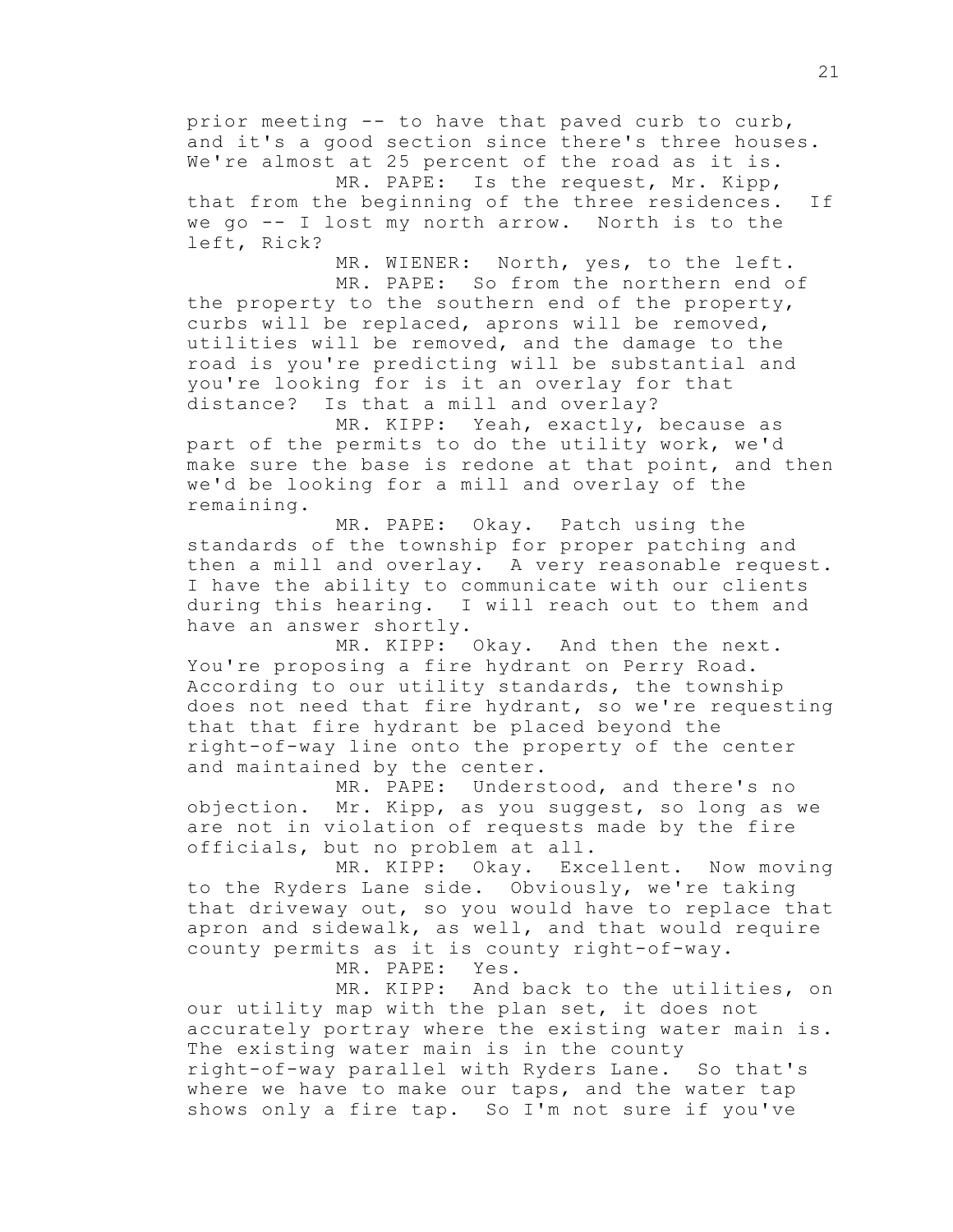sized, you know, what size domestic service line you need because it seems to me you would be making two taps. MR. WIENER: I don't know that we've sized them either. I don't believe we have, but - that would be our engineer's responsibility, and I'm sure we'll work with the water department to figure out what that needs to be. MR. KIPP: Okay. Excellent. That's all I have. MR. PAPE: None of those recommendations or requests are in any way offensive, Mr. Kipp. MR. KIPP: Thank you, Mr. Pape. THE CHAIRMAN: Further board or staff questions? MR. ABBONIZIO: Mr. Chair, it's Anthony Abbonizio with CME -- THE CHAIRMAN: Sure, Anthony. MR. ABBONIZIO: -- board engineer. So I just want to clarify. So on the utility plan that was submitted, they do have a note at the top of the page regarding a mill and pave for the essentially the extent of the limits of Perry Road afterwards, but as long as Mr. Wiener is aware of also the curb and the sidewalk that would have to be replaced, also. MR. WIENER: Correct. I believe that was something that was discussed actually at the last public hearing. MR. ABBONIZIO: Okay. Thanks, Mr. Chairman. THE CHAIRMAN: You're welcome, Anthony. Further questions? MS. CARTER: I have a couple of minor questions, just going through the report, just making some of the items are addressed. One of the questions was the type of fence around the children's play area. Can you clarify that. MR. WIENER: Right, so the 4-foot-high fence is essentially like a pool fence, aluminum fence, a Jerith fence, which is the same thing. MS. CARTER: Okay. MR. PAPE: Jerith being the brand name of a type of fence that's an aluminum pool security fence. MR. WIENER: Wanted it to be open for air and light, but we didn't want to really make it a solid fence to screen it off in that location. MS. CARTER: Okay. Another one of the items, I think you talked about the refuse area and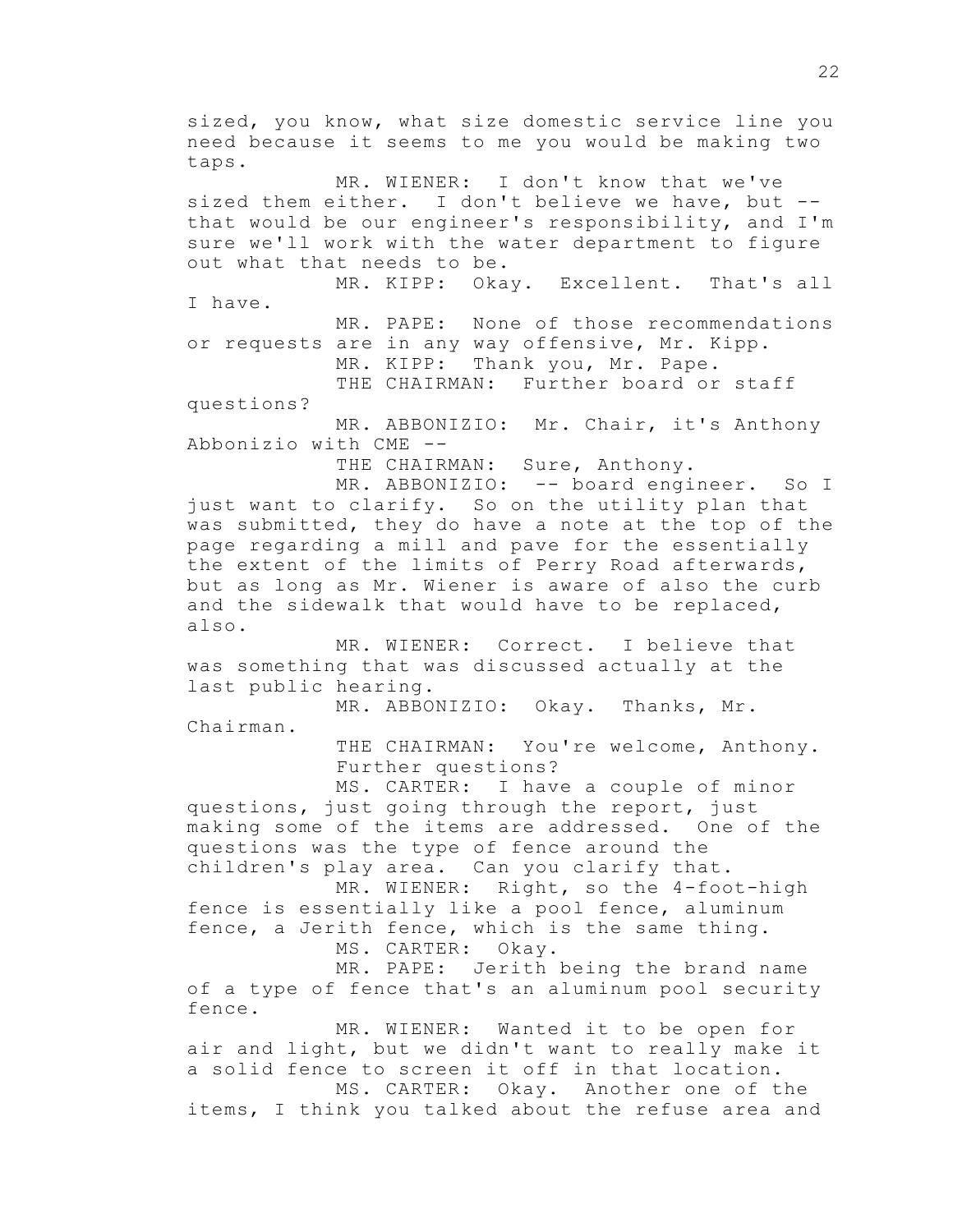the containers being lower than the enclosure, but one of the other questions was to talk about timing of the recycling and refuse pickup. MR. WIENER: Okay. I believe I mentioned that that would be coordinated with the hauler to make sure that their timing would not be at the peak times of the drop-off area -- drop-off in the morning and pickup in the afternoon. MS. CARTER: With the pre-K. Okay. You did do that. Okay. Thank you. And are you okay with -- I think one of the comments in the letters also, you addressed changes in signage, but there's still some questions there for clarification on details of lighting. I just want to -- are you okay with submitting those additional -- that additional information? MR. WIENER: Yes. I believe we need to submit details of the floodlights that are required for the light -- for the sign rather. MS. CARTER: Yeah. Like I said, this is minor, and there's a couple of little things I think that may be other professionals. So that's all I have right now. THE CHAIRMAN: Thank you. MS. CARTER: Thank you. THE CHAIRMAN: Any other questions? Mr. Pape, would you like to call your next witness. MR. PAPE: Yes, Mr. Chairman, I'd like to call Scott Kennel. Mr. Wiener, thank you for your testimony. Mr. Scott Kennel, please. THE CHAIRMAN: Mr. Kennel, I cannot see you, but please raise your hand. MR. KENNEL: I'm here. MR. PAPE: There we are. THE CHAIRMAN: Oh, there you go. Okay. MR. PAPE: There you are. THE CHAIRMAN: Do you swear to tell the truth, the whole truth, so help you God? MR. KENNEL: I do. THE CHAIRMAN: Please state your name, spell your last name for the record, and give us a bit of your CV, please. MR. KENNEL: Yes. Again, Scott Kennel, K-e-n-n-e-l. I'm with McDonough & Rea Associates, located at 1431 Lakewood Road, Manasquan. I'm a principal with McDonough & Rea Associates with almost 40 years of traffic and transportation planning experience. I've testified over a thousand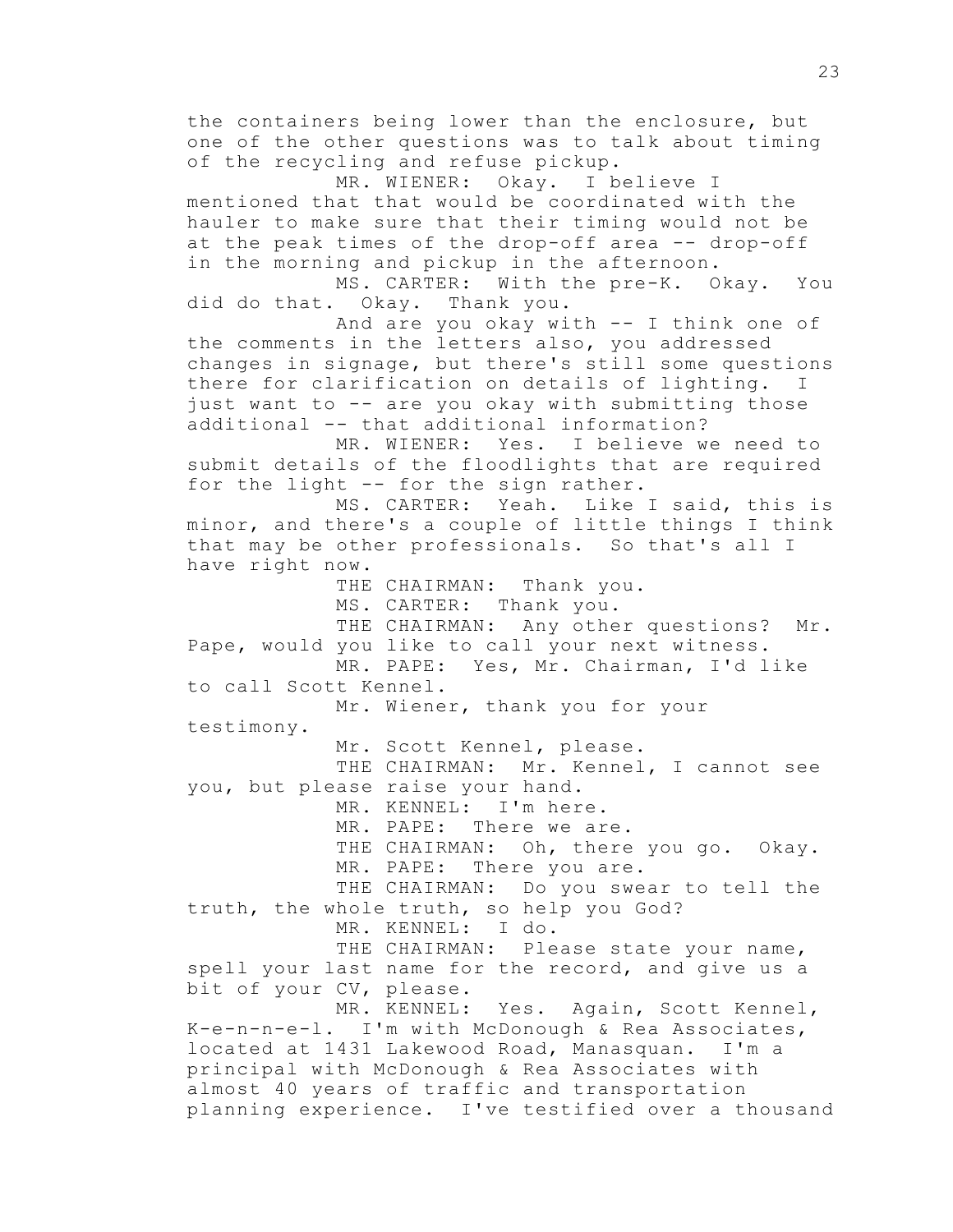applications throughout the state, many times before this board as well as the East Brunswick Zoning Board, and I've also been qualified by the New Jersey Superior Court as a traffic expert on three land use matters. THE CHAIRMAN: Well, we're happy to accept you as an expert, and it's always nice to so you, Mr. Kennel. MR. KENNEL: Thank you. MR. PAPE: Thank you, and --MS. MORACE: Excuse me, Mr. Chairman, can -- Mr. Wiener, can you not share your screen any longer. MR. KENNEL: Well, I think we're going  $to$   $--$ MR. PAPE: We're going to need that screen. MS. MORACE: You need those? I apologize. MR. KENNEL: Yeah, when we talk about circulation, if you don't mind. MR. PAPE: With permission we'll keep it up. Thank you. So just very briefly, Mr. Kennel is the traffic expert. He was with us when we were here last summer, and he has provided guidance to the team with regard to the parking lot design and the snow removal design. I'm going to ask if he could take us through -- I'm going to I think begin with the adequacy of the parking, the number and the location of the parking, and its adequacy. Scott, could we start there. MR. KENNEL: Yeah, we can start. I'd just like to just qualify that our office submitted an updated traffic study dated November 15, 2021, and I'll just briefly state that as far as the traffic volumes and levels of service at the site driveway, they remain the same where we had a level of service C for the morning and a level of service B for the afternoon and on the Saturday peak hour analysis. So I just want to qualify that. That's -- from that perspective, the results are similar to what I had testified previously. But as far as it relates to the current site plan, as Mr. Wiener indicated, we have a single

driveway that permits right-in/right-out movements. In my opinion, it's a good design when we consider in essence the two different buildings, the two different uses we have on site.

When you consider the preschool, we have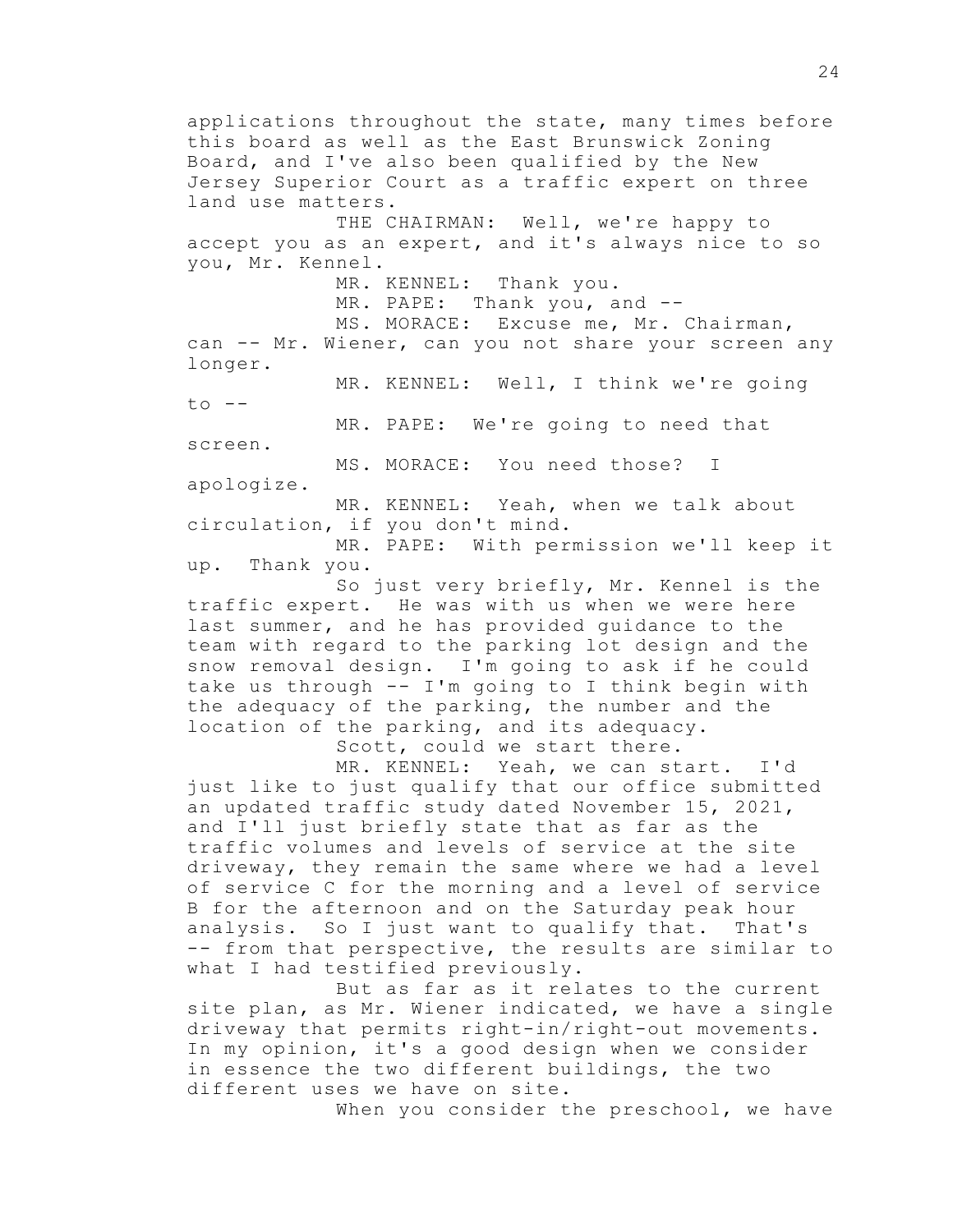a right-turn access to the site along the access aisle that provides direct access to the drop-off area for the parents, and again, the typical daycare center operation is where a parent parks their vehicle and then walks their child or children - sometimes there are multiple, there are siblings going to these types of schools -- that they would park their vehicle, walk the child into the building, and then hand them off to the staff, and that's usually -- that type of drop-off or pickup will take anywhere from 33 to 5 to 3 to 6 minutes per parent per children. And again, we have parking -- we have sidewalks adjacent to the parking that's on the south side of that drive aisle to provide access up to the front of the school building.

Again, the drop-off activity is going to be -- is not going to be concentrated at a certain time. It's over a 2-hour period. Given the consideration that we have -- we can have 50 students or children and there could be some families that have two children going here, I would expect that you would have approximately 40 vehicles that would do the drop-off activity over a 2-hour period. It's not, you know, a 5-minute, 10-minute time frame as you would see in -- traditionally see in elementary or middle schools, public schools.

The parking that we're providing here meets the ordinance, in my opinion is more than adequate to serve the preschool and the worship center. As Mr. Wiener indicated, the parking is provided in compliance with the ordinance. We have also provided this design that we have here can accommodate the larger vehicles that would be on site, whether they're FedEx type trucks or panel trucks, as well as the refuse vehicles that would have to come on site, but this parking layout and design can accommodate those types of vehicles.

MR. PAPE: Scott, would you confirm also that the emergency vehicles that would be called into play can also navigate the driveways.

MR. KENNEL: That is correct. Emergency vehicle access is -- this driveway has been designed to accommodate emergency vehicles, and again, ultimately, the driveway to Ryders Lane will be subject to review and approval by Middlesex County. MR. PAPE: Could you quantify the number of parking spaces that are located on the north of the main building and just west of the pre-K.

MR. KENNEL: Yeah. We have along that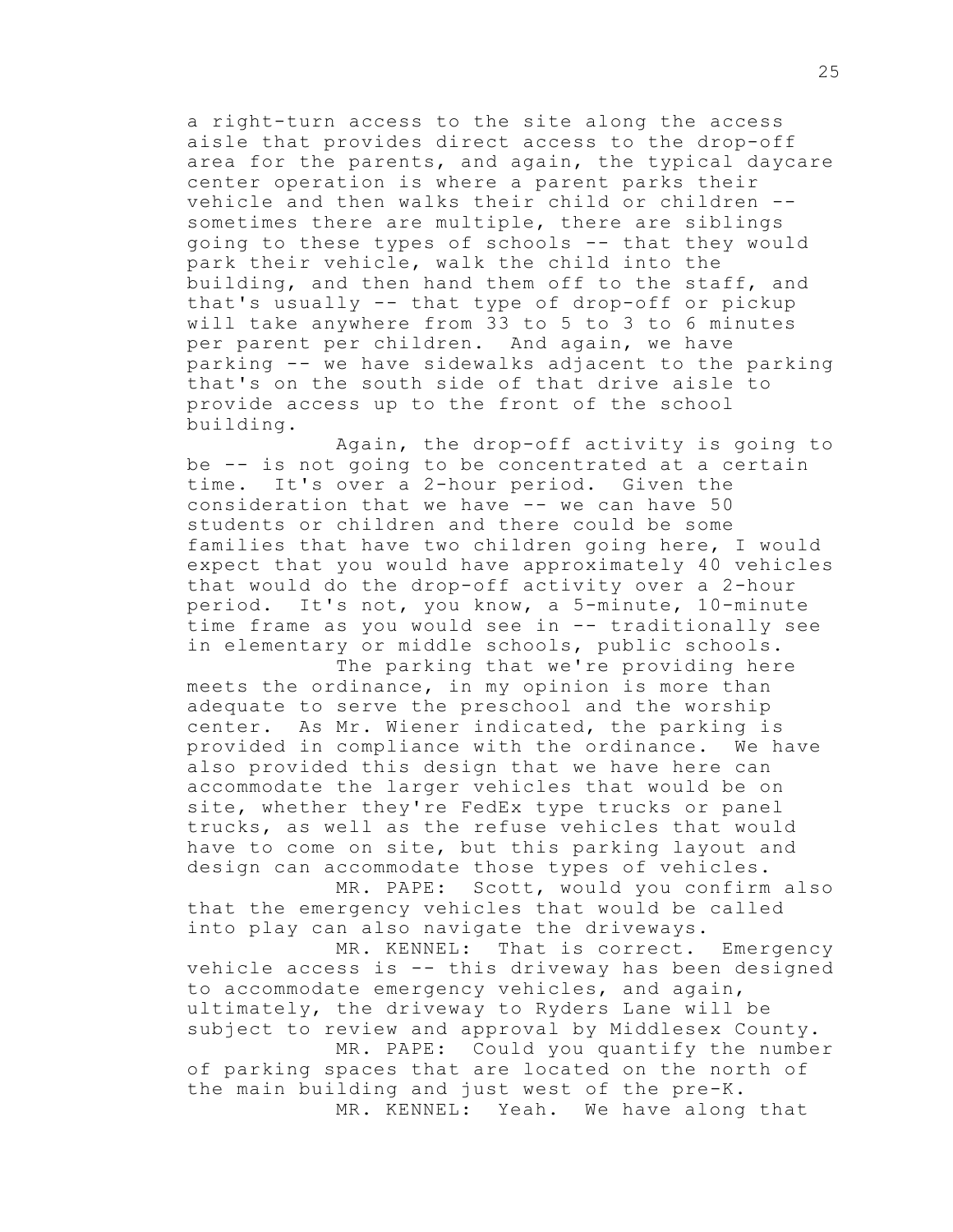drive aisle there are approximately 24 parking spaces that are again along that east/west drive aisle that brings you up to the preschool.

MR. PAPE: So 24 stalls available and anticipate 40 movements over a 2-hour period. You're comfortable that is adequate parking for parents and guardians?

MR. KENNEL: That's correct. I mean, I would expect at any one time you may have 15, a max of 20, during drop-off and pickup, but I wouldn't expect all 24 to be occupied at one time.

MR. PAPE: Very good. If you could - if we could -- the adequacy of the parking when compared to the size of the building and the intended use of the building, I'm going to ask if you could comment on that. You'll hear from the architect that the main building's capacity is 200 persons. You know that the property has pre-K, a religious building, and also has a yoga facility. None of those would be in operation at the same time. I'm going to ask if you would confirm that even if they were in operation at the same time, the parking works. With knowing that they are not going to be in operation at the same time, if you could share your opinion as to the adequacy of the parking.

MR. KENNEL: Yes. I mean, again, we have discussed, and the worship center has a maximum occupancy of 200 people, but that would be for special events and not your traditional weekly services where the traditional -- a typical weekly service would have a hundred attendees, but again, it's not coincidental with the preschool operation, and as far as the yoga, it's intended that that activity would take place in the morning periods for Saturday and Sunday. So given the statement of operations, it is my opinion that there's more than adequate parking, and just for the board's benefit that if we just consider the worship center, the 200 attendees, based on the township ordinance, that would require 67 parking spaces, and again, we're providing 75.

MR. PAPE: You're comfortable with the parking.

MR. KENNEL: Correct.

MR. PAPE: And I'll remind the board that our clients did present this -- when we were before the board in July -- a letter from the owners of 1200 Tices, the Wilkin & Guttenplan building, that they would permit the use of their parking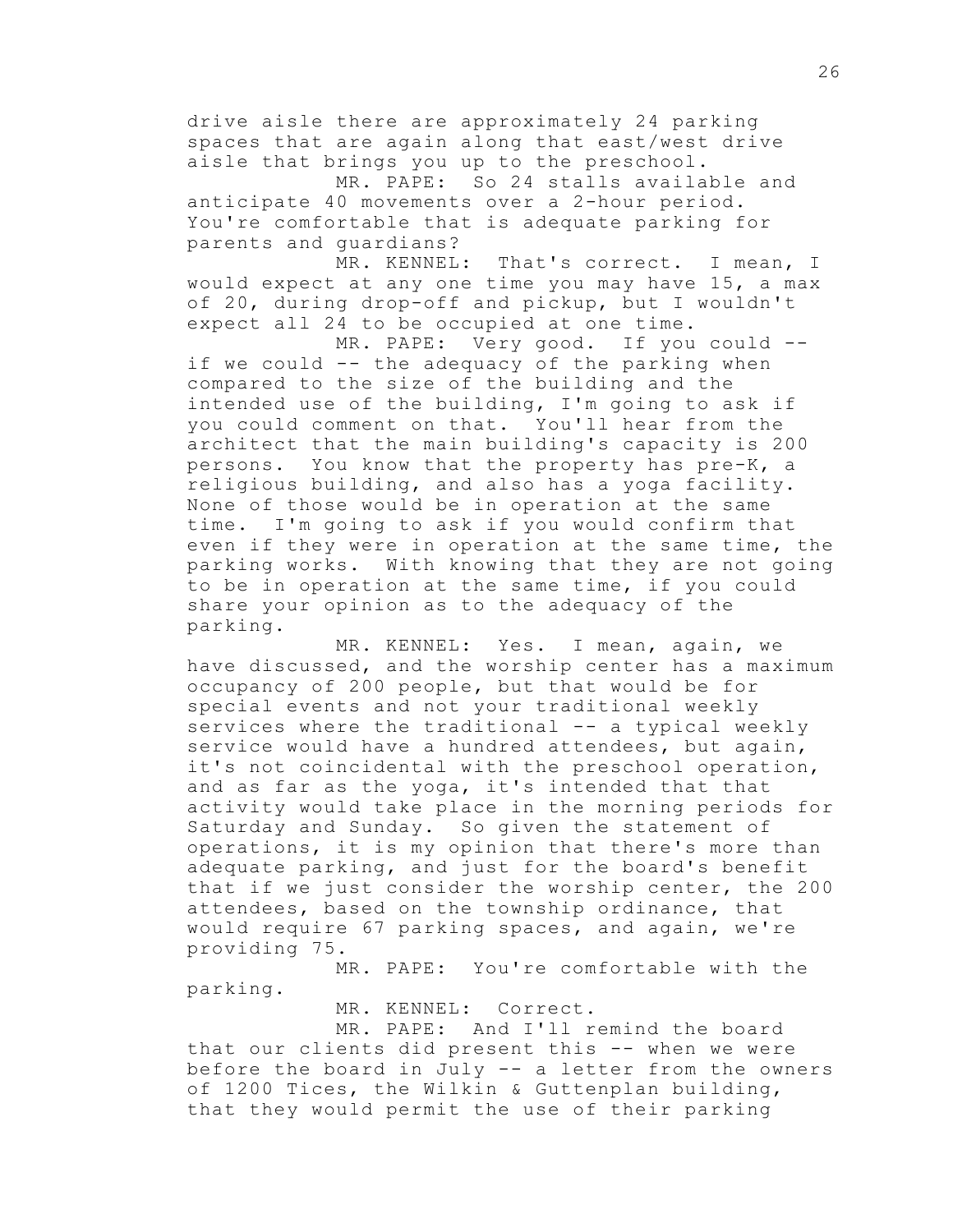field on weekends when they are not in operation or evenings when they're not in operation if there ever was a need for overflow parking. So that was a I'm going to call it a belt-and-suspenders approach to adequacy of parking. MR. KENNEL: That's correct, consistent with my prior testimony. MR. PAPE: My last question. You made the statement, but just if you could confirm that the any improvements to Ryders Lane, curbing, sidewalk, acceleration, deceleration, driveway design, all of that will be reviewed and under the jurisdiction of the Middlesex County Planning Board. MR. KENNEL: That is correct. MR. PAPE: Mr. Chair and board members, I have nothing further of Mr. Kennel on direct, and he is available to you for your examination. THE CHAIRMAN: Thank you, Mr. Pape. Thank you, Mr. Kennel. MR. KENNEL: Thank you. THE CHAIRMAN: Any board or staff questions for Mr. Kennel? MR. HEPPEL: Shawn, I do. Charlie Heppel. THE CHAIRMAN: Go ahead, Charlie. MR. HEPPEL: Hi, Scott. MR. KENNEL: Hello. MR. HEPPEL: My question is could you explain to me first what the benefit is to having the two-way traffic in the parking lot right off of Ryders Lane. I see there's drop-off there and everything. To me, when I look at it -- and I'm sure you have a good reason for it -- it wouldn't seem necessary, and I have concern that people who are going to leave the part of the lot closest to Ryders Lane, you know, there's possibilities of accidents when they're going to make their left unless you were to put a stop sign there. Could you tell me what you -- your folks see the benefit as to having two-way traffic? MR. KENNEL: Yeah, the benefit I see, and it takes into consideration the layout of the site and the location of the preschool building. I

mean, the preschool building is going to be utilized five days a week. So from a traffic activity standpoint, that's the primary user, and this provides a more direct access to the parking area rather than taking a more circuitous route to get to the parking spaces that are more proximate to the front door of the daycare center. So again, that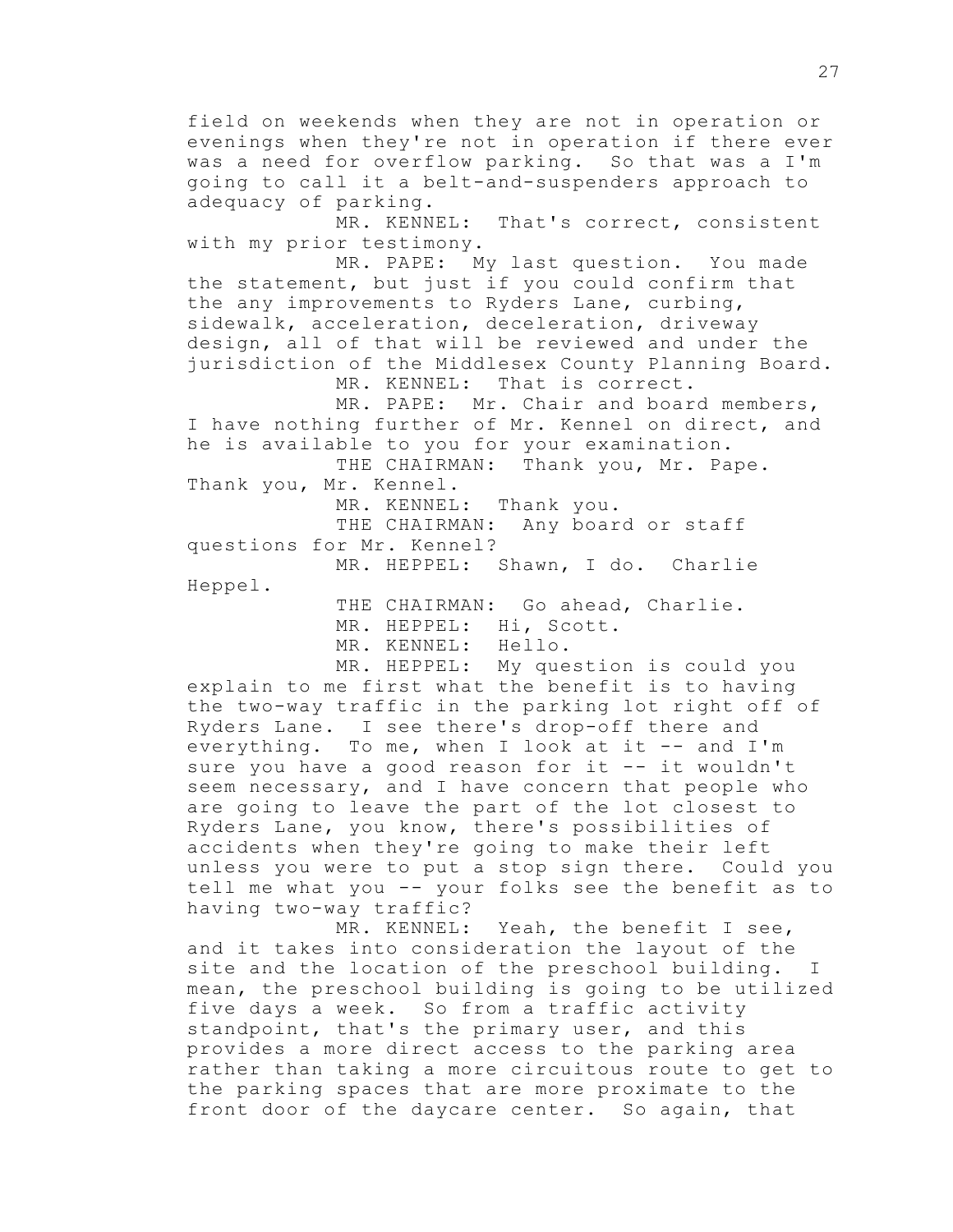will be taken into consideration when we looked at the layout and the access. That's -- what we propose here provides a more direct route to the parking spaces between the two buildings that would be generally used by the parents.

MR. HEPPEL: Maybe I didn't make myself clear. I understand having two-way traffic going straight back to the school. It's in that lot in front there that I need a little help understanding how that's beneficial, you know, as opposed to possibly causing accidents here and there.

MR. PAPE: Mr. Heppel, is it your suggestion that Mr. Kennel comment on whether one-way circulation would be appropriate in there? MR. HEPPEL: Yes, it is.

MR. PAPE: Oh.

MR. KENNEL: Again, we feel the two-way is acceptable. If it's the board's preference that we make the -- that circulation aisle around that bank of parking one-way to have traffic leaving that area make a left turn deeper into the site, that's something that we can provide. I mean, that's easily accommodated by pavement markings and signage. And given the fact that generally the people that park in that area are going to be the congregants who are here on a regular basis and they'll be familiar with it rather than having that traffic pattern more in a use that has more transient activity.

MR. HEPPEL: When people back out of their parking spaces, they have to -- as it is, you should always look both ways, but it just seems a little, you know, a little more safe if the traffic is only going one way when people are trying to back out and may be in a rush and may be picking up a child and they're acting up or whatever it may be.

MR. KENNEL: Yeah, I generally would agree, but also understand that for the most part, for any type of event or service activity, people are generally arriving over a certain time period, and then they're on site for an hour or a couple hours, and then they're all leaving. So again, it's a little different than, say, a retail use, which would have equal amount of people arriving and departing at the same time. But if that's a desire of the board, we can accommodate that one-way circulation.

MR. SACHS: Mr. Chairman, maybe we can have our professionals weigh in on that. THE CHAIRMAN: Sure, Larry. Let me just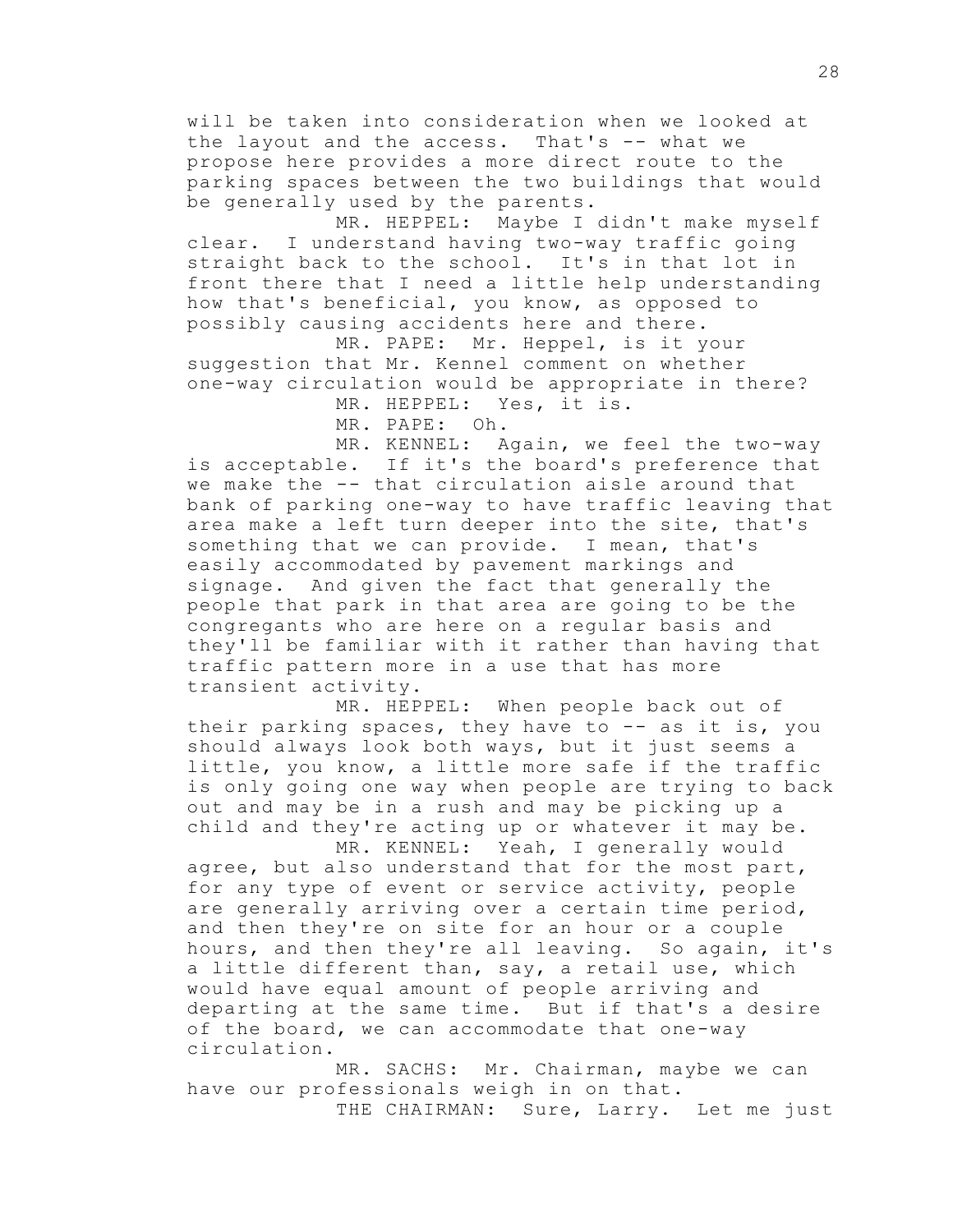take a couple more questions. Then we'll come back. Mr. Bravman.

MR. BRAVMAN: Thank you. Yeah, that was going to be one of my questions, as well, how Mr. Heppel touched upon it. I wanted to hear why a counterclockwise circulation was not more prudent on this site.

Also, I guess, Mr. Kennel, I had some questions. Your emphasis was on parking, and then we talked about or you shared testimony on the school. I quess I'm trying to understand when people pull in and since there is no drop-off, everyone will need to park, and closest to the school I think there is, if I'm counting it correctly, there's nine spots on the east side - no, that would be the south side -- and approximately -- I don't -- seven or eight where the arrow is now. I know you said 24, but that was counting the spots also further down. But if parents or drop-off riders come into the site and drive straight back to the preschool and those spots are taken, now you have a car that's already pulled into the school, and presumably there will be another car behind them. You know, I think you said 15 to 20 could be at a time. The max is 40 to 50 on a drop-off over a 2-hour period, but once the cars get to where the arrow is now and there's nowhere to park, there's also nowhere to turn around, which means they have to back out.

MR. KENNEL: Well, what I could -- if I can -- I understand your question, and what I could -- if I could suggest that the parking spaces between the Ryders Lane and the refuse area, we can designate those for the employees to park there so we can free up the other remaining 17 spaces closest to the school, and in my opinion again, the fact that this is over a 2-hour period, that should be more than adequate to accommodate the pickup and drop-off activity.

MR. BRAVMAN: I hear you. I guess, you know, everyone's hope is that, you know, obviously the center's hope is that you flourish, and the applicant wants there to be a lot of children coming in, parents and guardians dropping them off, but again, I guess from a traffic standpoint, I'm trying to understand if people pull in the way this is designed and spots are all filled, by the time the drivers realizes this, they are too far east into the site, and they have no ability to turn around because there is no turnaround area, and all the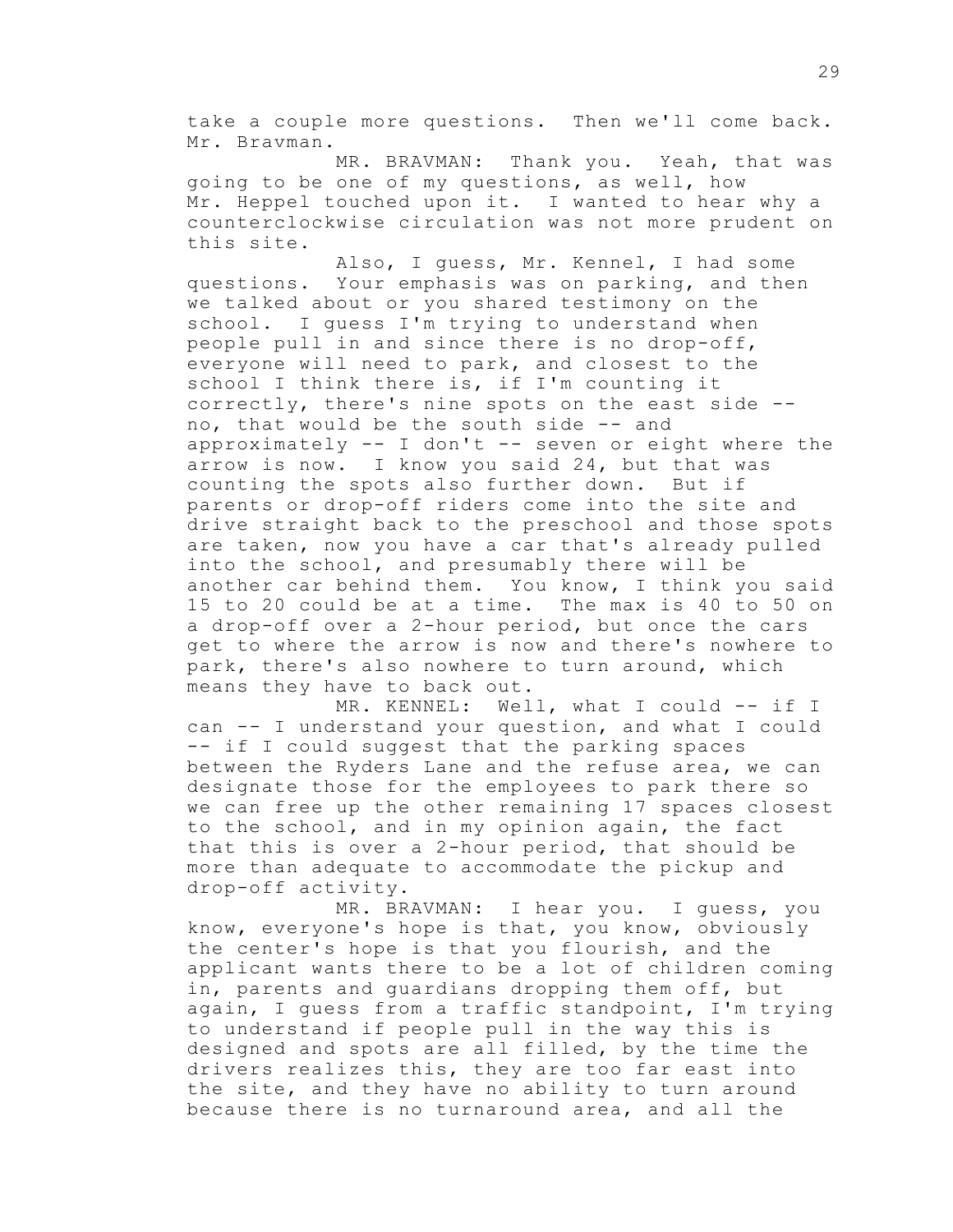spots or the majority of the spots are taken, and the odds are there will be another car behind them pulling right in. You know, I almost wonder if the -- from an operational standpoint, like we have at our schools here in East Brunswick, they have officers or traffic people out there making sure maybe that the cars don't come in after a certain point because all the parking spots are taken and they have to then go through the circulation. I know these are more operational standpoints, but since you are the traffic person, my concern was what happens when those spots are filled and cars are just pulling in and there's no turnaround.

MR. KENNEL: I understand the comment, and that's -- I mean, having a monitor in the parking lot, again, if we designate and remove the employees from those I'll consider primary parking spaces, and so we have 17 spaces to accommodate approximately 40 vehicles over 2 hours with a 5-minute turnaround, again, it's my opinion that it's adequate.

Just for the board's reference, I had owned a daycare center 10 years ago, over 10 years ago, where we had a hundred students, so I'm generally familiar with the operations and the pickup/drop-off activity, and the fact that we're capped out at 50 students gives me a comfort level that we would have adequate parking available for that period.

MR. BRAVMAN: And I appreciate that, and, of course, I don't know about your experience in the past, but I'm going to guess that there was a different circulation plan, perhaps a turnaround for something like that. I guess our professionals can chime in on that, as well.

The other question I had is, if people park, where are the pedestrians walking now? Are they walking in the road, or was -- is there a designated sidewalk after they park in their cars and have their children -- are they walking in the road to get back to the school or to the other buildings, or are there pedestrian walkways that they're then going to?

MR. KENNEL: The parking spaces on the south side of the parking aisle have sidewalks -- MR. BRAVMAN: Correct.

MR. KENNEL: -- they can use. There's -- on the north side, there is no sidewalk on the western portion of that module so that the parents and children would be in the 24-foot-wide drive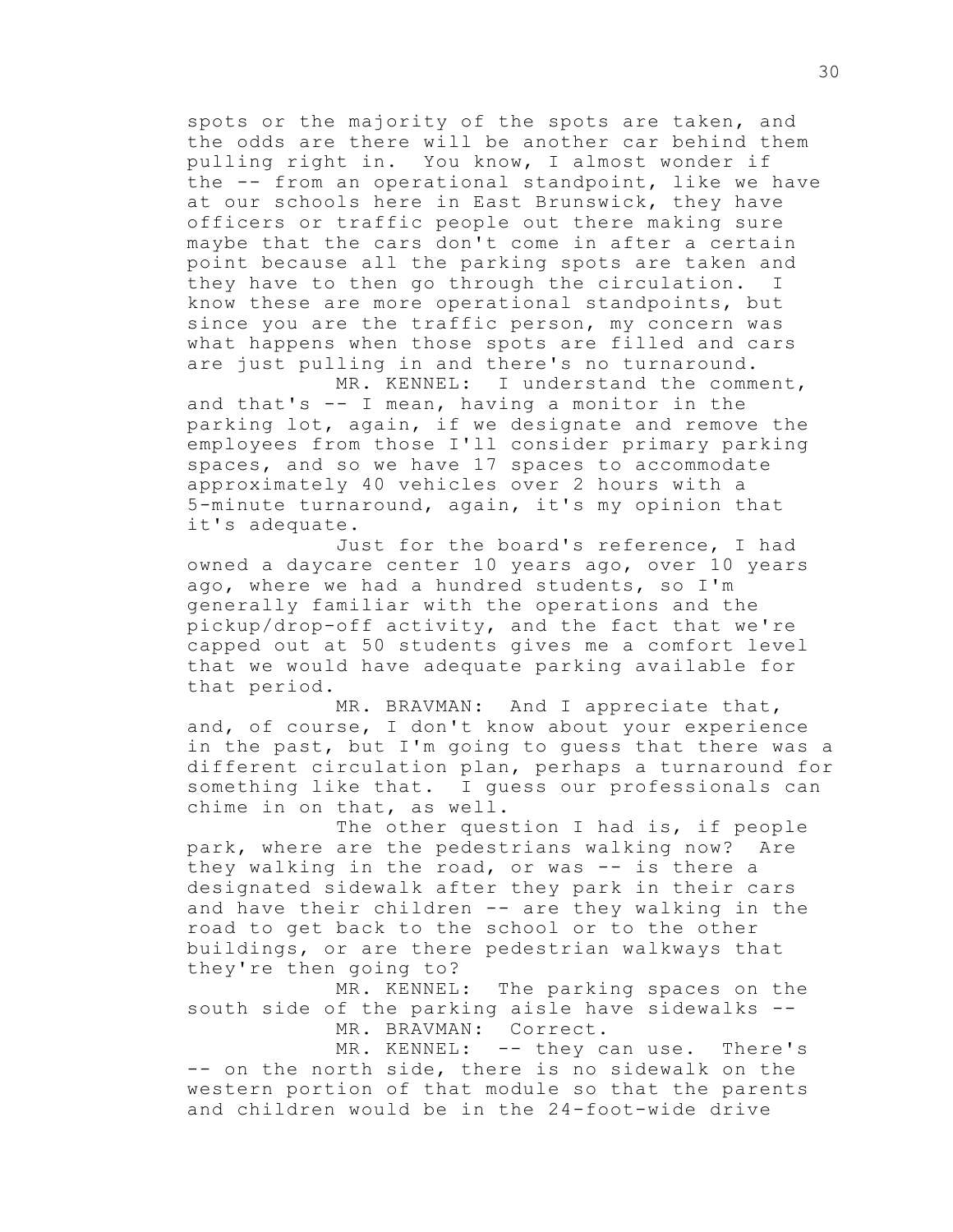aisle.

MR. BRAVMAN: Right, so anyone that parks north -- it would be west, right, all along there and then where you indicated possibly employee parking, anyone that parks there is then walking in the drive aisle with cars that are going both in and out.

MR. KENNEL: That's correct.

MR. BRAVMAN: The children with their guardians or parents holding their hands presumably will be walking where traffic is.

MR. KENNEL: That's correct. I mean, it's slow speed activity through there, but yes.

MR. BRAVMAN: Okay. And then the other thing I guess I wanted to hear a little bit of testimony on is, considering the proposed use, I wanted to hear a little more about the impact on the adjacent residential neighborhoods, Ryders Lane, increased traffic, public safety, things like that. I know you focused specifically on site, but I think, you know, we're tying it all into the Corona/Perry Road/Ryders Lane and how the overall usage and traffic is going to impact, whether it's people arriving to the site, leaving the site, you know, what's the contemplation of how they're going to -- what access on which roadways.

MR. KENNEL: Well, again, you're correct, our primary focus was at the site driveway to Ryders Lane, and there will be -- there is the possibility of traffic being added to Corona Road or even to the north up at Salt Meadow, but, you know, we have not evaluated that as off-site locations. I mean, generally for a development of this size and the amount of traffic generation and as a permitted use, usually the threshold is a hundred peak hour trips is where you consider other study locations. We are below that during the peak hours, so again, just general protocol when it's a permitted use and less than a hundred trips, we did not do detailed analysis of other off-site streets or intersections.

MR. BRAVMAN: I respect that. I think part of the community and our public which is here has a concern about that, so I didn't know if you could share any of that, or if you've not done the analysis, maybe it's something we can ask to be done so that the public is comfortable with that, as well.

MR. KENNEL: Understood. MR. BRAVMAN: Thank you. That's all I have for the moment, Mr. Chairman.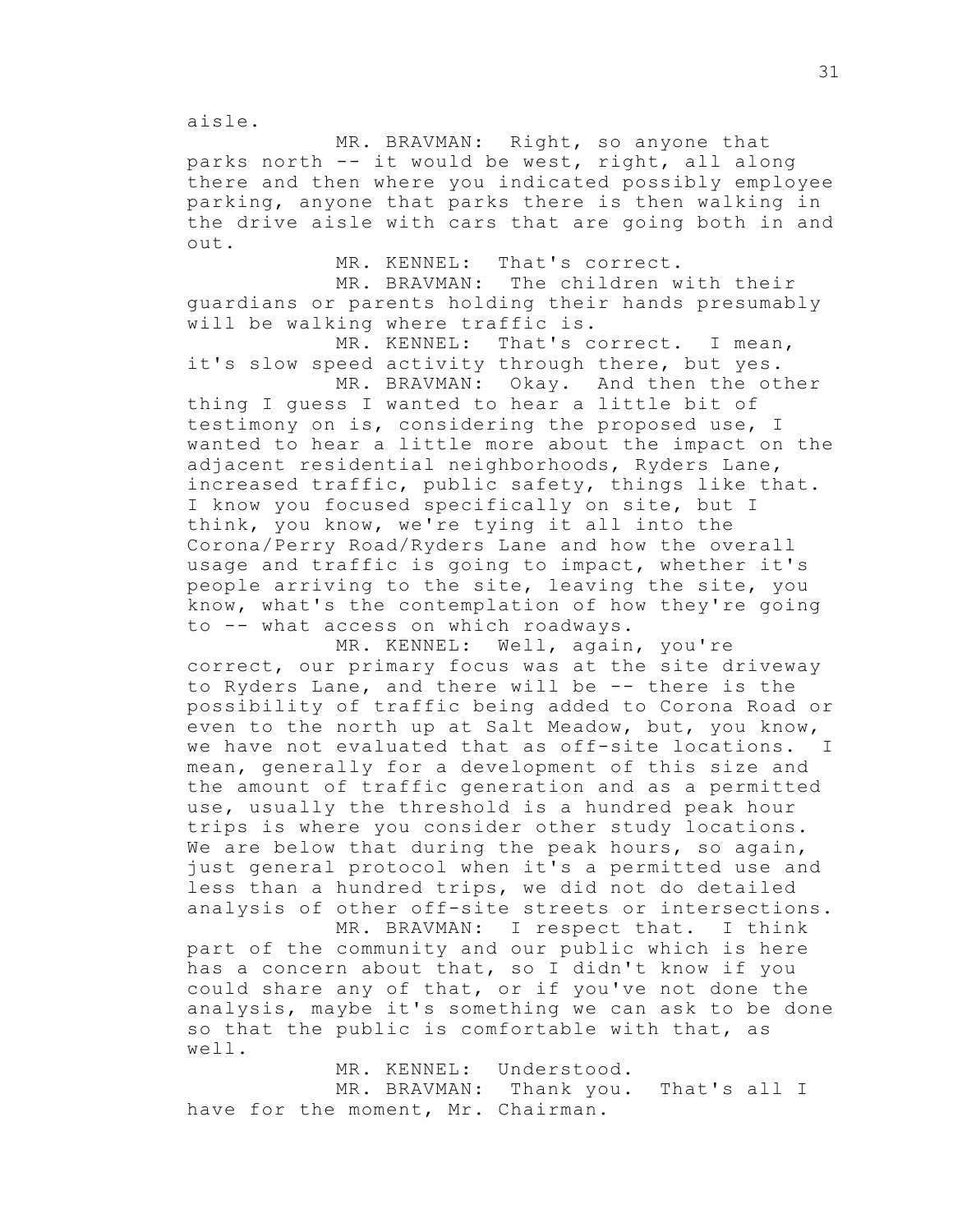THE CHAIRMAN: Thank you, Mr. Bravman. Mr. Philips.

MR. PHILIPS: Yes, I have a couple questions. One of them -- one of them Larry kind of hit on. Just to be clear, anybody coming in to drop off a child is going to have to park in one of the spots, and that would be the only way they would be effectively able to turn around.

MR. KENNEL: That's correct.

MR. PHILIPS: Okay. Moving on to the other piece that you talked about, the overflow, and again, there have been some hope on the part of the people who want to have this application approved that they are going to be very successful, and they've gone to the trouble of making sure that they have ample overflow parking. Do I understand that correctly?

MR. PAPE: The projection of their vision of being very successful, they do have a hope of serving the community successfully, and, yes, they did go to their neighbor and ask for additional parking. We did that last summer when it was raised by your staff prior to the July hearing.

MR. PHILIPS: Okay. So I'm looking at a scenario where they have a large gathering or festival and we have reached capacity at this site for whatever reason. What's the signal that goes up to say, okay, we have to go to the overflow parking, or are you having people drive around without being able to get a parking spot here, and then who makes arrangements for them to take the circuitous route that is needed to get back up around and then up to the next traffic light and so forth? How does that process work?

MR. KENNEL: I guess that would be site management with parking lot monitors for those type of events that would direct the overflow vehicles to 1200 Tices Lane.

MR. PHILIPS: Okay, and in inclement weather when people leave the site and they go up Corona Road to go to make the turnaround and so forth, there -- it's kind of tempting to look at them to stop on Corona Road and find a place to stop there. So I am just wondering how the overflow parking trigger gets set so that they have to go to the other place.

MR. PAPE: I think we should point out that the building's capacity is 200, and the parking that's on site, as testified, is eight more stalls than is required for 200. Our clients have to use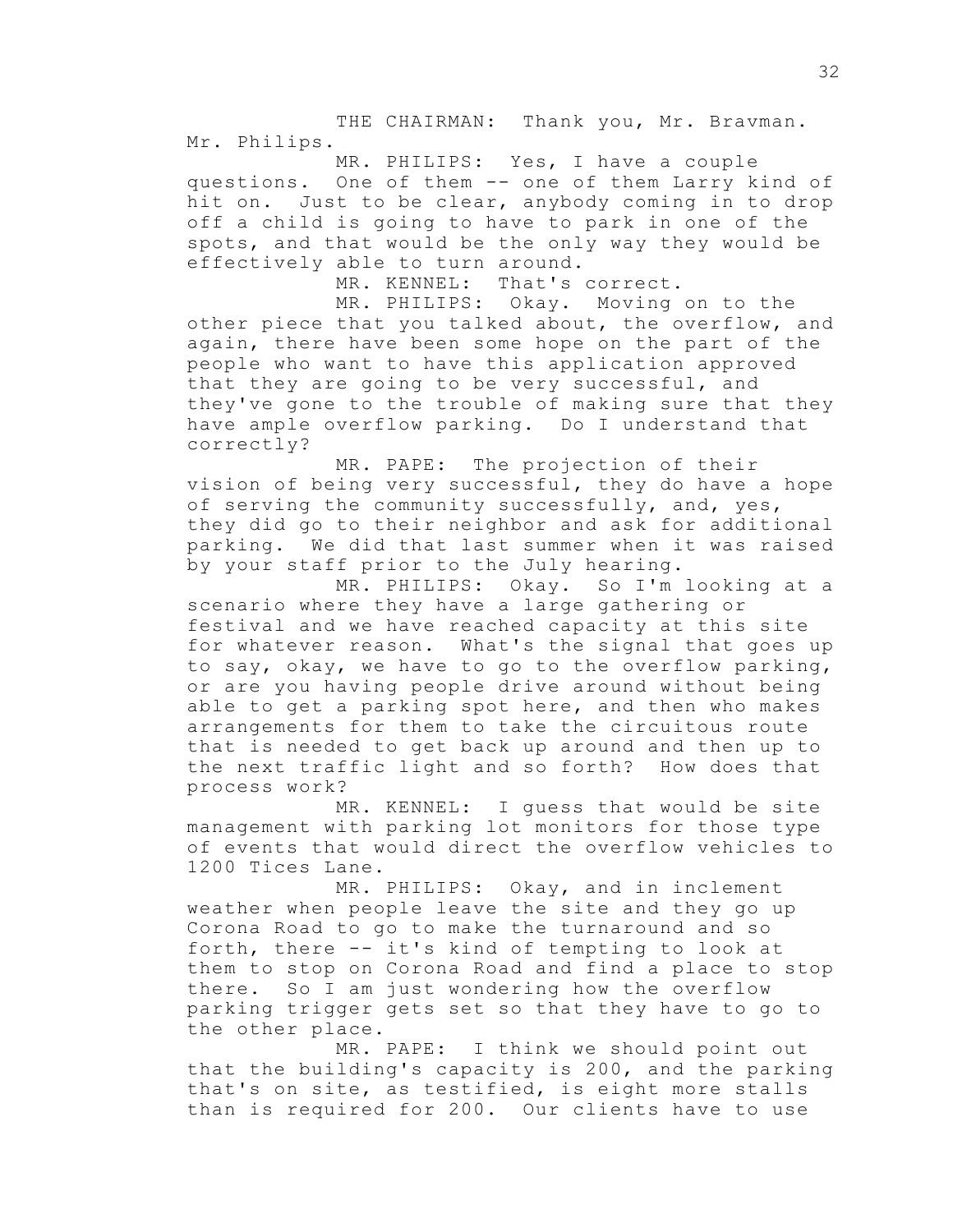the building in accordance with occupancy laws, and they have every intention of doing so. The overflow parking was to make absolutely certain that there was a parking place in those events that -- and they're not -- no one is predicting they're going to occur. Just want to make sure that we're not going to be creating parking in the neighborhood. What we said the last time is if we have the need for the use of the overflow parking, we would provide a van to bring the people from there to the space, and we would make announcements of that in -- before any special event. We're talking about three or four possible special events during the year, primarily spiritual based events.

MR. PHILIPS: Mr. Pape, I fully understand. The only reason I'm asking is because those situations that occur two or three times a year --

MR. PAPE: Three or four. MR. PHILIPS: -- to make sure you're planning for them.

MR. PAPE: Sure.

MR. SACHS: Maybe I can jump in for a second. Sorry, Steve. Let me just ask Ken a question.

MR. PHILIPS: That's okay, Larry.

MR. SACHS: Would the applicant agree to employ special police officers during these times when you have these scheduled events, because I'm assuming you know when these events are going to occur. You -- you know, would the applicant agree that they would have special East Brunswick police officers there, who essentially would be able to regulate, you know, traffic into that site, along with perhaps monitors from the house of worship, who will assist.

MR. PAPE: Sure. There's testimony that we'll -- I'll share it here. The congregation has -- three or four times a year there's these special events, and there's great preparation. There's announcements to all of the people in advance of the rules and the potential for parking, and there will be volunteers who are serving to organize the people who are coming to the site.

Your suggestion that we have a -- have special police is acceptable. What we had said in July -- and I'll repeat it here -- is we acknowledge that special events could occur, and we would agree that we would make application to the township for special event permit, and we would abide by the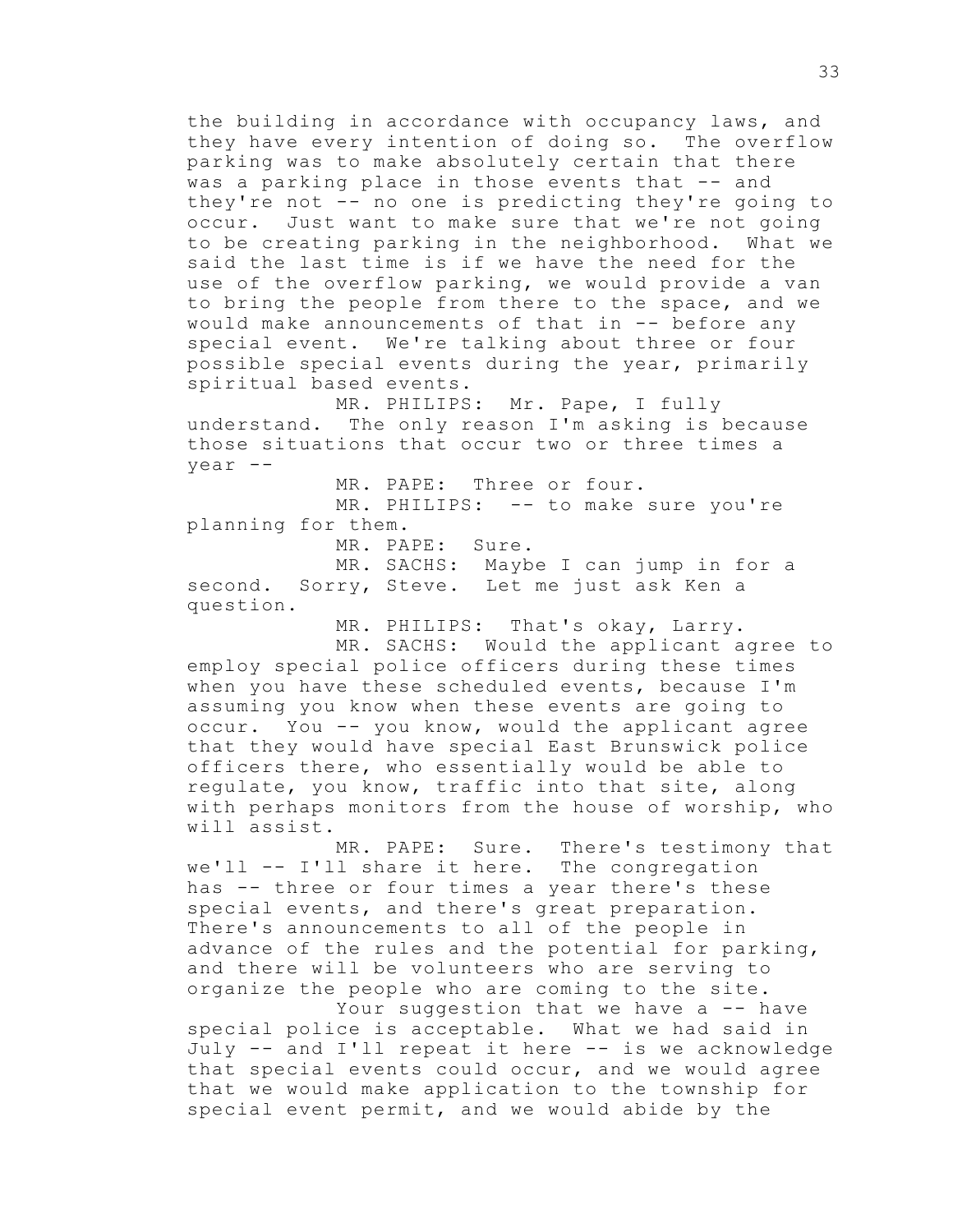requirements of that special event permit. MR. SACHS: Okay. Thank you. MR. PAPE: And that's how we went through it in detail with the board. THE CHAIRMAN: Thank you. MR. HEPPEL: Shawn, can I ask another question? THE CHAIRMAN: Sure.

MR. HEPPEL: Mr. Pape. MR. PAPE: Yes, sir.

MR. HEPPEL: Yeah, this is, you know, you're trying to look at a whole picture, and you watch out for everybody, and I've gone to Wilkin & Guttenplan. I will tell you it's four-tenths of a mile walking up a hill, okay, to get to this center when there's a large event. There may be people that have never been there. You may have ladies -- I don't know if anybody even wears high heels or more -- or older people or people not in good health, and my thought is that when there's going to be an event, maybe besides letting the people know there is the overflow parking, to make sure that anybody who comes across an invitation knows that there is a drop-off, okay, at the center. I realize it's an inconvenience to go up to that and then have to go all the way back down, but I can see in inclement weather as well, as somebody mentioned before, as well as, you know, you have folks walking four-tenths of a mile up a hill would be a big deal. For some of us who walk, it's not, okay, but it could be. So I think having information out there, making people aware of what you can do and trying to make it easier, I know I would certainly want to let my wife off there -- not that she can't walk it - and I think the majority of people would do that kind of a thing, but otherwise, I feel that they can have problems. So this might be a way to avoid it, to include that with the information you provide about overflow parking.

MR. PAPE: So our clients have shared with me that they make announcements in writing and from the house of worship to their congregants that when there are special events, they make announcements with regard to parking arrangements. We can certainly make it a condition that those announcements, 1, identify where the off-site parking is, and, 2, identify that the entrance - the turnaround -- and I'll use the term drop-off area -- is always available to drop off passengers before parking. I think it's an excellent idea.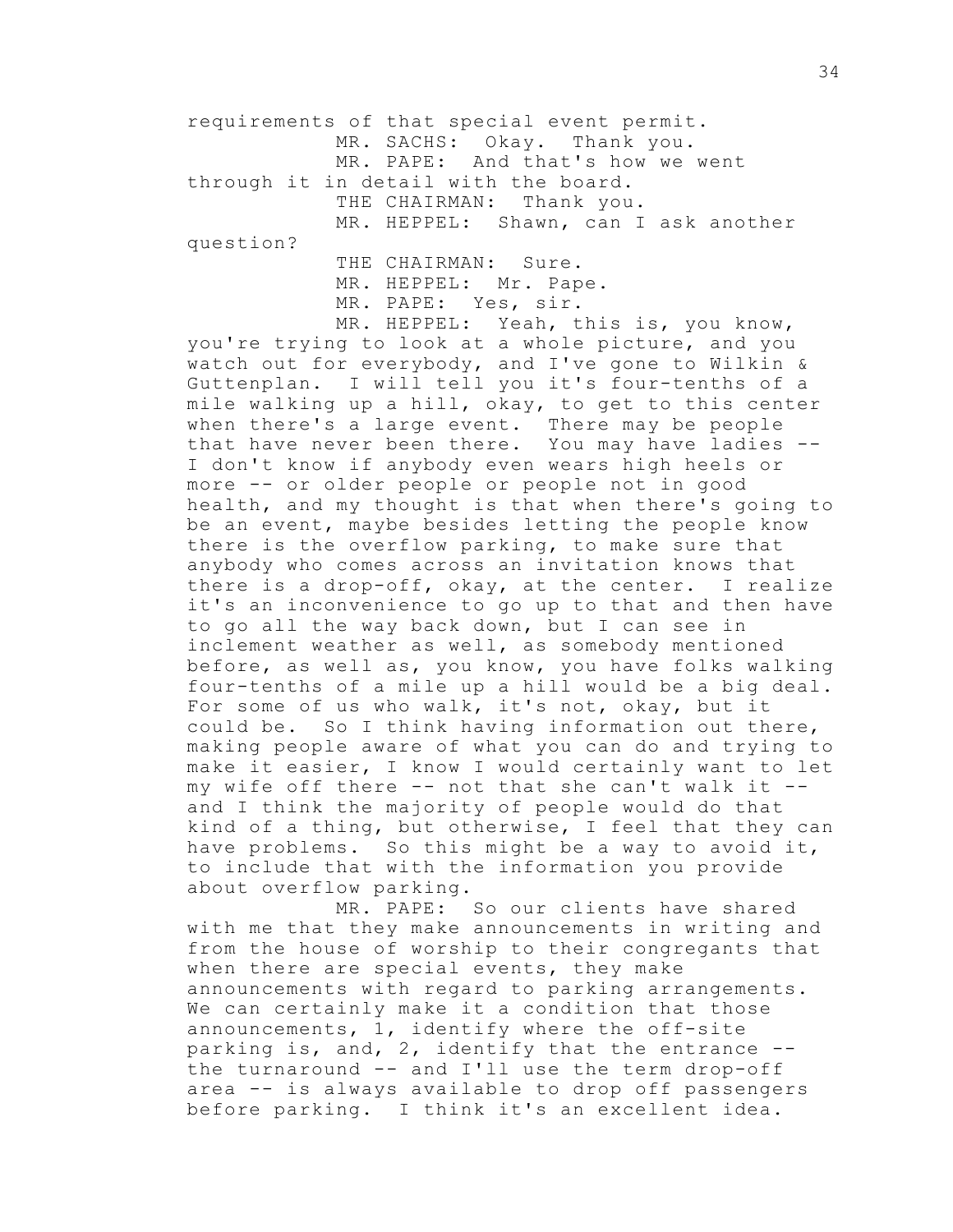That coupled with Mr. Sachs' suggestion are acceptable. We're planning -- we're planning carefully, and I appreciate the -- but we're planning for something that we don't even anticipate is going to occur. The overflow parking was the belt and suspenders to make absolutely certain that there was an arrangement in place. But all good counsel. THE CHAIRMAN: Thank you, Mr. Pape. Any staff questions or comments? MR. ABBONIZIO: Anthony Abbonizio with CME Associates. If you wouldn't mind, I do actually have a few questions for Mr. Kennel. THE CHAIRMAN: Please go. MR. ABBONIZIO: So, Mr. Kennel, you were able to read our report on page 12 and 13 with some of the various comments -- MR. KENNEL: Yes. MR. ABBONIZIO: -- for the traffic. Now, I think there was a typo for I think one of the peak volume counts where there was a little bit of a discrepancy between the 680 and the 801. Do you know or do you have the ability to maybe speak to if -- if the report does get corrected with the typo, do you think it would alter the level of service in any way? MR. KENNEL: It would still be a level of service B. MR. ABBONIZIO: Okay. MR. KENNEL: By adjusting that volume to -- with growth would be approximately 850. MR. ABBONIZIO: Okay. MR. KENNEL: And just for the board's benefit, that's where those 85 vehicles exiting during an hour. It would still be a level of service B if we had 140 vehicles. MR. ABBONIZIO: Okay. MR. KENNEL: So again, I'm very confident in that level of service B for the p.m. peak hour, but, you know, I apologize to the board. I'll have to make that one correction, and that will be part of a resubmission. MR. ABBONIZIO: Okay, that's fine. Okay, that's fine. Then on page 13, I just want to get some quick clarification just so it's on the record. I think some of them were spoken to, but I just want to kind of take each one so we can identify them. Item C on page 13 with the yoga, the 10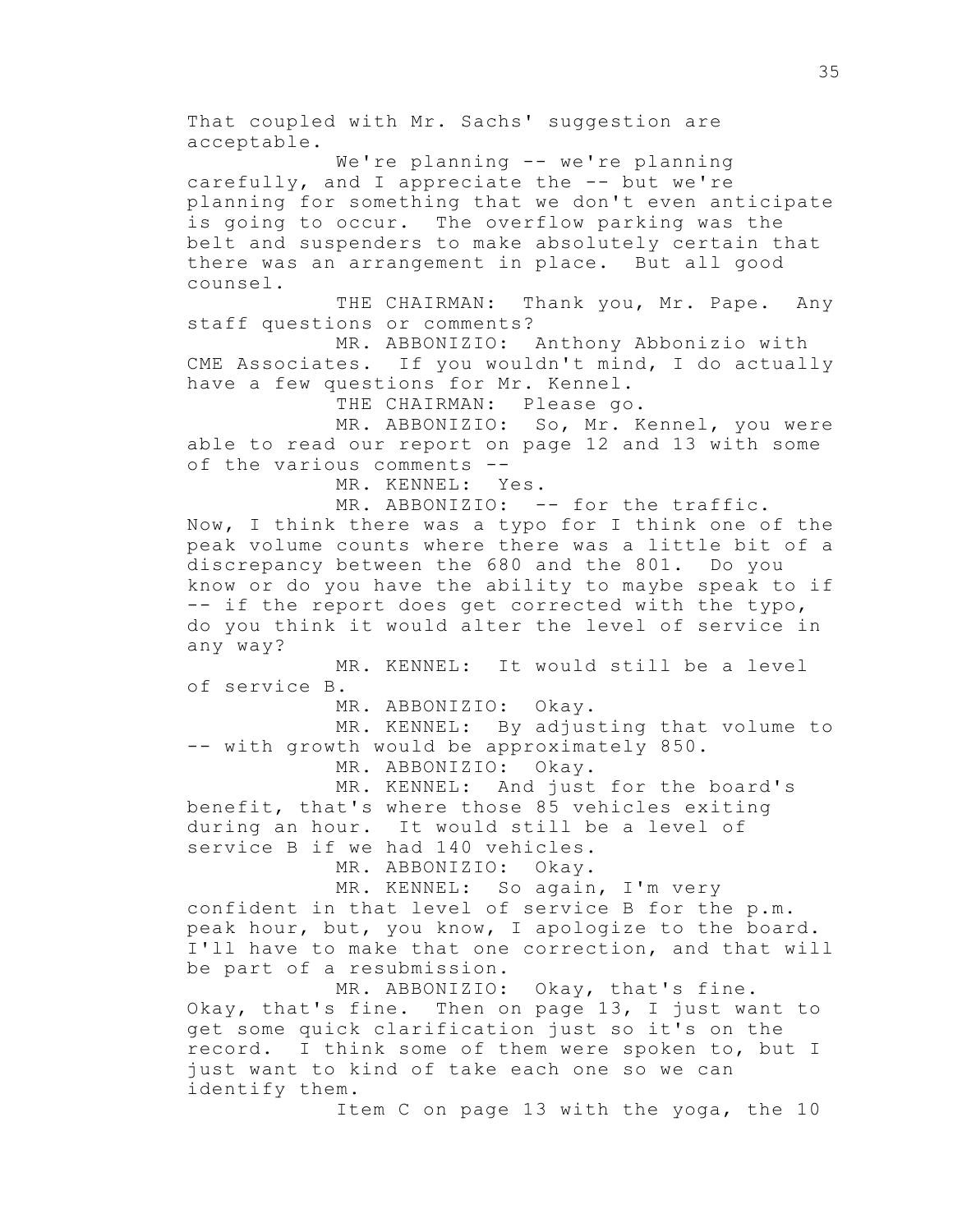to -- the 20 to 25 participants, the testimony was that essentially -- by Mr. Pape -- that nothing would overlap in terms of services and the yoga, and obviously, with the daycare only being during the weekdays, that obviously wouldn't be going on. So I just want to make sure that the testimony was, in fact, that there would be no overlap with both going on at the same time on Saturdays and Sundays with the services and with the yoga.

MR. KENNEL: That is correct, and again, it's anticipated from day 1 we'd have maybe 12 attending the yoga, and the 25 is the ultimate growth, but again, it would be non-coincidental with the preschool.

MR. ABBONIZIO: Okay.

MR. PAPE: And the worship.

MR. KENNEL: And the worship hall.

MR. ABBONIZIO: And then item C on page 13, so there was testimony I believe and there was indications in the report that the Saturday, Sundays events would not end at 9 o'clock p.m., so I just want to maybe get that on the record that that, in fact, will be the hours of operation.

MR. KENNEL: That is my recollection. MR. PAPE: I'm going to have to confer with the client. My recollection is it might have been a slightly later hour, but, Mr. Abbonizio I'll have the answer to that shortly.

MR. ABBONIZIO: Okay. Thank you. And then the other thing that we actually had, we kind of shared the board's concern with the daycare drop-off in terms of coming down the chute basically and essentially being stuck or trapped essentially with having to reverse your car. Was there any thought of maybe possibly having  $--$  and I think, Mr. Kennel, you, kind of touched on it -- maybe possibly just having, you know, signs similar to you have some of these restaurants or like pickup only or you would have hours that kind of differentiated, you know, between 6 and 8 or 8 to 10 or whatever the hours would be for drop-off and pickup only so it wasn't intended for people to park long-term, and you could designate certain spots, and then obviously, once the sign says that after those hours if they don't -- if it's not during those hours, the person would be able to park there for, you know, services or those other things. I'm just wondering if that was ever contemplated.

MR. PAPE: Mr. Kennel, I'm going to take the question. The -- our clients would be pleased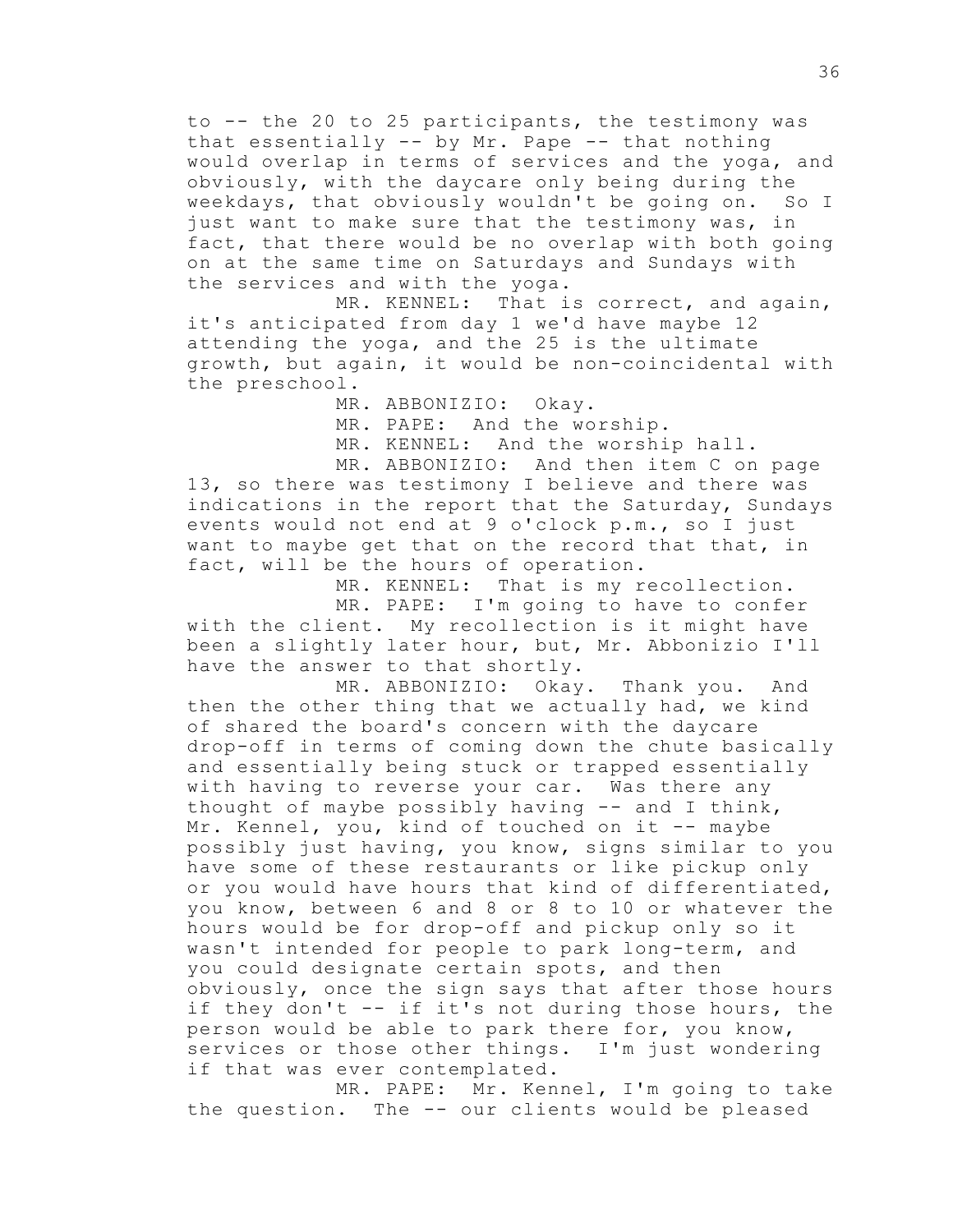to implement such a program. What we're thinking is the last two stalls, the ones, the stalls that are furthest to the east would be designated no parking Monday to Friday, 7 a.m. to 6 p.m., so that they are always open for that emergency event, and then when there's a greater demand for parking, they would become available.

MR. ABBONIZIO: Okay. And then -- MR. PAPE: Is that consistent with your suggestion?

MR. ABBONIZIO: Yeah. I think it was more on the lines of just essentially having the sign identify the place for drop-off and pickup only for daycare or something along those lines so they knew it was a temporary, you know, 5- to 6-minute parking.

MR. KENNEL: Short-term parking of 10 minutes or less I guess is what you're looking for.

MR. PAPE: Those signs -- so that signage would be also acceptable.

And, Mr. Abbonizio, I do have the answer to the question as to when -- the use of the building concludes no later than 10 o'clock at night, no later than 10, and they require a period of up to 30 minutes after that for the cleanup volunteers to complete their work before all lights are extinguished.

MR. ABBONIZIO: Okay, and then --

MR. PAPE: That's only for the special events. That's not the routine activity.

MR. ABBONIZIO: Okay, understood, and then the one last item. I know there was some discussion about -- with Mr. Philips about the drop-off for the events and the walking. I don't know if there was any discussion or maybe thought of having the drop-off utilized as a valet with volunteer staff or something along those lines that essentially will alleviate cars driving around or doing something that if they get in the lot, they realize there's no spots, you could have staff that would be able to park the car, because I am -- I'm wondering -- and I haven't heard, and maybe I missed it. If the overflow parking at Tices is utilized, I'm just wondering how there -- is there like a shuttle? Is it based on the understanding they're going to be walking back to this area? With inclement weather, I'm not sure if anyone is going to be enthusiastic to try to do that parking off site. So I don't know maybe if a valet for the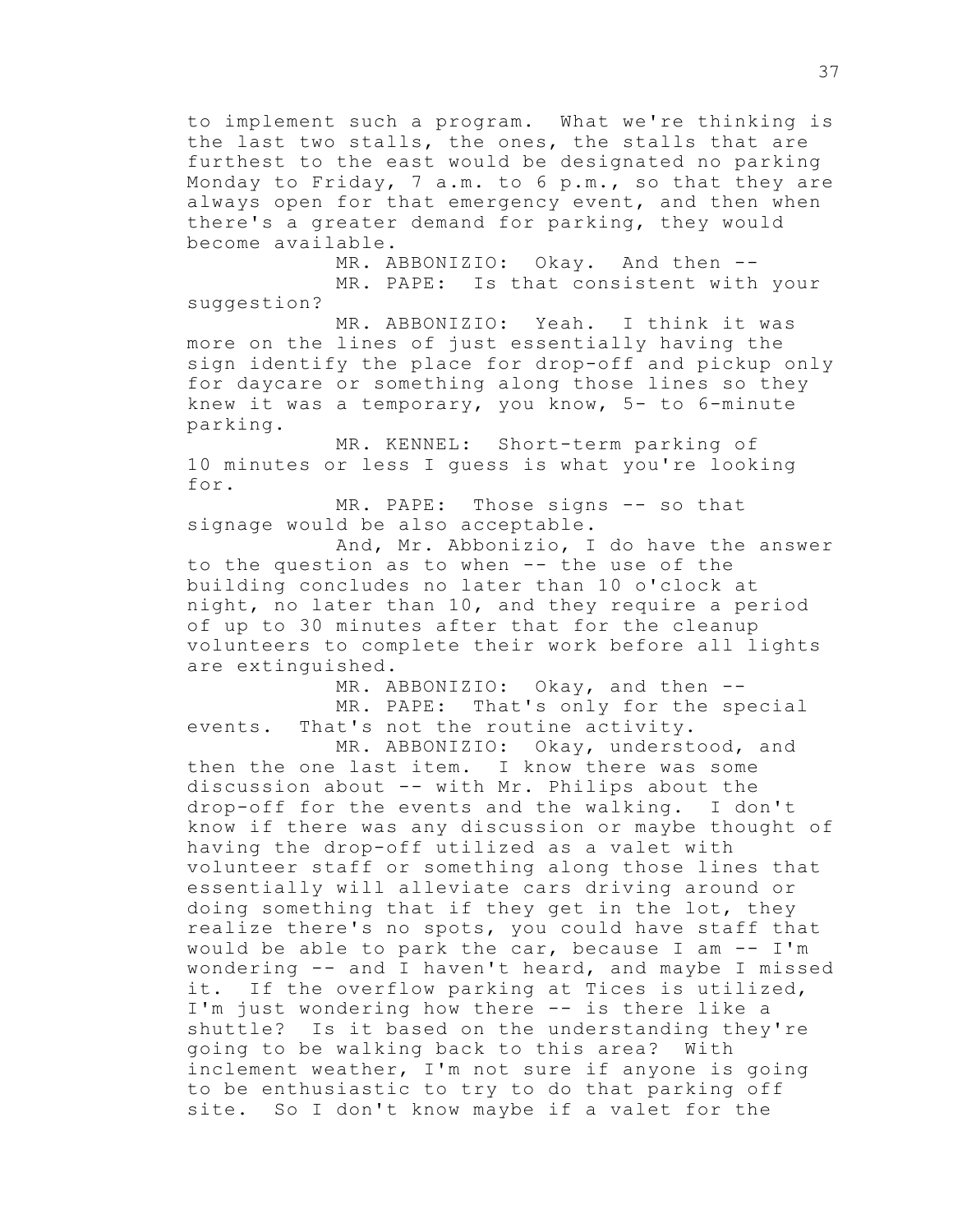special events might be contemplated. I don't know if the board wants that. It's just a suggestion that we had thought of that may alleviate -- because you can control it a little bit better with your own staff in terms of knowing where you can park and you can't park, and the valet would be giving strict instructions not to park along residential streets.

MR. KENNEL: I guess that's something we can discuss with our client as part of the toolbox of things to do during those main events, that that may be an option.

MR. ABBONIZIO: Okay. I just brought it up as a possibility.

MR. KENNEL: Understood.

MR. ABBONIZIO: And I think that was it in terms of the traffic for Mr. Kennel. Thank you, Mr. Chairman.

> THE CHAIRMAN: Thank you, Anthony. Any further board or staff questions? MR. BRAVMAN: Mr. Chairman. THE CHAIRMAN: Yes.

MR. BRAVMAN: It's Larry Bravman. A question actually for Mr. Abbonizio. Do you -- Mr. Heppel had raised a point, and I had indicated I had a concern, as well, with regard to the bidirectional circulation. Do you have a professional opinion on that from the board's perspective -- I should say from the township planner's professional planning perspective?

MR. ABBONIZIO: So, Mr. Bravman, we do look at that in terms of the width of the drive aisles and the access aisles. They actually do comply with a typical design standard for two-way. So we don't necessarily have an issue. However, the board does raise a good issue that if they wish to have it as a one-way with a counterclockwise motion so that it obviously coincides with the drop-off, also, so there is no competing movements as you're coming out of that drop-off, it's a great idea if the applicant would be willing to do it, but in terms of what they have set up right now in terms of geometric design engineering-wise, it complies.

MR. BRAVMAN: So it complies, but that doesn't limit the board from considering the competing movements and perhaps a more efficient or effective circulation plan, which would be the counterclockwise.

MR. ABBONIZIO: Correct, and we would certainly have no objection to that. MR. BRAVMAN: Thank you.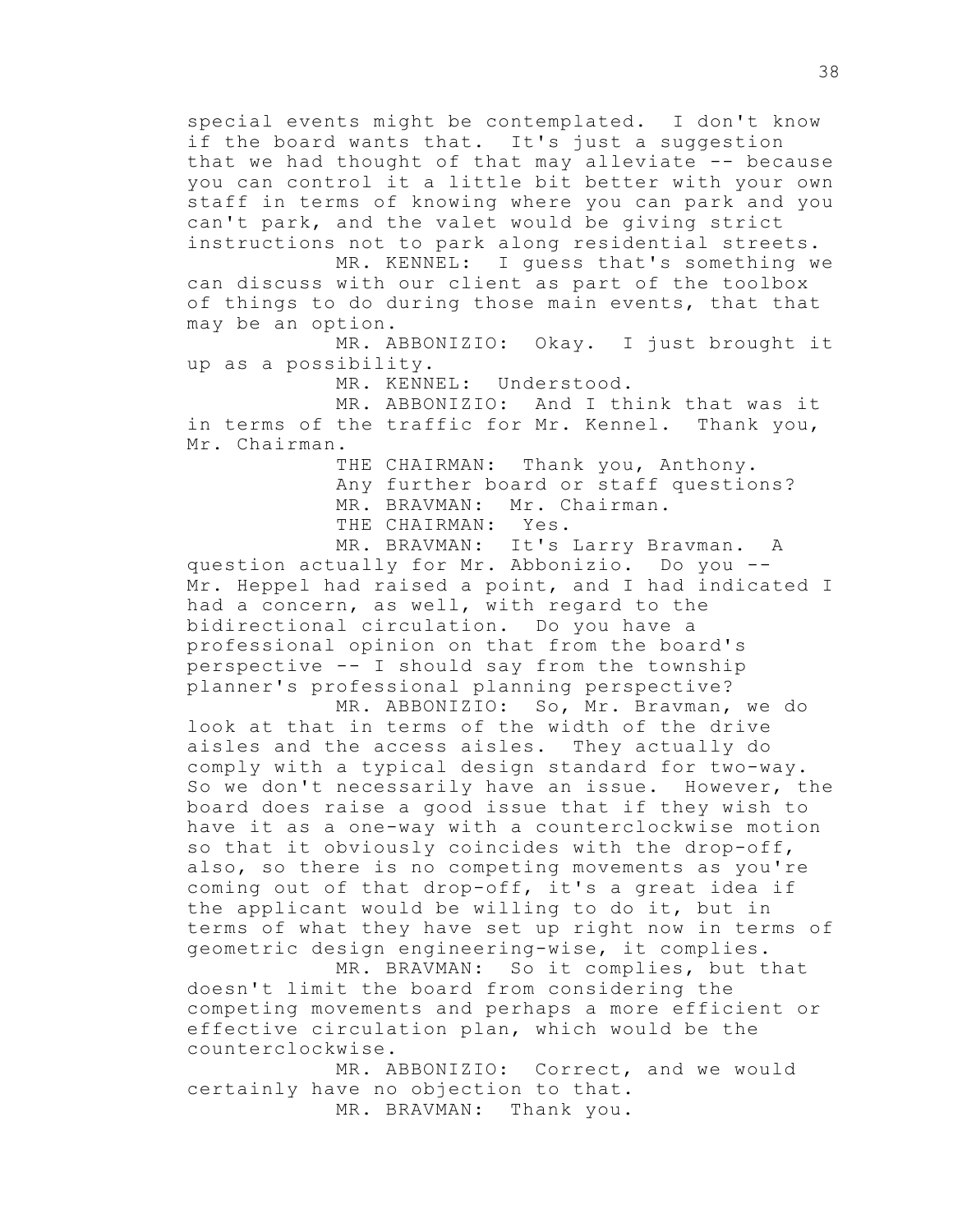MR. PAPE: Nor does your applicant, Mr.

Bravman.

THE CHAIRMAN: Yeah, I was going to say I thought Mr. Pape said -- maybe I'm wrong -- that the applicant wouldn't have a problem with that. MR. PAPE: We do not.

MR. BRAVMAN: So I quess --

THE CHAIRMAN: So I guess I'm getting a sense of the board that it should be -- it should be one way. So if that's not the sense of the board, let me know because otherwise we'll have Mr. Bravman ask Mr. Pape to ask the client to have one-way traffic circulation.

MR. BRAVMAN: Mr. Chairman, I would ask I guess that you poll the board and find out. I would suggest that I believe Mr. Heppel feels the same, that we should do one-way counterclockwise, but I'll defer to obviously the board and your input.

THE CHAIRMAN: Does anyone have an issue with that?

MAYOR COHEN: I personally don't care. I think if it complies, I would be fine either way. THE CHAIRMAN: Yeah, you know, look, I think that any -- you know, any time that we have, you know, children walking through, you know, an

area that isn't fully sidewalked on both sides, you know, whatever we can do to make the whole area safer is fine with me. So why don't we go ahead and do that, Mr. Pape.

MR. REISS: Shawn, I have my hand up. I don't know if you saw.

THE CHAIRMAN: No, I can't see you.

MR. REISS: Okay. So I agree with the sentiments on that. I don't know the answer, but I think it needs to be looked at. The walking through the lot concerns me, but also, coming off of Ryders Lane, what type of separation will there be for a car coming in versus a car coming out? Is there going to be some, like, cement in the middle to - little bit of like a throat to separate? Is there a way to maybe extend the going out a little further away to give some separation between the in and the out?

MR. KENNEL: Well, the issue there is we have -- if we make that curb return, the exit one, wider, then we start -- we have less separation from the entry into the gas station, and there's, you know, you want to have a certain length of tangency between driveways so they're not overlapping, I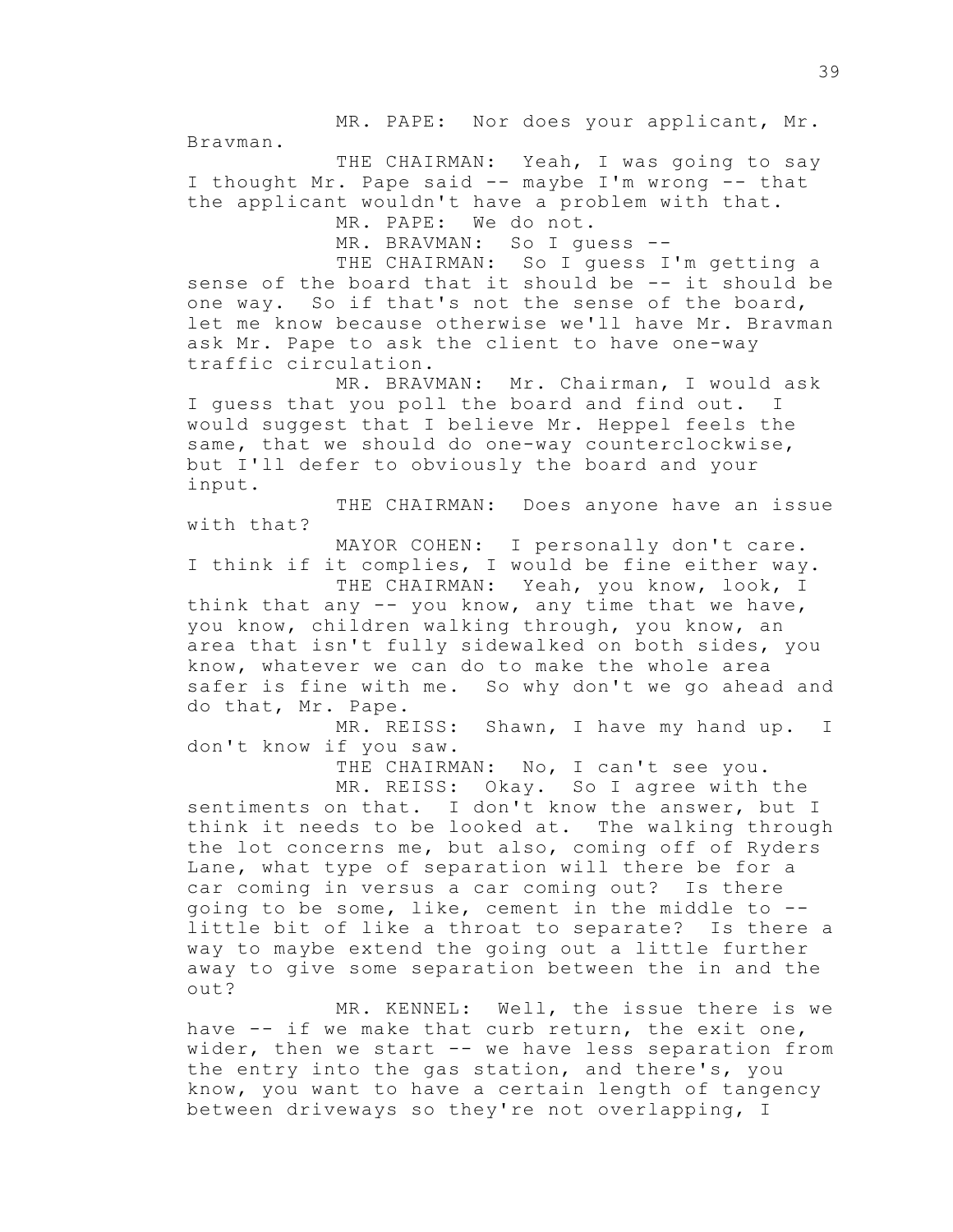mean, and that would end up extended beyond our property frontage, which is generally frowned upon by the county when they looked at driveway designs. MR. REISS: What about the other way? MR. KENNEL: The entry drive, I'll talk to Mr. Wiener. It appears that we could make that -- we could increase that radius. Whether it goes to 30, 35, I guess that's something we can look at. MR. REISS: Thank you. THE CHAIRMAN: Thank you. MR. PAPE: The ultimate answer -- we can carry your suggestions with us to the county planning board and point out that they are requests from the town, but the ultimate design of that driveway falls under the county engineer. THE CHAIRMAN: Yeah. MR. PAPE: But we can bring that guidance, and they're very respectful of municipal input. We'll bring it -- if you ask us, we'll bring it with us. MR. REISS: My concern that -- the speed on Ryders Lane is what again? What's the speed limit on Ryders Lane? MR. SACHS: It's 45. MR. REISS: So you got 45-mile-an-hour, you're turning in, and it's tight. Right now it's not counterclockwise so you could have cars coming back out. You could have people walking. I got to be honest with you. I think it needs some looking into, how it's set up. I think that's where the other comments were coming from. I think the counterclockwise helps, but I think there needs to be some separation, but you are coming off a road of a decent speed. MR. KENNEL: And just -- I understand your comment, and again, when the heaviest parking loads are on this during the worship center, the traffic -- just remember, the traffic is pretty much directional, so it's, you know, you basically have your heavy ingress where people are parking and going to the worship center, and then you have the exiting movement. So, you know, again, it's -- I understand your comment, and we'll look to see what we can do, but realize that this is for activity for the worship center. It's a directional flow where everybody kind of comes in over a period of time, and then 2 hours later they're exiting. So again, it's a little different than a standard commercial use.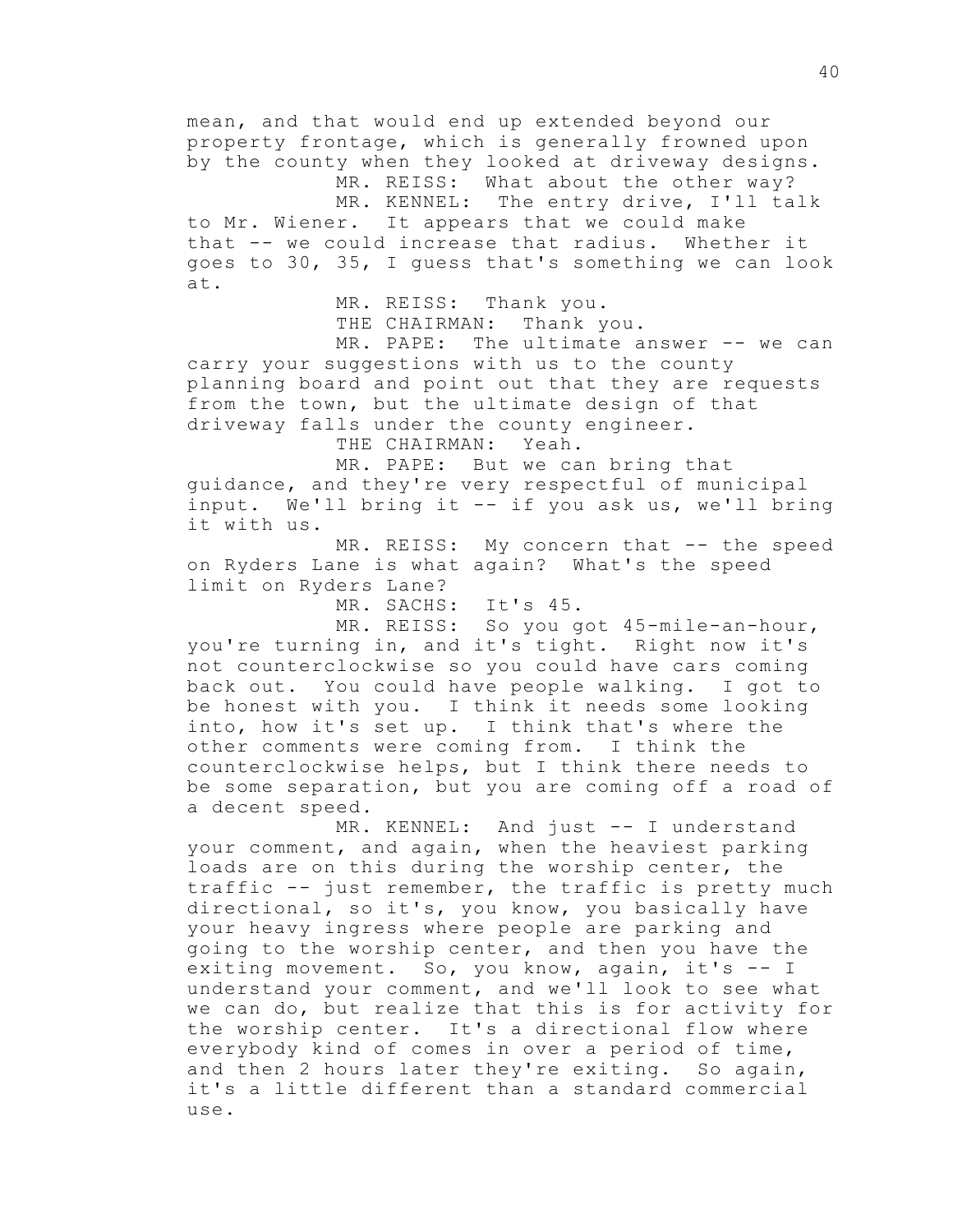MR. REISS: If you could look into it, I'd appreciate it. MR. KENNEL: Will do. THE CHAIRMAN: Any other questions for this witness? Mayor. MAYOR COHEN: No. Like I said, I just -- I don't -- I could go either way on the directionals. I go to Shop Rite and lots of different places, and people go in both directions all the time, and they walk in with kids, and we all seem to manage. I think they would manage here, too. But I get the concern, and if that's what the board wants to do, I think it's fine. THE CHAIRMAN: Thank you, Mayor. Mr. Pape, is it time to call another witness? MR. PAPE: Yes, thank you. MR. PHILIPS: Shawn, could I just get one question answered? THE CHAIRMAN: Yeah, of course, Steve. MR. PHILIPS: Where are the charging station spots? MR. WIENER: Currently, they're on this side, but we're going to be moving over this side so there's no conflicts with the sidewalks. MR. PHILIPS: Would you -- MR. SACHS: That was one of the recommendations of our staff, to relocate them. MR. WIENER: Because they're on the other side of the sidewalk, and if you're plugged in, then obviously it's not a good thing, so we're going to move them to this side. MR. SACHS: That being the north side. MR. WIENER: Correct. MR. SACHS: Okay. THE CHAIRMAN: Thank you. And, Mr. Pape, before you call another witness, we're going to take about a 5-minute recess because the chairman has to. MR. PAPE: No problem. Okay. Thank you. (Board recess) THE CHAIRMAN: Okay, great. Thank you. Thank you for that short recess. Mr. Pape, I believe you are ready to call another witness. MR. PAPE: We are ready to call Yoshita Chandrani, our architect. Yoshita also was present and testified at the last meeting, but if we could have her sworn, and then we'll again share her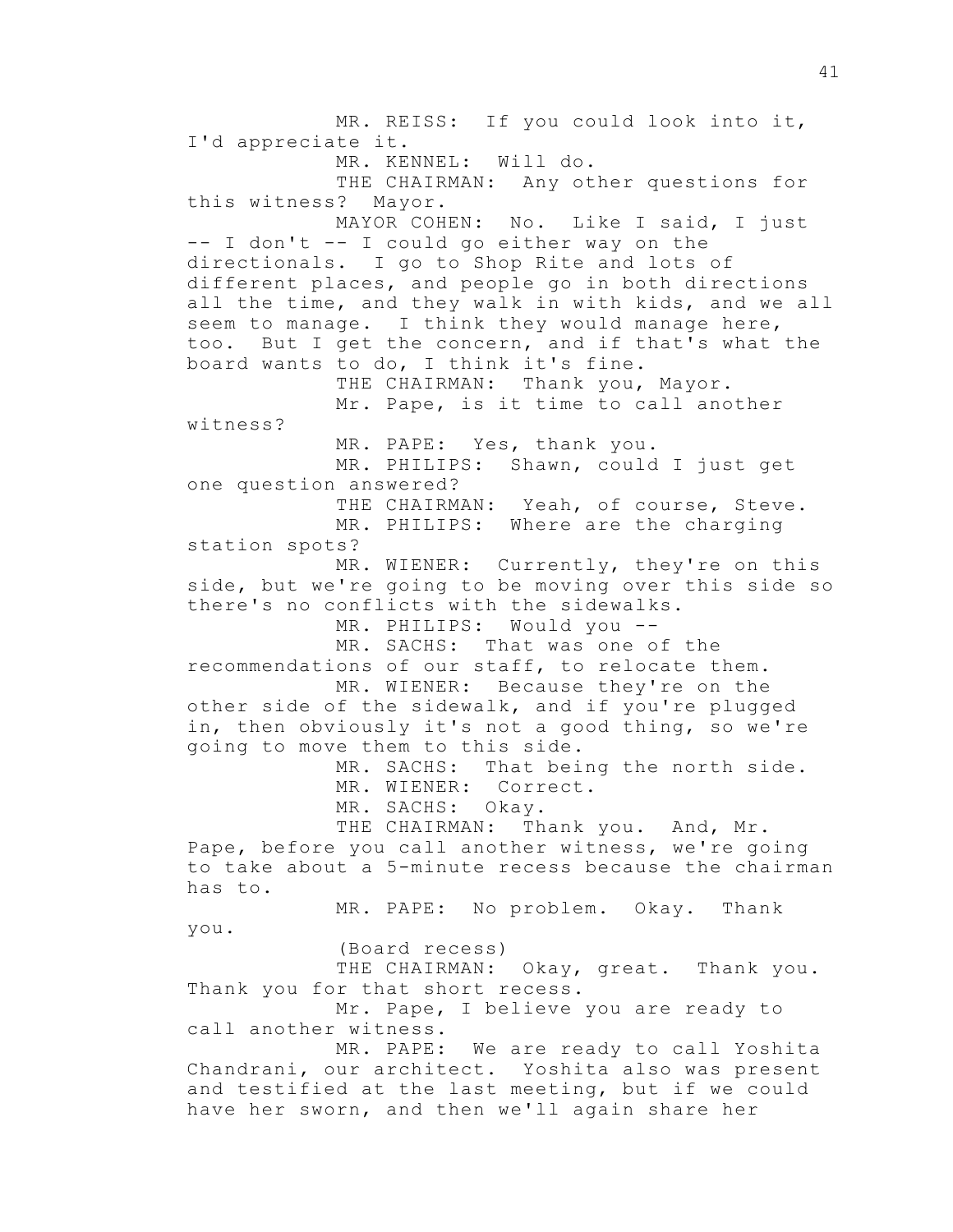credentials and go into her direct testimony.

THE CHAIRMAN: We certainly can.

MR. PAPE: Thank you.

THE CHAIRMAN: Please raise your right hand. Do you swear to tell the truth, the whole truth, so help you God? Please state your name for the record, spell your last name, and give us a brief bit of your CV since you were qualified at our meeting over the summer. But I can't hear anything. Are you possibly still muted?

MS. CHANDRANI: Sorry. Right, right. THE CHAIRMAN: There you go, Yoshita. How are you?

MS. CHANDRANI: My name is Yoshita -- I'm fine. Thank you. My name is Yoshita Chandrani, Y-o-s-h-i-t-a, and last name is Chandrani, C-h-a-n-d-r-a-n-i. I am NCARB certified in the United States of America. I have licensed -- I'm a licensed architect in New Jersey, Pennsylvania. I'm a LEED AP for building design construction. I am also a certified interior designer in the State of New Jersey.

THE CHAIRMAN: Well, like I said, you were previously qualified. We're happy to accept you as an expert, and welcome back to East Brunswick. I'll turn it over to you and Mr. Pape.

MR. PAPE: So, Yoshita, you've prepared some special elevation plans for this evening's presentation. They have been shared with the board. They have been loaded in electronically. I am going to ask if you could begin with the exhibit that you're showing all of us now. If you could begin with that exhibit and describe the changes that you've made to the building, describe the viewpoint that we are seeing, and then I'm going to ask if you could take us around to the other side of the building --

MS. CHANDRANI: Sure.

MR. PAPE: -- and then from there take us to the elevations of the pre-K, and let's focus on the appearances of this building to our neighbors and the traveling public.

MS. CHANDRANI: Yeah. So the whole project was redesigned keeping in mind the comments and concerns of the neighbors, the township professionals, board. The main worship center is designed with the inline neoclassical style of architecture of the Sadhu Vaswani Center, which is based in India. As you can see, the character - main characteristics are the blank walls, wide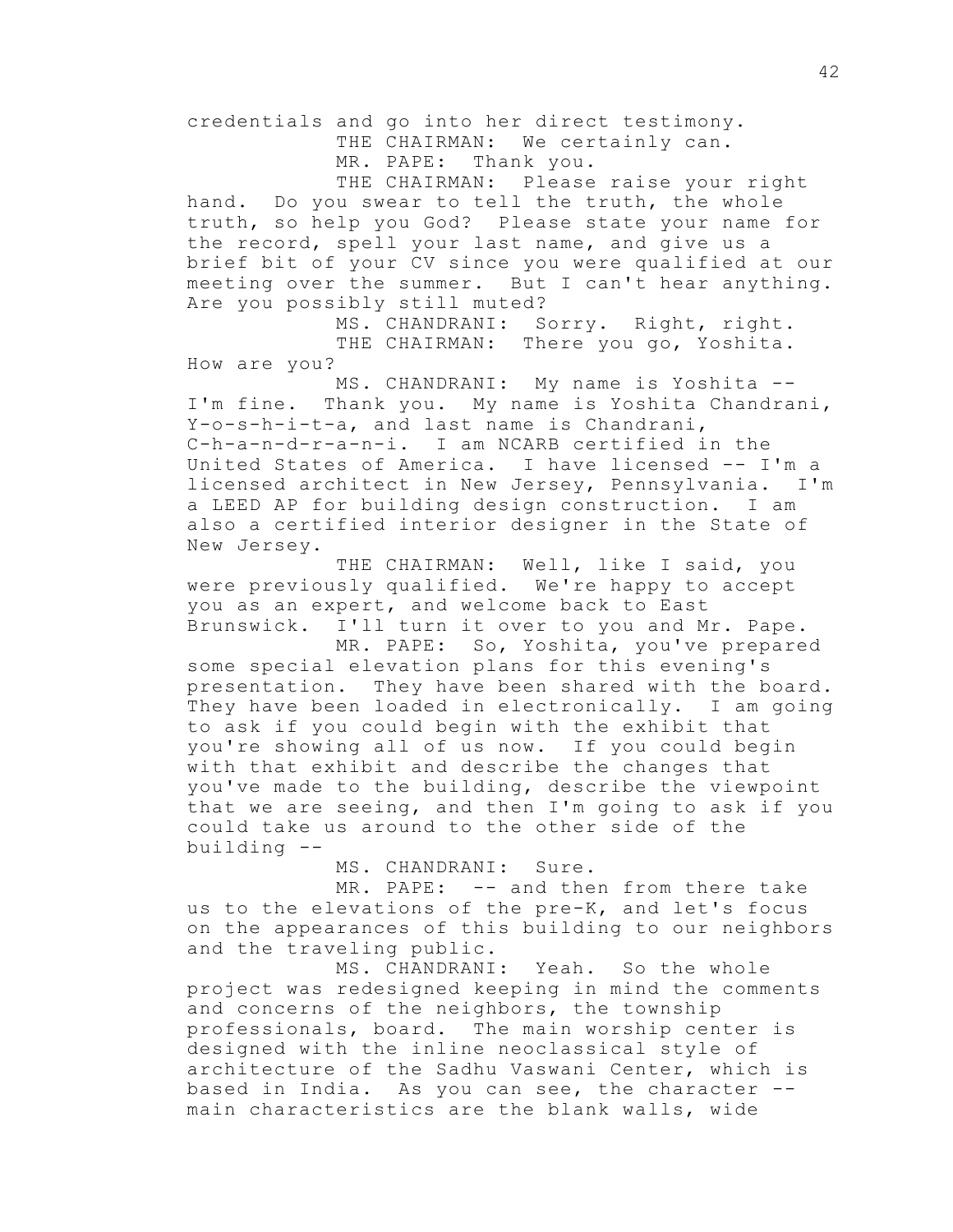colored facades, and emphasized columns, pediment which is a Greek Revival element to the building, and a simplistic design.

The pre-K building has been designed as per the existing residential houses, colonial style to blend with the neighboring community.

The main changes for this worship center is that it has now got two floors instead of three. The first floor has a worship hall and a dining hall. The ancillary areas like offices, toilets, utility rooms, and a kitchen support the main activities. The main worship hall is connected to the memorial on the south side.

The second floor will have a museum, a library, and a reading area. Part of the second floor has a parsonage for visiting dignitaries. The worship center and the pre-K school

are connected by a covered breezeway, which is here.

The height of the building. The worship center building is redesigned with a lower height by eliminating the third floor to the previous design. The height of the building, itself, is substantially reduced by 10 feet, 6 inches, from 37 feet to 26 feet, 6 inches, but the first floor level has dropped 3 feet working with the revised topography of the site, and so the total reduction in height of the building is 13 feet, 6 inches. This is a substantial reduction in the height of the worship center than the previous design.

The footprint of the building is within a rectangle of 117 feet by 101 feet with the first floor area of 11,521 square feet and the second floor of 4,612 square feet. The total area of the building is 16,133 square feet, which is again a reduction of almost 1,798.14 square feet less than the previous building.

The worship center has been moved a bit further from Perry Road towards the Ryders Lane.

The facade of the worship center, the exterior of the worship center has exterior insulating finishing system, which is also called EIFS, which looks like stucco, at the second floor, and the rainscreen (inaudible) panel system on the first floor. The building has a flat roof, which will house the solar panels.

On the south side of the building is the meditation hall, a meditation garden. The meditation garden when developed will have a representation of all the religions. The water body in here will bring tranquility and ambience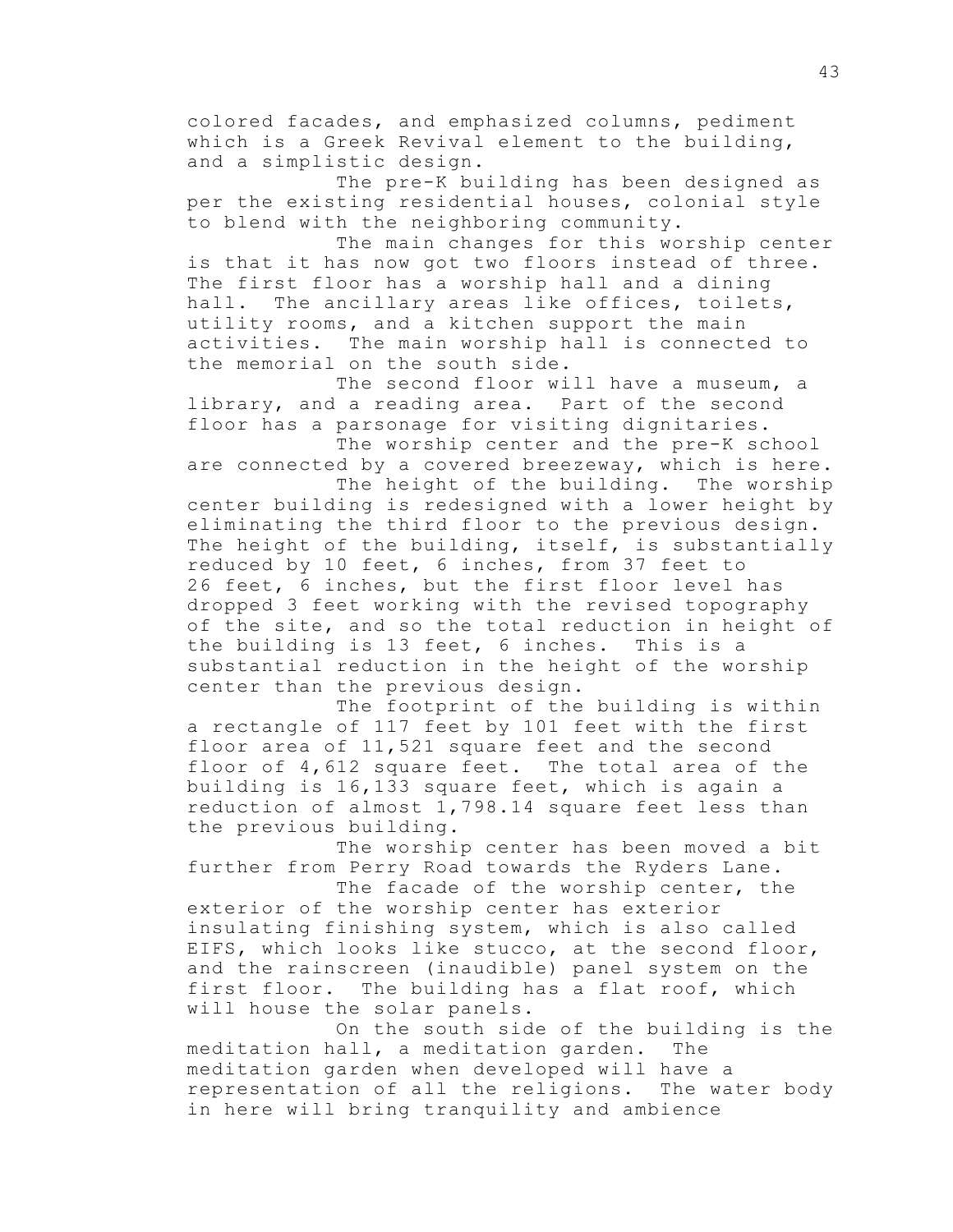(inaudible) and the landscaping around the meditation garden enriches the beauty of the surroundings. In all, it will be a divine experience to meditate for the followers of any religion. Acupressure walks for the overall health of the walker will be built around the water body. You will be seeing that in my next exhibit of the plans.

There is a memorial on the south side, which will be built next to the worship center with two idols of the founder Sadhu Vaswani and Dada JP Vaswani will be installed to pay respects by the congregation. The memorial can also be accessed by another exterior door opening to the meditation garden.

The pre-K school is a new building, which is designed by replacing an existing house on 4 Perry Road. The area of pre-K building is 4,122 square feet on first floor and 2,909 square feet on the second floor. The total area is 7,031 square feet. The pre-K building sits at a slightly lower grade than the present 4 Perry Road house. Due to the grade level changes, the north side of the pre-K school building first floor is placed substantially below the adjacent ground. The pre-K building is oriented and located exactly at the existing house, which is going to be demolished, and the driveway will be retained for emergency access for the fire department from the Perry Road.

There are two levels of the pre-K school. The height is 23 feet, 8 inches, almost the same as the existing building height. The exterior facade of the pre-K blends with the neighboring properties and is finished with vinyl siding and stucco. It blends with the color of the worship center as well as harmonizes with the neighborhood houses.

So this is the total project we have. MR. PAPE: If you could, Yoshita, if you could take us around to the Perry Road side of the project and introduce the view from that side.

MS. CHANDRANI: Okay. This is the Perry Road view of the pre-K school without landscaping. We have substantial landscaping in that area on the Perry Road, and this is -- this particular image is with the landscaping, the same image but with the landscaping here.

This is the -- from the Perry Road, this is the view from the 8 Perry Road side. This is the worship center without landscaping, and this one is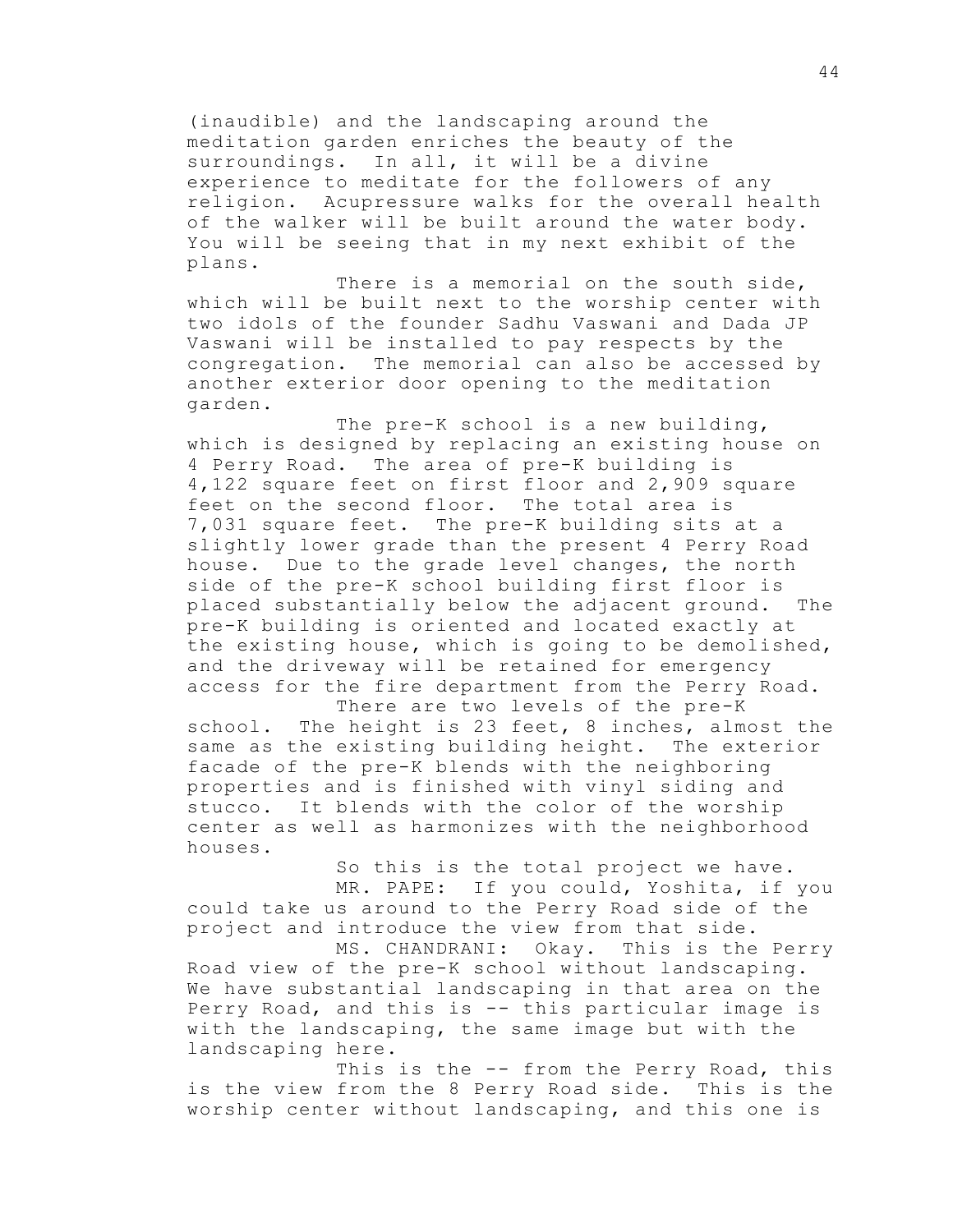after we have added the new landscaping. So these are the pictures from the Perry Road. MR. PAPE: Do you have any other elevations to share with  $-$  yes, that's what we're looking for. Take us through these exhibits. Actually, I think we should be labeling these, Counselor. MR. SACHS: Yeah, let's -- I was just going to say. Go back if you can. MR. PAPE: Thank you. MR. SACHS: I think the last one was -was it A-16? So I think we're up to A-17. THE CHAIRMAN: A-16 was the last one. MR. SACHS: All right, so let's mark the first exhibit that the witness was testifying to as  $A-17$ . MS. CHANDRANI: Right. MR. PAPE: Yoshita, please describe what that is just for the record. MS. CHANDRANI: Okay. The A-17 exhibit is the proposed renderings, and the drawing number is AR-7. MR. SACHS: Okay. MR. PAPE: Thank you. MS. CHANDRANI: It shows all the three buildings from the Ryders Lane side. MR. SACHS: Just scroll down a little bit. MR. PAPE: Yoshita, two buildings. MR. SACHS: Let's also call AR-8 can be part of the A-17. I think you've testified to that. And scroll down one more. Okay. So let's -- you know what, let's call all of these architectural exhibits A-17. The one that you showed just from Perry Road with and without landscaping was AR-9 of A-17. Okay, and then go up to the -- scroll down one more. Okay, that's what you're going to testify to now, which I assume is -- is that AR-10? MS. CHANDRANI: Yes. MR. SACHS: Okay. Thank you. MS. CHANDRANI: This is the -- a view from the parking lot towards the worship center and the memorial. This is the view of the water body at the meditation garden. This view is from the 2 Perry Road side where the building is literally - the first floor is just below the retaining wall and the fence. You will see very part building of the second floor, you will be seeing that, but

otherwise, it's all landscaped completely.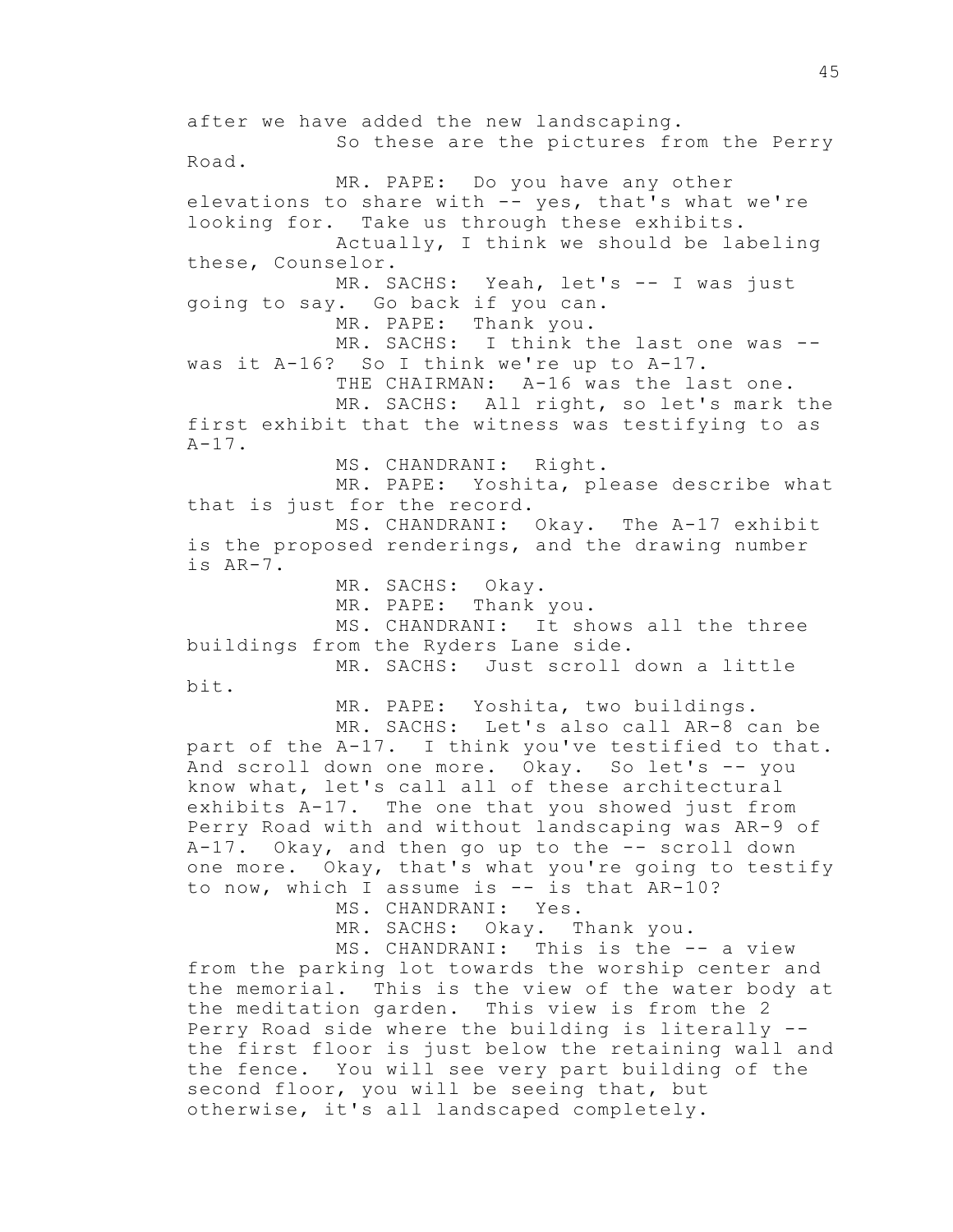And this particular image is a bird's-eye-view showing the whole -- this is the Ryders Lane, this is the Perry Road, and this is the parking area, the main building, the school building, and the meditation garden in this area with the memorial here. MR. PAPE: If you would, Yoshita, there's no signage per se on the building, but there is I'll call it an insignia, a symbol that is on the building. MS. CHANDRANI: Right. MR. PAPE: If you can just briefly describe that, not its elements, but just its size and its location and its purpose. MS. CHANDRANI: Yeah. This is the Om symbol for Sadhu Vaswani Center, which will be placed in the pediment at the roof level, at the parapet level. MR. PAPE: And is that the only identification on the building that is proposed? MS. CHANDRANI: Yes. MR. PAPE: Do you have anything further to share with the board? MS. CHANDRANI: It is the mission symbol, and it's a rendition of the ancient Indian symbol Om, which represents the universal reality. MR. PAPE: I didn't mean -- as far as other exhibits and other testimony with regard to the -- MS. CHANDRANI: Oh, sure. I have the plans, which I would like to go over. This is AC-1, which is the colored drawings for the worship center parsonage, the first floor plan. You want to have it as exhibit -- MR. PAPE: May I ask it be labeled as  $A-18$ . MS. CHANDRANI: Eighteen, right. MR. PAPE: Is that acceptable, Mr. Sachs? MR. SACHS: Yeah, that's fine. Thank you, Ken. MR. PAPE: Okay. MS. CHANDRANI: So this is the first floor plan of the worship center. Parking area, you come in -- you drop off, and you can park your cars on the other side. You enter, and then this is the worship hall, the dining hall. You can go out into the meditation garden here with the water feature in this area, acupressure walk around it. From the

worship hall, you can enter the memorial, and there

46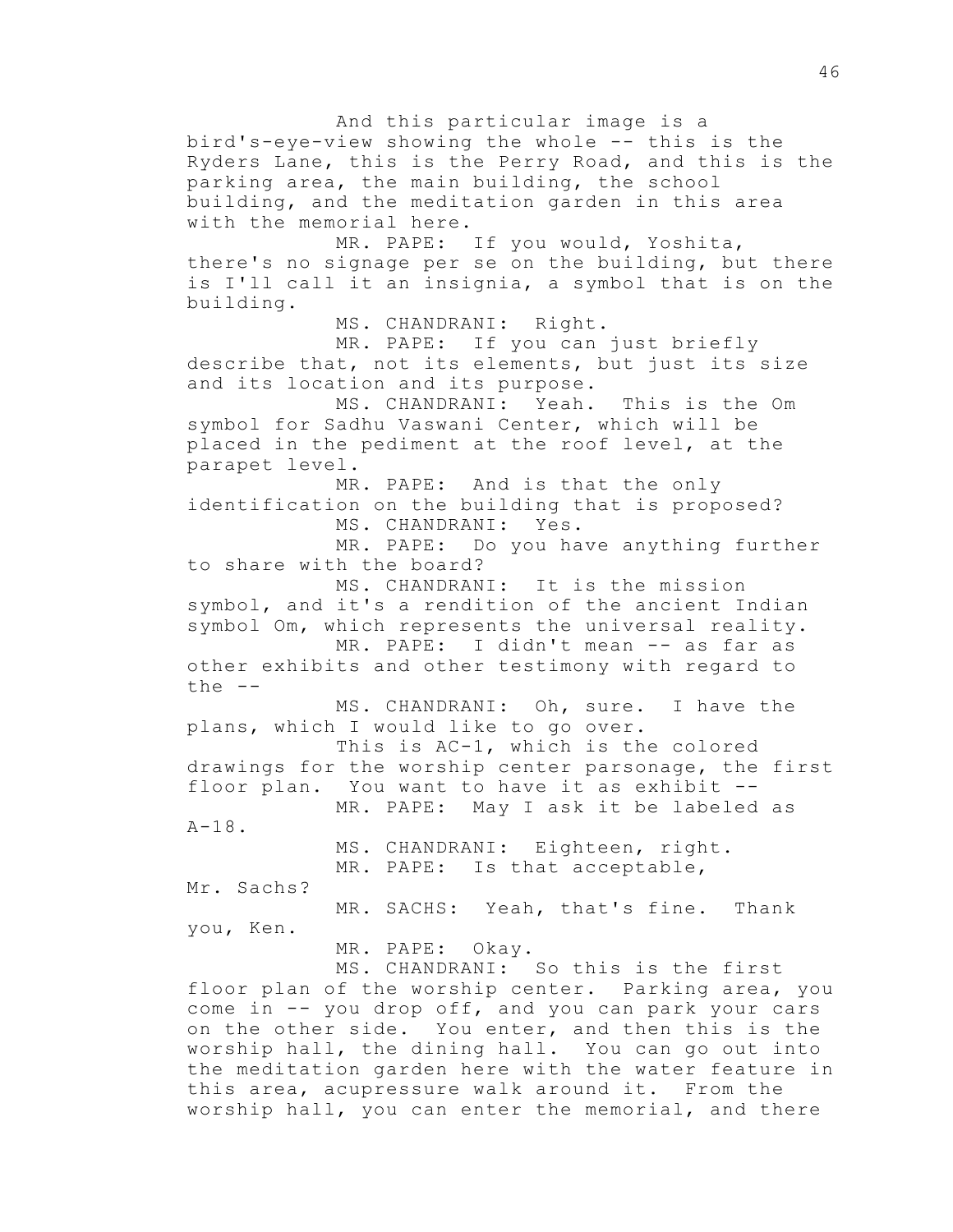is another exit over here from the memorial. We have the toilets, the utilities areas, a kitchen, and some storage is here. There's an elevator, and this is the outside patio from the dining area, and otherwise, all this is the walkway. There is a covered walkway here, which connects to the pre-K building, and this is the pre-K building.

The next -- this is the second floor, AC-2 for the worship center. This area is all library, museum, and the reading section on the site. This side is the parsonage for the visiting dignitaries. Some (inaudible) room and some storage areas.

AC-3 is the roof. We have the solar panels on the roof.

And we have the AC-4 as the elevations of -- four elevations of the worship center and the memorial.

This is the west side Ryders Lane elevation. This is east side from the Perry Road side, but this is without the retaining walls and the fences and all. This is the clear picture of the elevation of the building, itself. This is the south side, and this is the north side.

The AC-5 is the colored drawing for the pre-K school first floor plan, second floor plan, and the roof plan. This is the covered walkway. You enter the building. From the parking lot there is a ramp which goes up, up to the main entrance. You have two classrooms here and an indoor play area on this side, which goes out to the outdoor play area. There is a sick room and a utility room. On the second floor you have two more classrooms and another library, sort of an area where kids can read and have a multipurpose area there.

And the roof is very similar to a residential roof.

These are the elevations of the building. This is the Perry Road side elevation. This is the elevation from the preschool side from the parking area. This one is from the west side, Ryders Lane side, and this is on the north side, where you will see that the first floor of the building is pretty much below the railing here.

MR. PAPE: For labeling and clarity, Mr. Sachs, could we call AC-1 through AC-6 all A-18?

MR. SACHS: That works.

MR. PAPE: Okay. Thank you.

And just one -- Yoshita, you're showing us these elevations, and these are the naked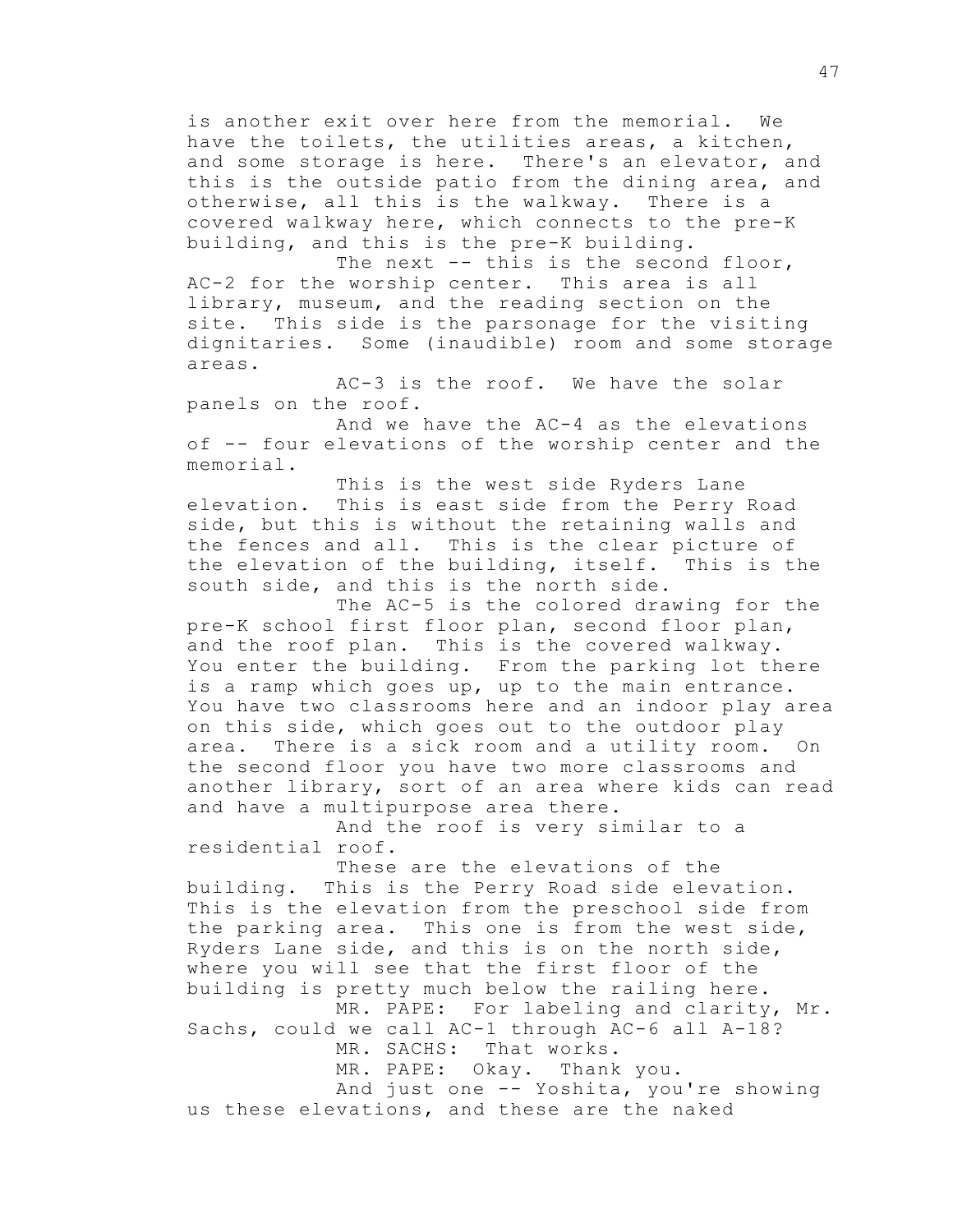elevations -- MS. CHANDRANI: Right. MR. PAPE: -- without the landscaping that is part of the full site plan. MS. CHANDRANI: Right. That's part of these drawings. MR. PAPE: Fine. Having presented the facade, the elevations of all of the buildings and the floor plans, do you have anything further to share with the board? MS. CHANDRANI: No, that's it. MR. PAPE: Mr. Chair, board members, that concludes Miss Chandrani's testimony, and she is available to you and your professionals for questioning. THE CHAIRMAN: Do we have any board questions for this witness? Thank you, Miss Chandrani. Any board questions? MR. BRAVMAN: Yes, Mr. Chairman. THE CHAIRMAN: Yes, certainly. I can't see who's asking. MR. BRAVMAN: Larry Bravman. THE CHAIRMAN: Hey, Larry. MR. BRAVMAN: Miss Chandrani, could you give us some testimony as to the outside or exterior mechanicals systems, where they're located. I know there was earlier testimony that either both buildings or at least one building was going to have a generator. Using your drawings and outside elevations with landscaping, can you show us where that would be, also like where the AC compressors will be. I don't know if they're going to be rooftop. I know you mentioned solar. Can you give us an overview of where the outside mechanicals will be located, how they'll be shielded, and things like that. MS. CHANDRANI: Sure. The generator is designed to be placed somewhere in this area. It will -- it is on the site plans. So the generator will be behind the kitchen area here. MR. BRAVMAN: And just so we're clear, because I know members of the public also are listening, you're talking that's the Perry Road side. MS. CHANDRANI: Perry Road is there, right, on the Perry Road side.

MR. BRAVMAN: Okay, and that generator services both buildings, or is that just the generator for the I'll call it the worship center. MS. CHANDRANI: The worship area. For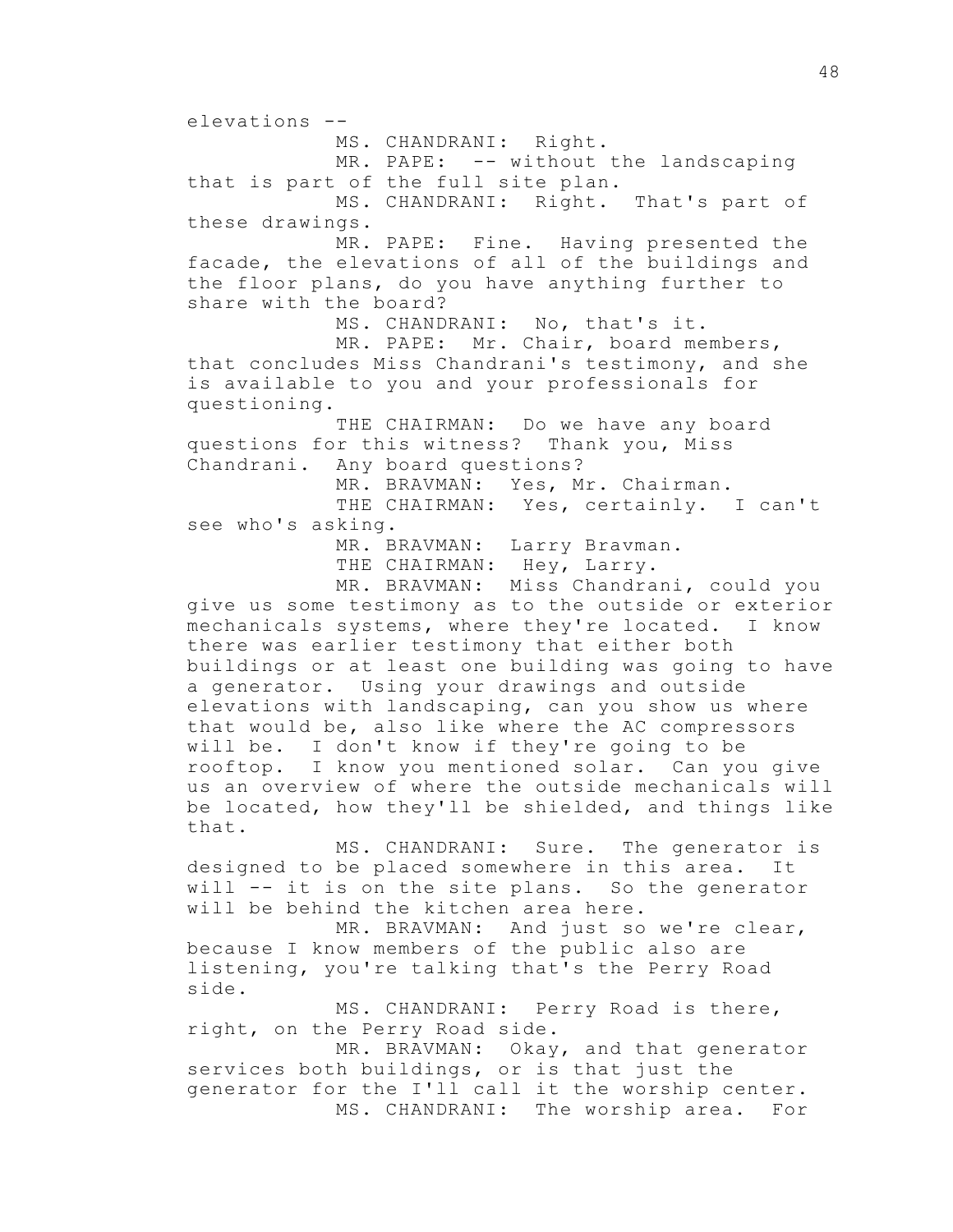the preschool area, the engineer testified it will be on the north side.

MR. BRAVMAN: The north side of the preschool.

MS. CHANDRANI: Right. I will show you. It will be outside this utility room here somewhere.

MR. BRAVMAN: And the generators, themselves, architecturally they'll be shielded and meet all requisite sound decibels at property levels when they're tested with sound attenuation if necessary?

MS. CHANDRANI: Right. This will be a small residential sort of a generator here while the generator for the main building will be slightly larger, but if you see, this is the retaining wall, which is 5 feet high, and then there is a 6-foot-high fence on top of it with the very extensive landscaping here. So when the generators will be specified, they will be specified with adequate and to meet the requirements of the code requirements.

MR. BRAVMAN: Right. I guess -- and you can work with staff or the engineers can work together. I had some issues with some generator work, myself, where when you dealt with walls or any type of barrier, it actually gave a reverb that there was like a vibrating sound that wasn't anticipated, which then amplifies the sound to the obviously the concern would be to the residential side of the property. So I guess I just ask that professionals or the engineers, you got to do some sound testing on that just to make sure. While the expectation is it should be compliant, especially as you indicated if you're going to be around any walls or fencing, there might be reverb or any type of bounce-back noise.

MS. CHANDRANI: Sure.

MR. BRAVMAN: And where are the AC I guess the compressors going to be?

MS. CHANDRANI: The AC units we have shown on the rooftop. These are the areas where we will be having the AC units. This is just a general layout right now, but we will have to work with the MEP engineers once the -- we get them on board.

MR. BRAVMAN: Right, and I quess -- I guess I have a question I guess for our staff. I know normally we -- things are hidden behind a parapet. So the compressors would be, but are solar, as well, or is solar arrays that it would be higher than the parapet?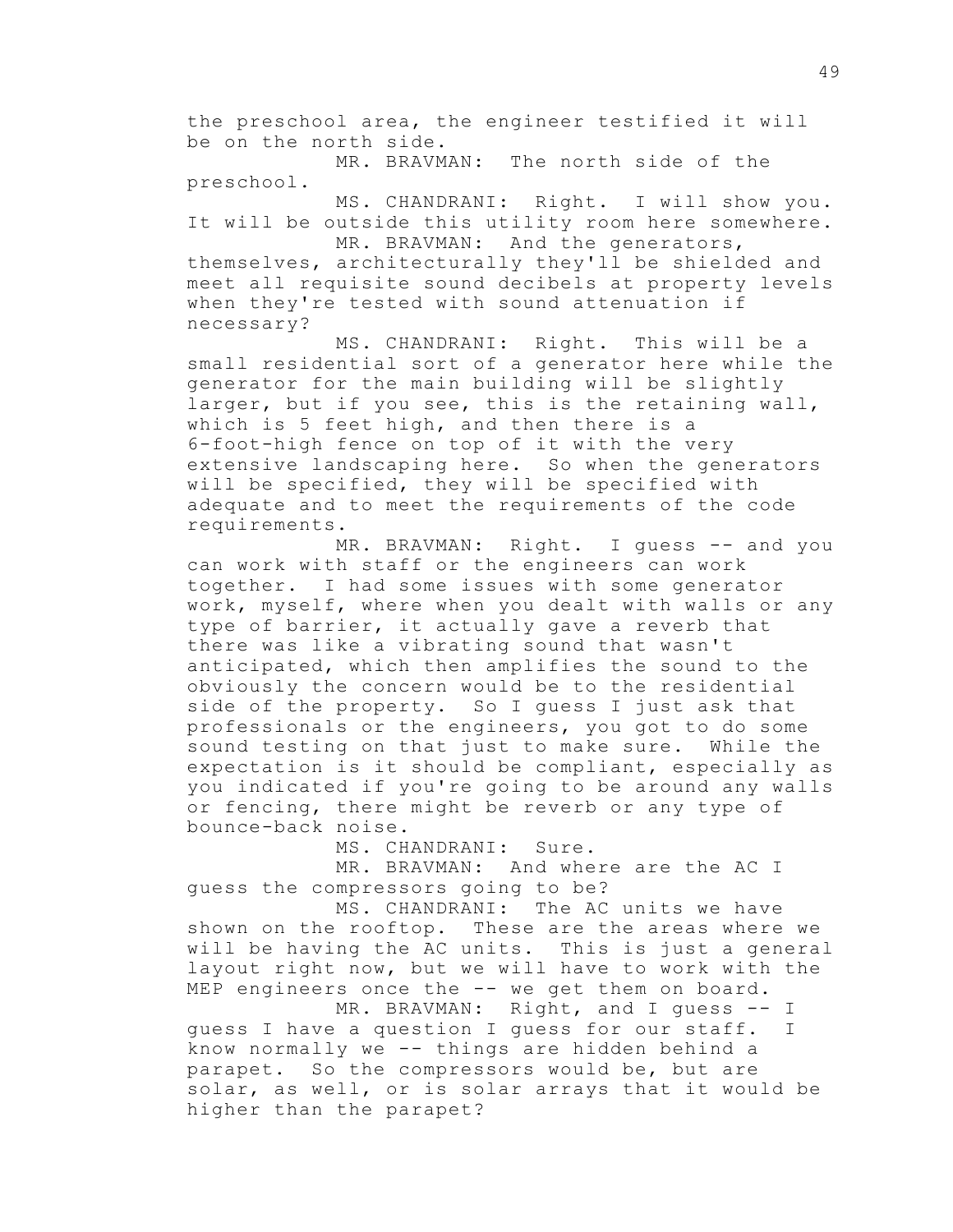MS. CHANDRANI: The solar, because they will be placed at an angle, they might be above the parapet level. MR. BRAVMAN: Okay, but the compressors would be blocked by the parapet. MS. CHANDRANI: By the parapet, and the compressors may be even higher than the parapet level basically, and the -- we will have a screening around it. MR. PAPE: Can we call that a sound attenuating shroud, Ms. Chandrani? These are the words that I have learned are the proper words. MS. CHANDRANI: Proper, right. No, we will screen them off anyway. MR. BRAVMAN: And the AC for the preschool? MS. CHANDRANI: The AC for the preschool, we will have it in the -- it's a small building so we will have it in the utility room, and maybe the AC compressors will be sitting outside. MR. BRAVMAN: Similar to a home as you're saying. MS. CHANDRANI: A home, right. It's a very small building. MR. BRAVMAN: Okay. Thank you. THE CHAIRMAN: Thank you, Mr. Bravman. Mr. Neary. MR. NEARY: Thank you, Mr. Chairman. Thank you for this presentation. I just was looking at from past testimony that was provided by Mr. Peck, who lives on Corona Road, who's one of the residents in the neighborhood. How would the view of the pre-K facility impede in his back yard? If you're sitting in his back yard, you're saying it's downgrade a little bit, but do you have any evidence to provide how that view would be? MS. CHANDRANI: That is from the 2 Perry Road, right? MR. NEARY: Yeah, that's from Corona. He's between the gas station and Perry Road on Corona. MS. CHANDRANI: This is the view. MR. SACHS: Let's just reflect. This is exhibit -- Miss Chandrani, what is it? MS. CHANDRANI: This is AR-10 is A-17. MR. SACHS: Okay, it's AR-10, and it's the bottom left of a depiction, which has pre-K school from north side. So that would be the view from that property owner's back yard on Corona. MS. CHANDRANI: Sure.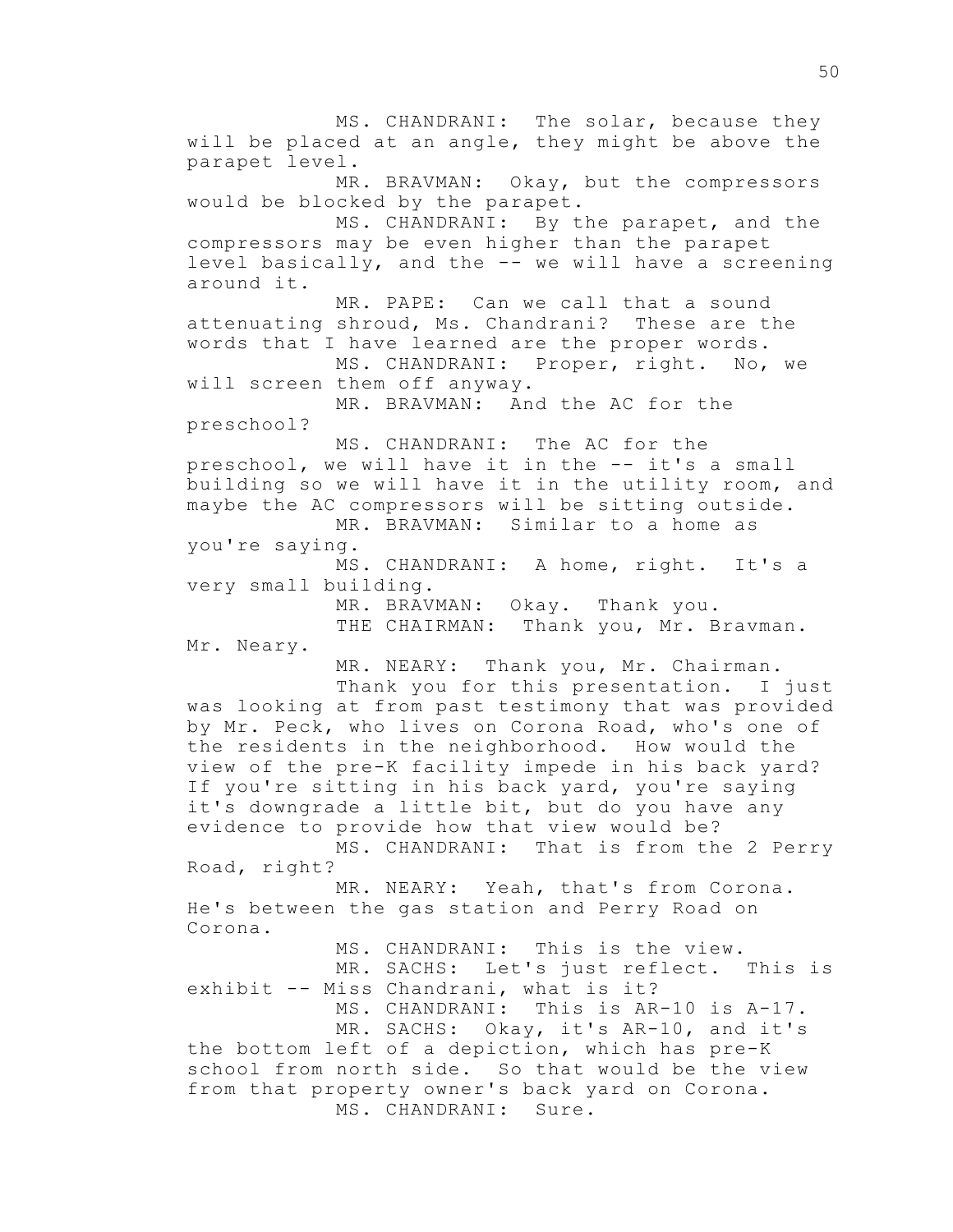MR. SACHS: Okay. Thank you. MR. NEARY: Thank you, Mr. Chairman. That's all I have for now. THE CHAIRMAN: Okay. Any other board or staff questions for this witness? MR. PHILIPS: Shawn, I have a couple questions. THE CHAIRMAN: Sure, Steve. MR. PHILIPS: If we -- first of all, on the generators, are there going to be natural gas, or they're going to be diesel? MS. CHANDRANI: We have natural gas on the site, so we will go with the natural gas, but that will be decided by the MEP engineer once he's on board. MR. PHILIPS: There's a big difference if you have a diesel versus a natural gas in terms of fuel storage, et cetera. That's why I was asking. MS. CHANDRANI: So we will decide it based on the MEP engineer's recommendations. MR. PHILIPS: Okay. And if you could, if you could show I think it's AR-9, which is the one right above -- okay. On the center of that picture, you've got an access point on the lower right-hand side, correct? MS. CHANDRANI: This one? MR. PHILIPS: Yes, and then the picture directly above it also shows that same access; is that correct? MS. CHANDRANI: Uh-huh. MR. PHILIPS: Is that also the one that goes into the space between the nursery and the regular building? MS. CHANDRANI: Yes, that is the emergency access here for the fire department. MR. PHILIPS: Okay. Very good. Thank you. THE CHAIRMAN: Thank you, Steve. Any further board or staff questions? MR. KIPP: Yeah, Chairman, Keith Kipp. I have just one quick question. THE CHAIRMAN: Sure, and I'm sorry, who is that speaking? MR. KIPP: Keith Kipp. THE CHAIRMAN: Oh, okay, Keith. MR. KIPP: Yoshita, can you just quickly explain which direction the solar panels are facing, because we have had a problem with glare in residents' windows, and I just want to make sure the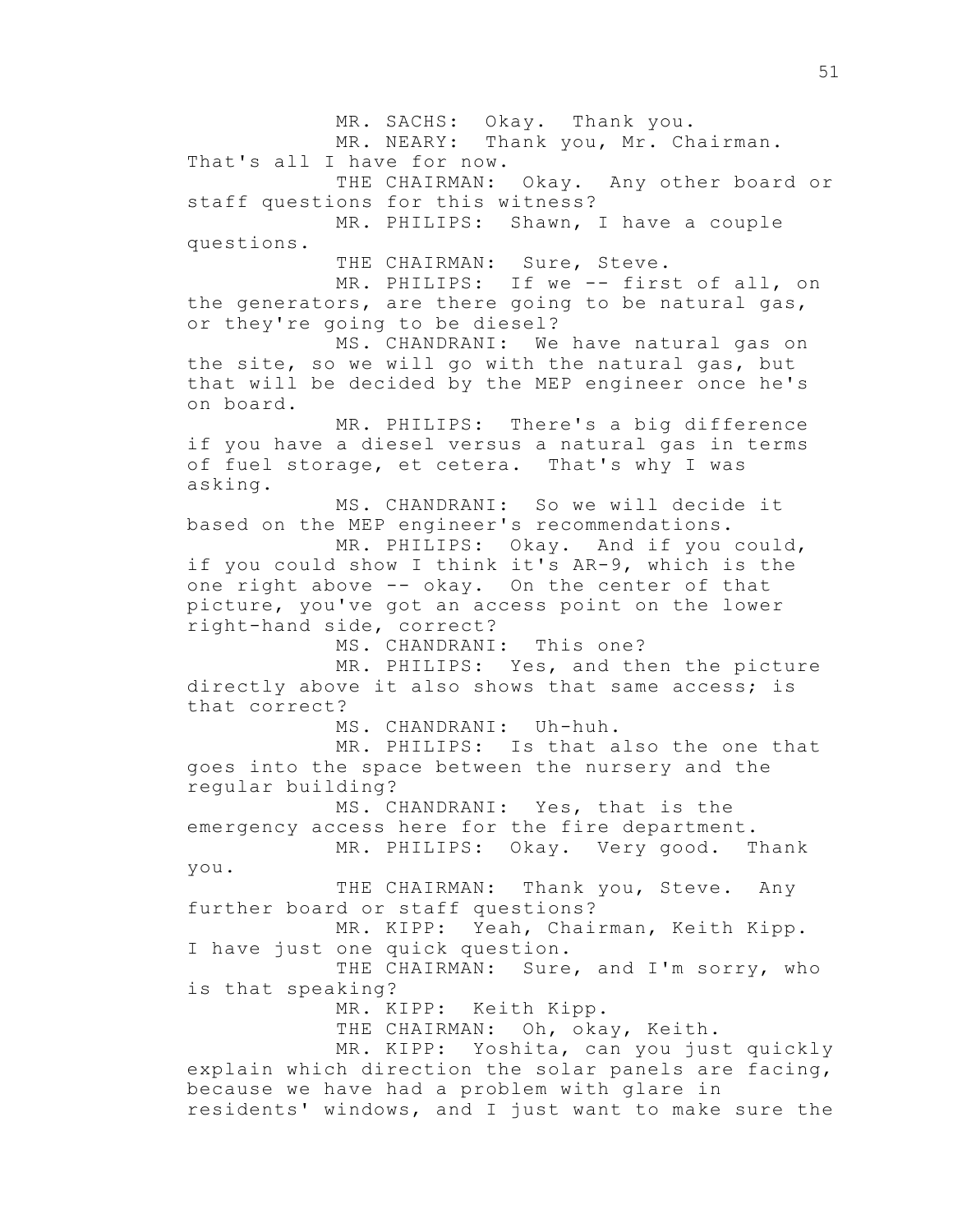direction they're facing won't cause any impact to the residents. MS. CHANDRANI: The height of the -- the solar panels are pretty much at a -- at the same height of the roof, so whatever angle they will be, they will basically normally they face south, southern direction, but it won't be into their eyes because the windows will be pretty low. MR. KIPP: Right, so it will be facing towards the Saw Mill Brook. MS. CHANDRANI: Towards the -- yeah, whatever the recommendation. Normally they are on the south side -- MR. KIPP: Thank you. MS. CHANDRANI: -- in this part of country. THE CHAIRMAN: Any other questions? MS. CARTER: I have a just a simple easy question. You mentioned -- I don't know if you can hear me. MS. CHANDRANI: I can hear you. MS. CARTER: Yes, okay. You mentioned you'll be screening the utilities on the roof. You'll be screening them with what? MS. CHANDRANI: With the metal screens. MS. CARTER: Metal screens. MS. CHANDRANI: Yeah, yeah. MS. CARTER: And can you provide details for that. MS. CHANDRANI: You want the screen details? MS. CARTER: Yes. MS. CHANDRANI: We will do that. I'll make a note. THE CHAIRMAN: Okay. Any other questions for this witness? MR. NEARY: I have one more question. Regarding the compressors on the roof, is there any thought from our staff side about a sound test to see how they -- the spill -- the sound could spill out into Perry Street and the neighborhood? MS. CHANDRANI: Sure, we'll do that. MR. NEARY: All right. Thank you. THE CHAIRMAN: I'm sorry, I didn't hear that response to Adam's question. MS. CHANDRANI: We'll comply to that. THE CHAIRMAN: Okay. Terrific. Thank you. Any further staff or board questions for this witness? Okay.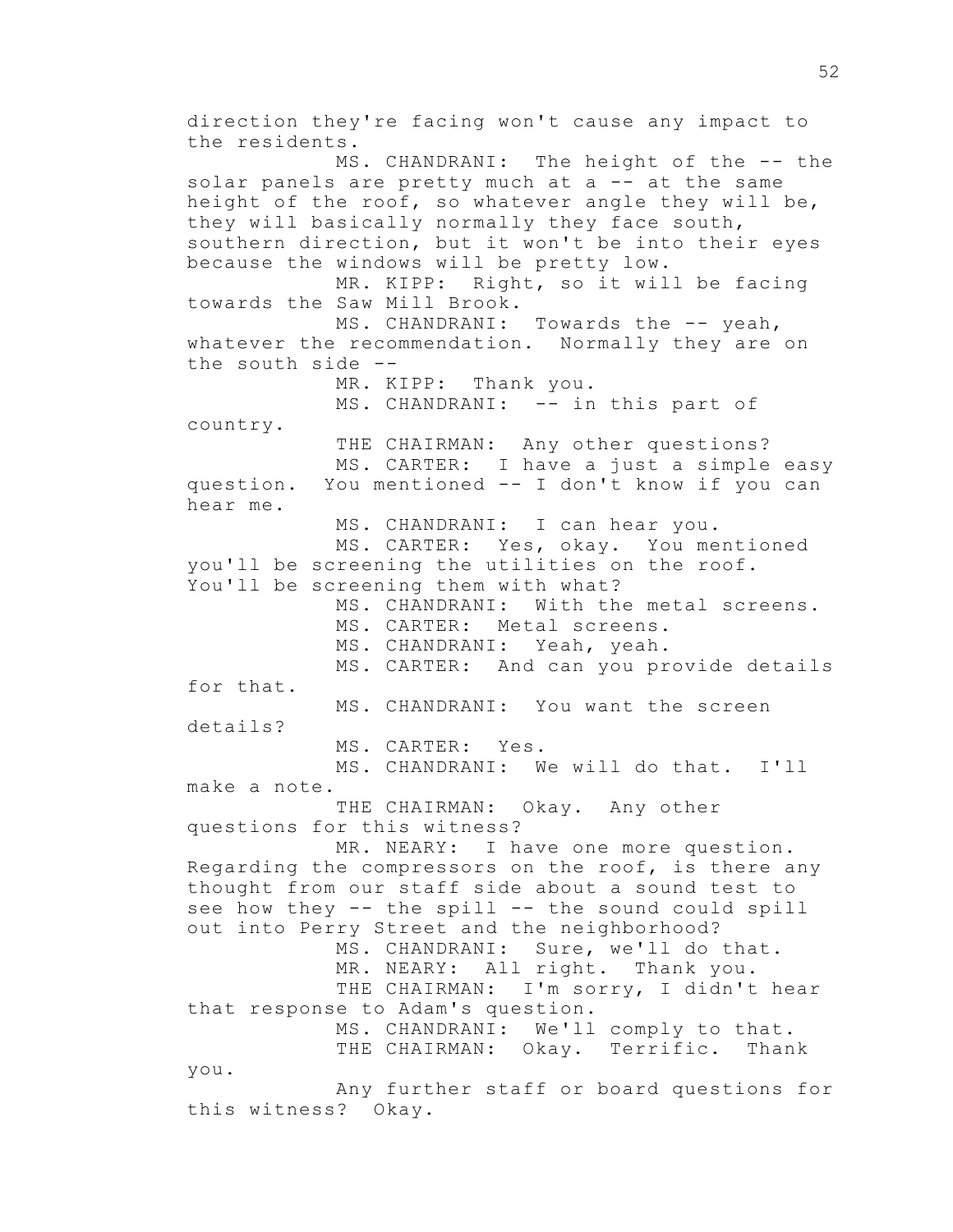Thank you, Miss Chandrani. MS. CHANDRANI: Thank you. THE CHAIRMAN: What I'd like to do -it's very disconcerting for me, you know, not to

look out and see an audience, you know, and members of the public wishing to be heard. What I'd like to propose -- and, Mr. Pape, I want to see that this is okay for your schedule, also. I think we've heard from everyone but the planner.

MR. PAPE: Yes.

THE CHAIRMAN: So what I'd like to do is go to the public, assuming that there is a fair amount of public out there, or even if it's not, bring the planner back at a next meeting, and I would anticipate a vote at the next meeting. Does that kind of schedule work for you and your client? MR. PAPE: Mr. Taylor, it is your board

to run, and you run it in an extraordinarily efficient way. I will defer to your procedures.

THE CHAIRMAN: Yeah, because I really would -- it's about 10 o'clock now. We've been here since 7:30. I'd like to get members of the public heard. This had a high degree of public interest last time. And then handle like that. Mayor, Mr. Criscuolo, anybody have an issue with moving forward in that way?

MAYOR COHEN: No, I think it's -- the public's been very patient. I think we should give them an opportunity to speak.

THE CHAIRMAN: Yeah, I know, Mayor, when we spoke earlier, you wanted to make sure that our neighbors and the public in that area get a chance to be heard, especially since this, you know, the basics of the project have changed a fair amount.

Mr. Criscuolo, I never do anything in town without checking with you first.

MR. CRISCUOLO: That's fine.

THE CHAIRMAN: All right. Okay, so why don't we do that then. Why don't we proceed that way.

Loren, is there any member of the public wishing to be heard?

MS. MORACE: Yes, so far I have one resident, Mr. Bernie Prohaska. So I am going to allow him to speak right now.

THE CHAIRMAN: And I'm sorry, just give me their name one more time.

MS. MORACE: His name is Bernie Prohaska.

THE CHAIRMAN: Prohaska, okay. Thank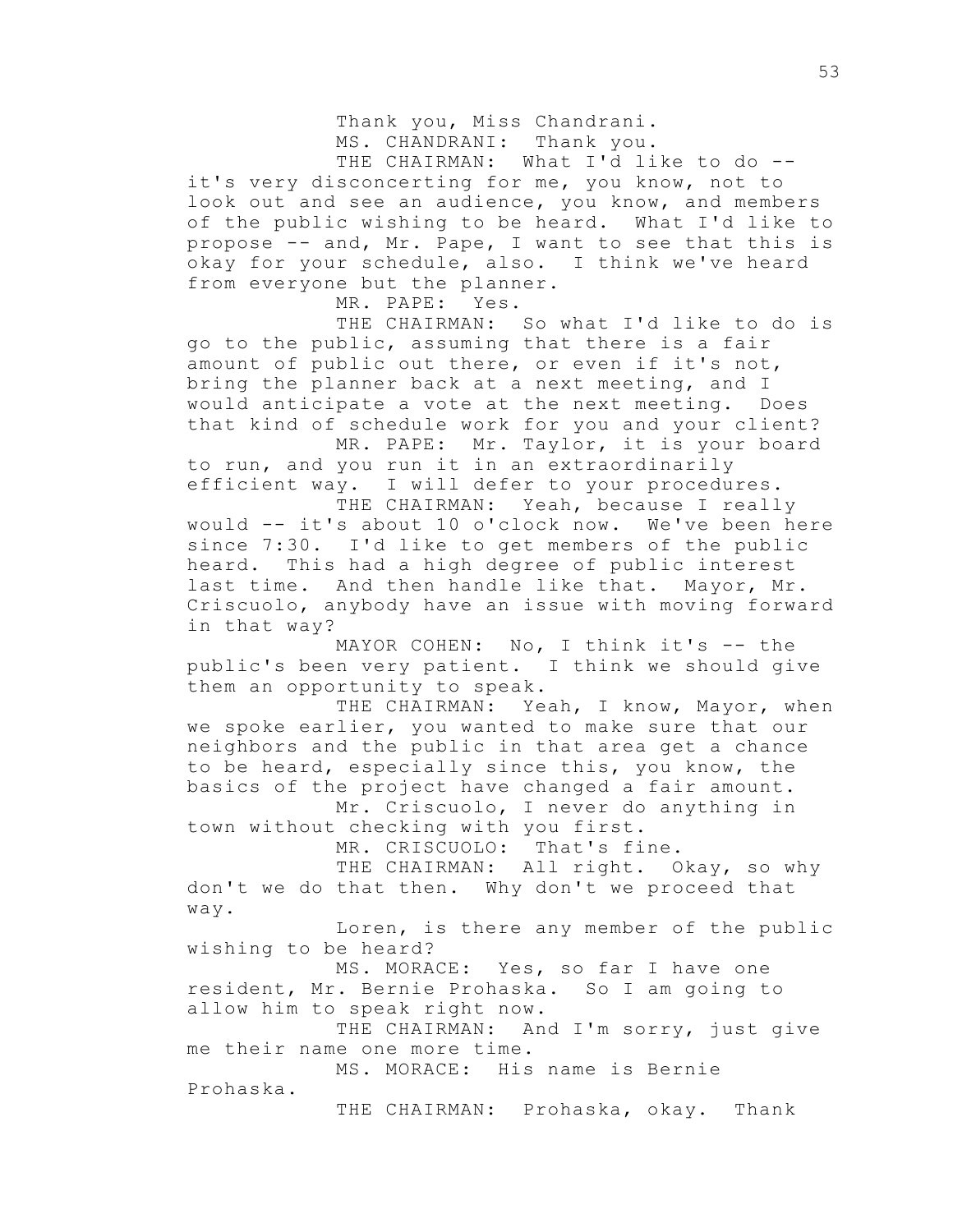you. MS. MORACE: Mr. Prohaska, can you hear us. MR. PROHASKA: Yes, I can hear you. Can you hear me? MS. MORACE: Yes. THE CHAIRMAN: We can, Mr. Prohaska. I am asking you to please raise your right hand to be sworn. MR. PROHASKA: Raising my right hand. THE CHAIRMAN: Do you swear to tell the truth, the whole truth, so help you God? MR. PROHASKA: Yes, I do. THE CHAIRMAN: State your name and spell your last name, please, and I do believe that you were on at a prior meeting, correct? MR. PROHASKA: That's correct. THE CHAIRMAN: So I, you know, welcome again, and spell your last name for the record. MR. PROHASKA: Thank you for your time. Actually, I just wanted to mention that I'm speaking for both myself and my wife, Yvonne Prohaska. She's joining me at the meeting. I just wanted to ask before I began, you mention a 3-minute time limit, and is that in stone, or do I have a couple -- THE CHAIRMAN: Look, you know, I'm a firm believer in letting my fellow East Brunswick residents ask their questions and get their -- and get their answers, so -- MR. PROHASKA: Great. THE CHAIRMAN: -- one of the things that Mayor Cohen and I always agree upon -- have agreed upon is our residents are important. That's what - we are all residents. So I would really like you to be heard. MR. PROHASKA: Okay. THE CHAIRMAN: So if you go on, that's not an issue. If you're starting your 12th minute, that might be an issue. MR. PROHASKA: No, I don't think that's going to happen. THE CHAIRMAN: Okay, Mr. Prohaska, go ahead. MR. PROHASKA: Just to repeat, we are residents here in the same home since 1980, okay, so we have a long history, you know, and we recognize our neighbors' concerns as well as our own. After reviewing the plans, our question is why the SVC now requires two buildings instead of the just original one. Plus, they are increasing

54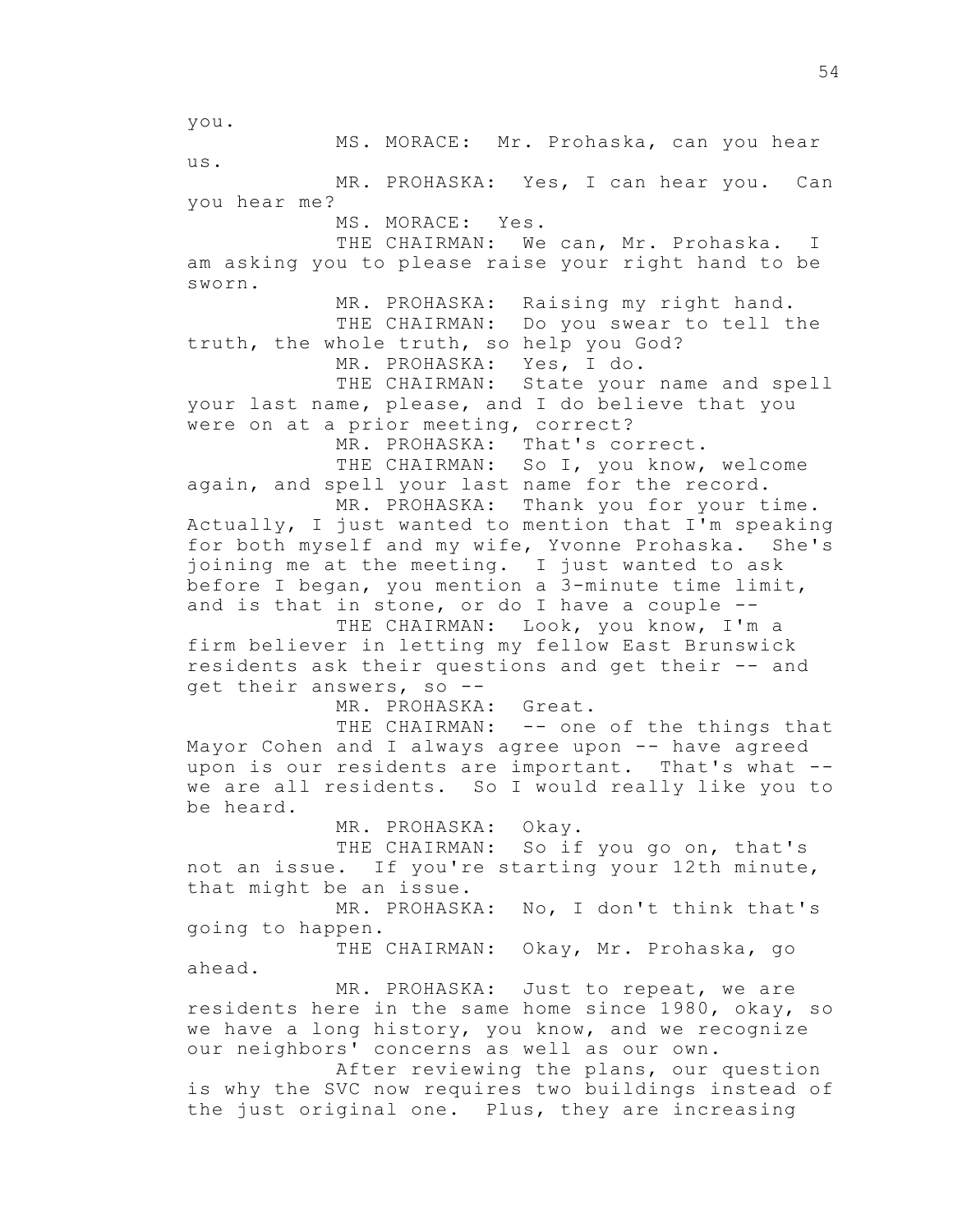their total square footage from what I believe was approximately just under 19,000 square feet, 18,680, to over 23,000 between the two proposed buildings. They are exceeding the allowable lot coverage by a factor of 50 percent, 46.7, where 30 percent is permitted. That's about a 50 percent increase, which in our view should be grounds for rejection of this variance.

SVC purchased three adjacent residential properties that will no longer be sources of tax revenue since SVC is tax exempt, and I'm wondering why they made such a significant purchase of those three homes and in addition wanted to purchase other homes, at least one of that I know of, and -- I'm sorry. Did SVC know something that the residents were not made aware of beforehand.

In our view, this project should be relocated in its entirety. In today's housing climate, they can easily sell those homes fairly rapidly. However, if the board feels necessity to grant SVC a variance, we, as the actual taxpayers, propose the following.

Loren, if possible, could you please show on screen the rendering that I sent to you last week.

MS. MORACE: Sure. Let me -- THE CHAIRMAN: Hey, Larry, how do we deal with that at a virtual meeting?

MR. SACHS: Well, it could be an objector's exhibit, but I think Mr. Prohaska is going to have to -- is going to have to lay a foundation. I mean, if it's a handwritten concept plan, I'm not sure what credence it would be given if it was prepared by an engineer or an architect, that's a different story, but --

MR. PROHASKA: It certainly wasn't. I don't have the skill of an architectural rendering. MS. MORACE: Excuse me, Larry, do you

want me to send it over to you real quick? MR. SACHS: No, you can put it on the

screen. Let's put it on the screen. Again, it's public portion. I'm not going to deprive Mr. Prohaska the opportunity to make a comment as to an exhibit he may have prepared.

MS. MORACE: All right. Just give me one moment. I'll pull it up.

THE CHAIRMAN: And, Mr. Prohaska, while Loren is pulling that up, I know you mentioned that in your testimony that a couple of houses will be coming off the tax rolls. You know, that is not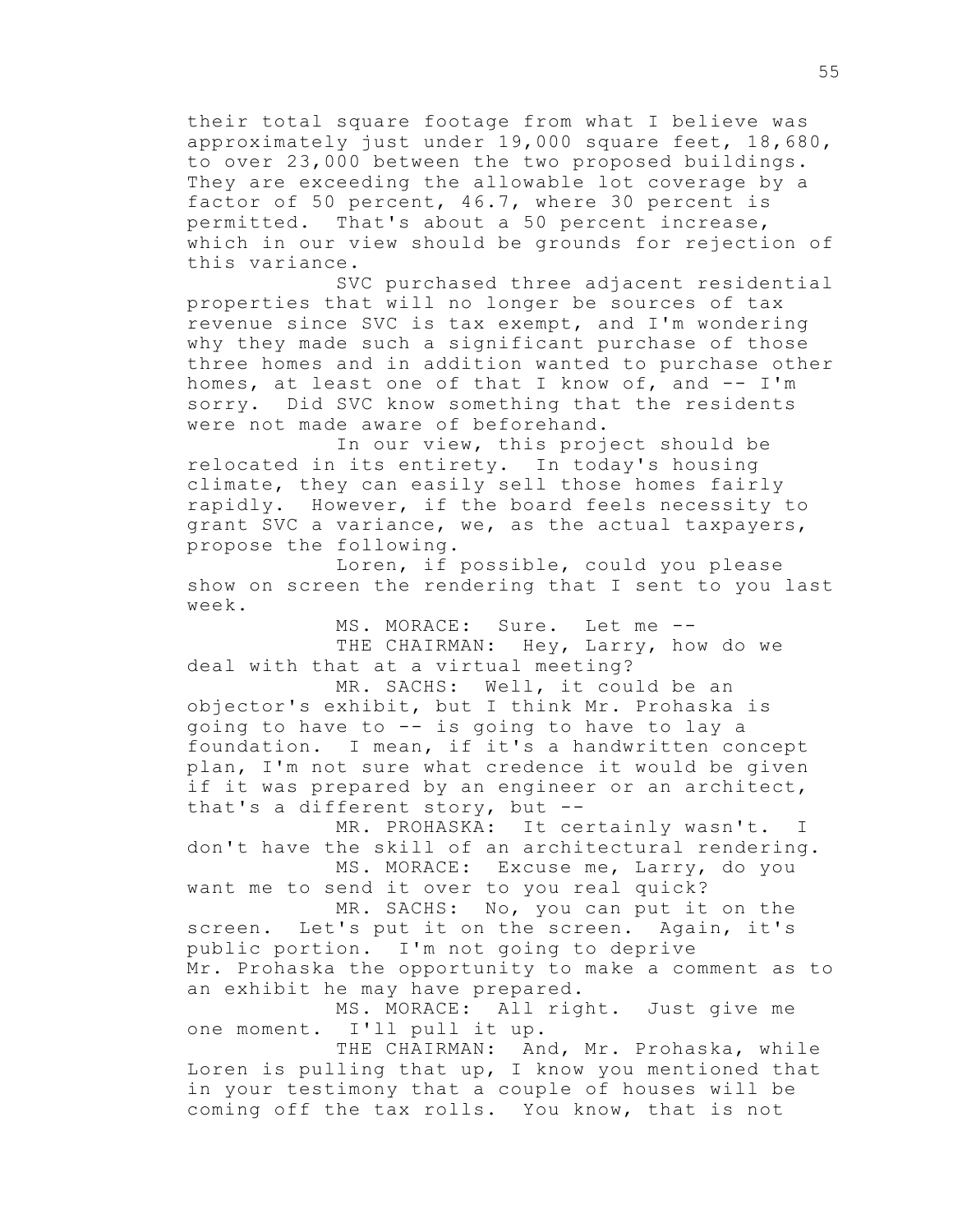really something we look at when we consider an application. Religious institutions are considered in planning an inherently beneficial use. I for one being -- having lived in East Brunswick since 1957 love our houses of worship and don't mind that we leave a few tax dollars on the table. I think the benefit of a church, a synagogue, a temple, any kind of religious institution, far outweighs the taxes. MR. PROHASKA: All right. We have to scroll up a bit --

MR. SACHS: All right, so, Mr. Prohaska, this --

MR. PROHASKA: -- or reduce the size to get everything if possible.

MR. SACHS: Mr. Prohaska, this is an exhibit you prepared?

MR. PROHASKA: This is a prepared together with my neighbor.

MR. SACHS: All right. That's okay. You can testify to it. I mean, currently -- let me just make a comment. It's certainly the prerogative of the landowner, the property owner and the applicant, to design whatever they believe they would like to have approved by this board. I understand you're going to provide I guess an alternate proposal here, but go ahead. Why don't you -- if you'd like to testify, that's fine.

MR. PROHASKA: What I'm trying to show here is, number 1, to try to get -- bring this back to one building, two-story building, plus a lower level. As is often the case in many buildings where doctors are in the lower level, even church houses of worship have lower levels, and the fact that this building is not going to be used on a daily basis, as was early testimony that I heard, I don't see any reason why they cannot combine the house of worship, a school, which apparently is comprised of four classrooms. I noticed earlier that there was actually a dining room on two of the levels, which surprised me a bit. They look to be quite large.

But getting back to my prepared speech here, I recommend they can confine expansion to one building confined to two levels above ground and one below. This will provide the three levels that SVC originally requested, and it should be moved to a less intrusive location closer to Ryders Lane and further from homes on Perry and Corona.

Number 2, all access and egress routes to and from their property will only be from Ryders Lane. Access from Perry Road must be blocked off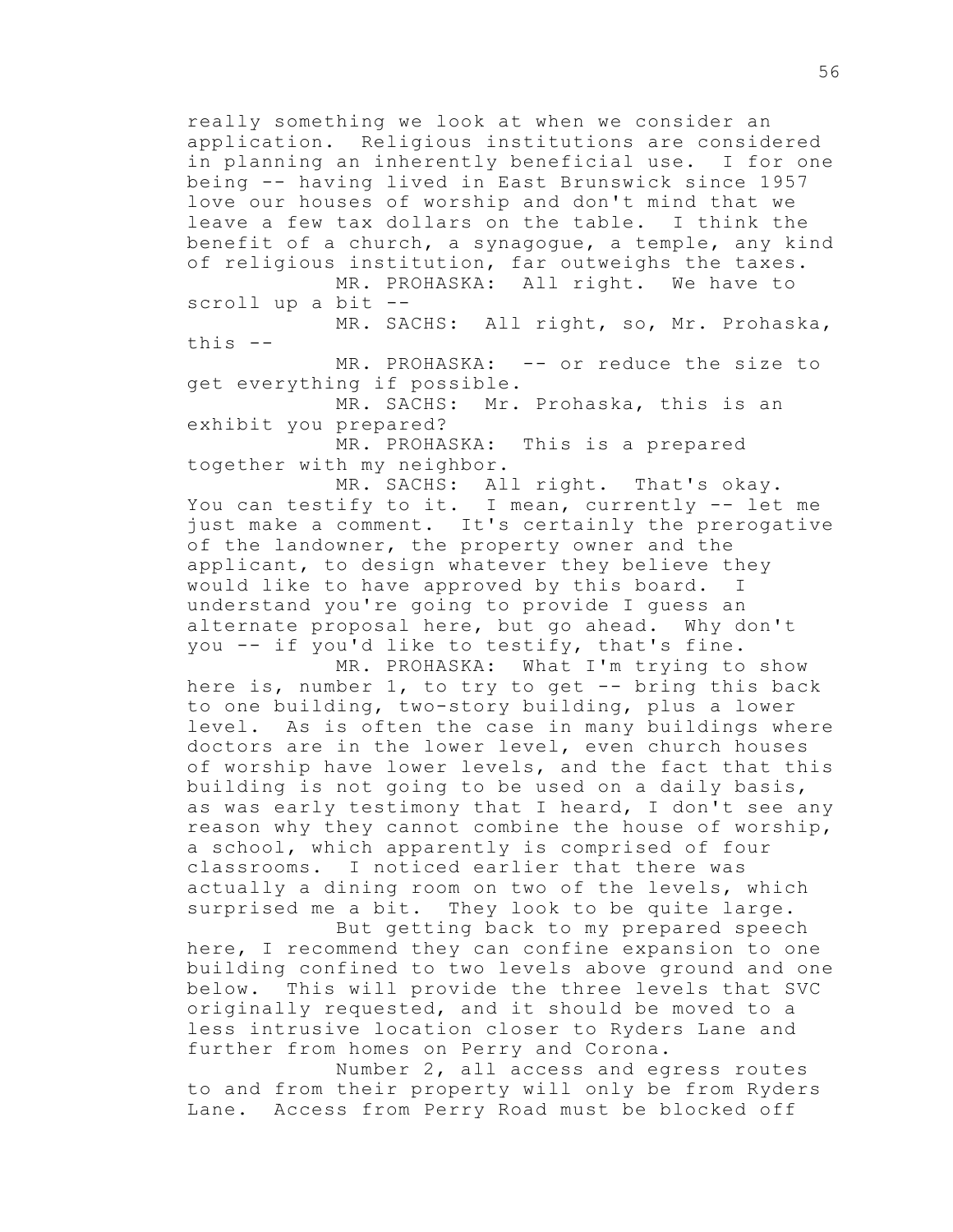with a suitable attractive fence or wall with a gate only for emergency vehicles, which I know was covered earlier this evening.

Number 3, SVC will provide adequate parking for all activities, including celebrations and other large gatherings, and they agree that Corona, Perry, and Allwood Roads will not be used for overflow parking or to avoid the Tices Lane and Washington Avenue U-turn.

Number 4, SVC will not permit excessive noise, lighting, or other disturbances.

Number 5, SVC will provide an adequately funded performance bond to ensure satisfactory completion and cover any damage or hardship to adjacent residential properties.

In our view, the key considerations for the planning board are, number 1, the new center should be located further away from our neighborhood, starting at a much lower ground level. Number 6 Perry is a deep lot,

approximately 175 feet, and very wide at the rear boundary, about 154, thus providing a nice buffer zone for everyone. There is no good reason other than SVC's wanting to create a grand entrance to their facility to be this far back from Ryders Lane. That's in our view. Maybe there's some engineering reasons why it has to be that way that I'm unaware of.

Secondly, the current requested 46.7 percent impervious land coverage variance versus 30 percent allowed is totally unacceptable in our view. A single two-level above ground with a lower level building will comprise a much smaller footprint compared to the two proposed two separate buildings. We, the homeowners, are the ones who are going to have to endure the demolition, construction, noise, and potential air pollution that this project will create.

Third, the development does not conform to the aesthetic of our neighborhood and will also very likely impact our property values by perhaps 10 to 20 percent and diminish the aesthetics of the neighborhood. SVC proposes to plant trees, shrubs, and other plantings. Bear in mind that landscaping can take many years to develop into anything resembling a living barrier, if at all.

If the plan is approved, the planning board and SVC will be undermining our quality of life, for which we pay for in considerable annual taxes. We ask the board members, would you want to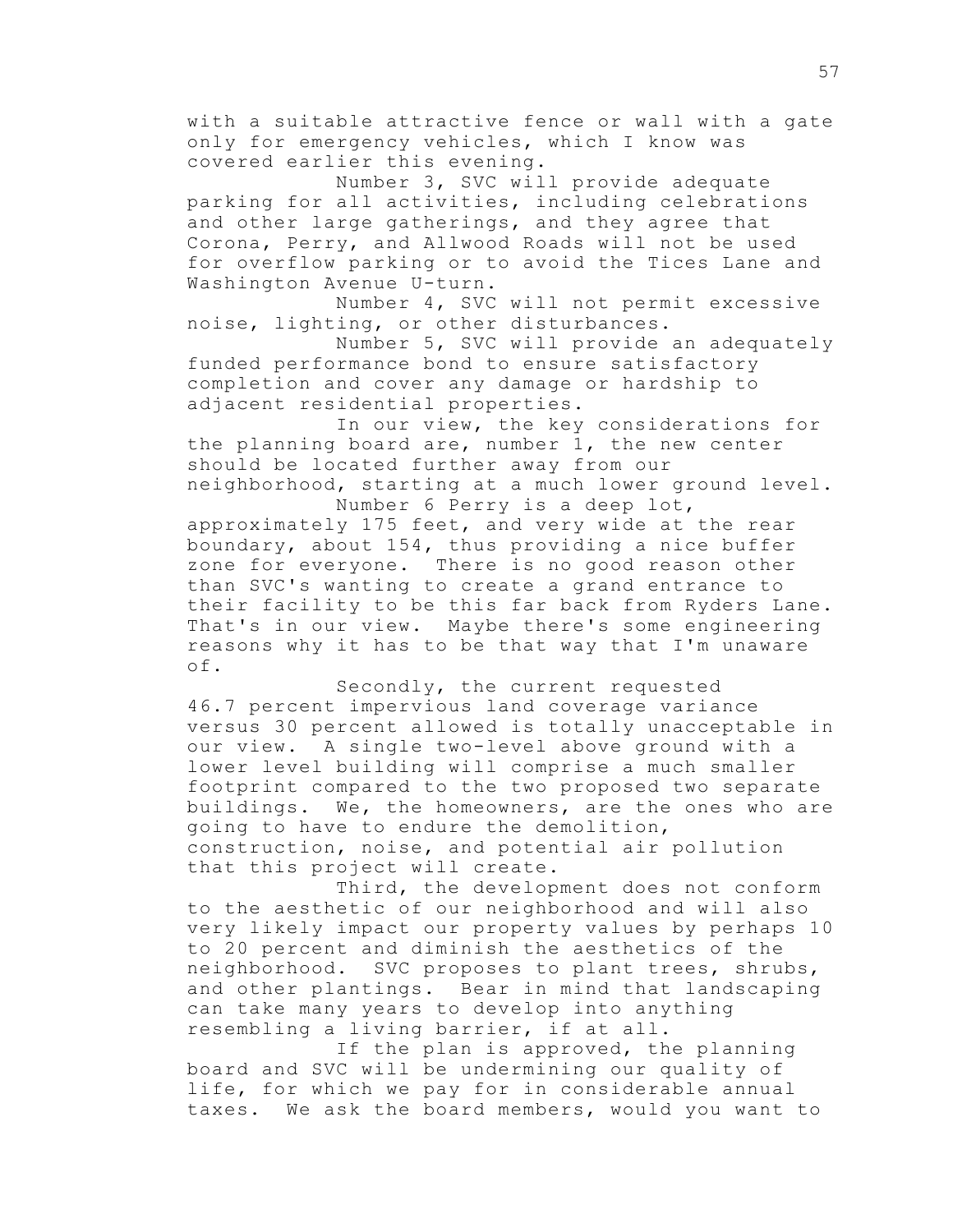deal with the noise, dust, and typical construction fallout that we would have to endure on a daily basis. Demolition and construction will neither be quiet or clean. This will be a problem for anyone with infants, small children, or those who need sleep during the day while concussive reverberations take place nearby. People will be dealing with pets agitated by the demolition and construction noise and vibrations. Picture yourself trying to enjoy your property while this project is taking place. Please just for a few minutes envision being in our situation, gardening in your back yard, having friends over for a barbecue, going for a swim. Let your imagination illustrate those scenarios.

A project of this magnitude will go on for quite some time. With the current supply chain issues, this alone could add to delays.

A recent article in the Patch stated East Brunswick was voted one of the best places to live in New Jersey, March 2021. Do we, the residents, still come first?

And in closing, we urge the board members to deny this application. To allow it would be a grave injustice to every tax paying Lawrence Brook resident in proximity to this project. The project must either be rejected or at least be scaled down. In reality, SVC should move to another more suitable location for a project of this magnitude.

Thank you. THE CHAIRMAN: Thank you. MR. SACHS: Loren, if we can mark this as an O exhibit. I don't know what the last O -- I know there were some prior O exhibits last summer. MS. MORACE: This one would be O-4. MR. SACHS: Okay. Great. Thank you. MS. MORACE: You're welcome. MR. PAPE: Mr. Sachs, if I can have just a moment to ask Mr. Prohaska a series of questions. MR. SACHS: Sure. THE CHAIRMAN: Certainly, Mr. Pape. MR. PAPE: Thank you. And, Mr. Prohaska, I appreciate the time that you took to present that material, but for the record, I think it's important to establish the following. Are you a real estate professional? MR. PROHASKA: I am not. MR. PAPE: Are you an appraiser of real

estate?

MR. PROHASKA: I am not.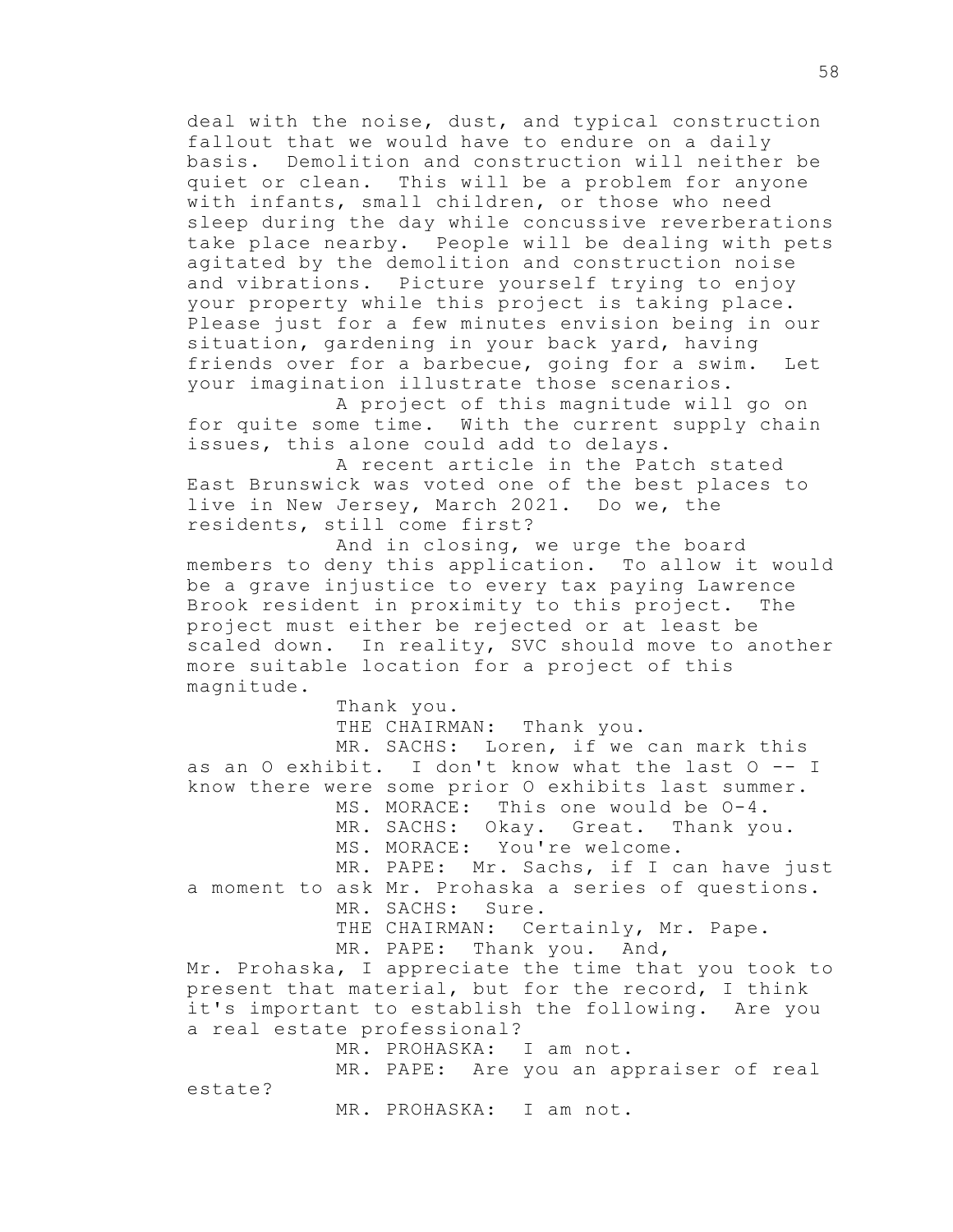MR. PAPE: Are you a professional engineer or planner or architect? MR. PROHASKA: I am not. MR. PAPE: Thank you very much. I have nothing further. THE CHAIRMAN: Thank you. Loren, do we have any other members of the public? MS. MORACE: Yes. Let me just -- yes, Jeff Peck is the next -- hold on a moment -- allow him to talk. THE CHAIRMAN: Mr. Peck. MR. PECK: Can you hear me? THE CHAIRMAN: We can. Please before you begin your testimony or your comments, please raise your right hand to be sworn. Do you swear to tell the truth, the whole truth, so help you God? MR. PECK: Yes, I do. THE CHAIRMAN: And please spell your last name for the record and share with us where you live. MR. PECK: Last name is spelled Peck, P-e-c-k. I live at 4 Corona Road in East Brunswick. THE CHAIRMAN: Welcome, Mr. Peck. I think that you testified at a prior meeting? MR. PECK: Yes, I did. THE CHAIRMAN: Welcome back. MR. PECK: Thank you so much. THE CHAIRMAN: Please --MR. PECK: I'll try to be brief. I've already tried to make this concise as I can so I'm not going to be -- THE CHAIRMAN: No, please, I want you to feel comfortable that you got, you know, a fair hearing. MR. PECK: Sure. My name is Jeff Peck. I reside at 4 Corona Road, have been an East Brunswick resident for 53 years. My late wife and I taught elementary education in East Brunswick for almost 40 years. My life's work and love has been dedication to the children of East Brunswick. My deep concern here is that young children receive the best high quality education with all the expert research and preplanning necessary early in the process of proposing the building of a preschool. I have done some very serious research.

I attended the Graduate School of Education. I have post-graduate degrees in education. I have researched the following institutes of early education: The National Institute For Early Education; the (inaudible) report, a nonprofit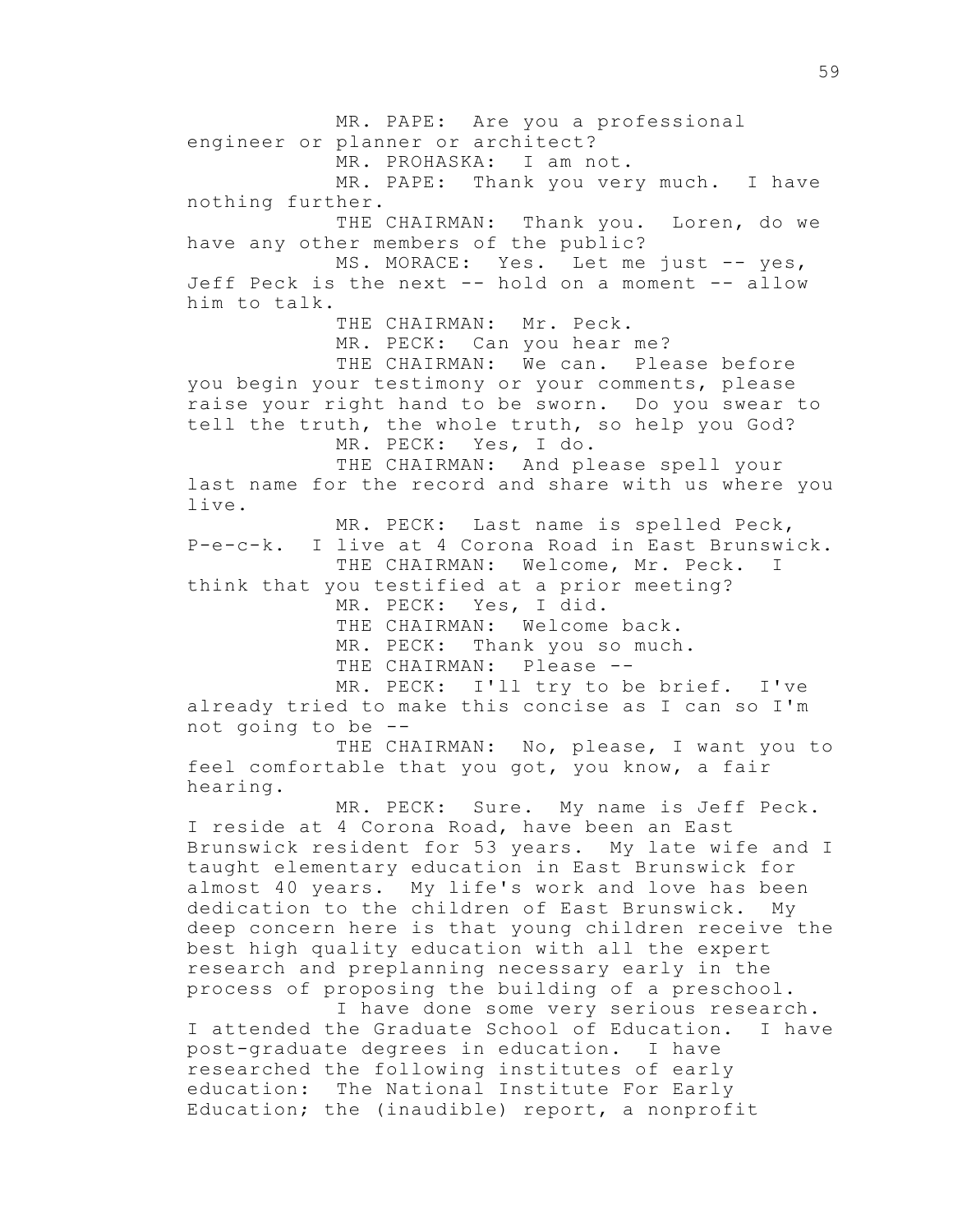research group detailing the needs of the preschool children; and the Community Investment Collaborative for Kids Resources, which covers every aspects of planning, erecting, staffing, evaluation of teachers and staff, where to site to building, parent involvement, consideration of under or overenrollment, and flexibility of the architectural plan, and what -- also, what other activities and people will be taking place in the same building as the children. Also, the size of the hallways, relative to the enrollment at the school, and all these physical characteristics affect the young children in very subtle ways.

The local initiatives report in their guidelines for designing an effective and supportive environment for preschool children recommends that designs for classrooms be adjacent to each other, which is not possible when classrooms are on different levels, as is the plan that the temple has submitted in their latest proposal.

THE CHAIRMAN: Mr. Peck, this is Chairman Taylor. I just want to ask you a question, and obviously, you have very impressive credentials. Don't preschools -- are they not licensed by the State of New Jersey? And --

MR. PECK: Yes.

THE CHAIRMAN: And so while I'm not trying to cut your testimony off, please understand me. Would not the State of New Jersey look at all these criteria before issuing a certificate to operate?

MR. PECK: To be honest with you, there might be minimal standards, but what we're talking about here are best practices, not the minimum requirement.

MR. SACHS: Mr. Chairman, I feel compelled --

THE CHAIRMAN: Yeah, Mr. Sachs.

MR. SACHS: I feel compelled to respond to that comment. They're not minimal standards. They're very rigid standards. The State of New Jersey Department of Education and Department -- and Department of Community Affairs does a very thorough investigation of any application for a preschool. They are involved in scrutinizing the design of the facilities, the amount of square footage that's devoted to each classroom, the size of the bathrooms, the width of the hallways. It's very, very rigorous. So I just -- I don't take exception to what Mr. Peck is saying because it's certainly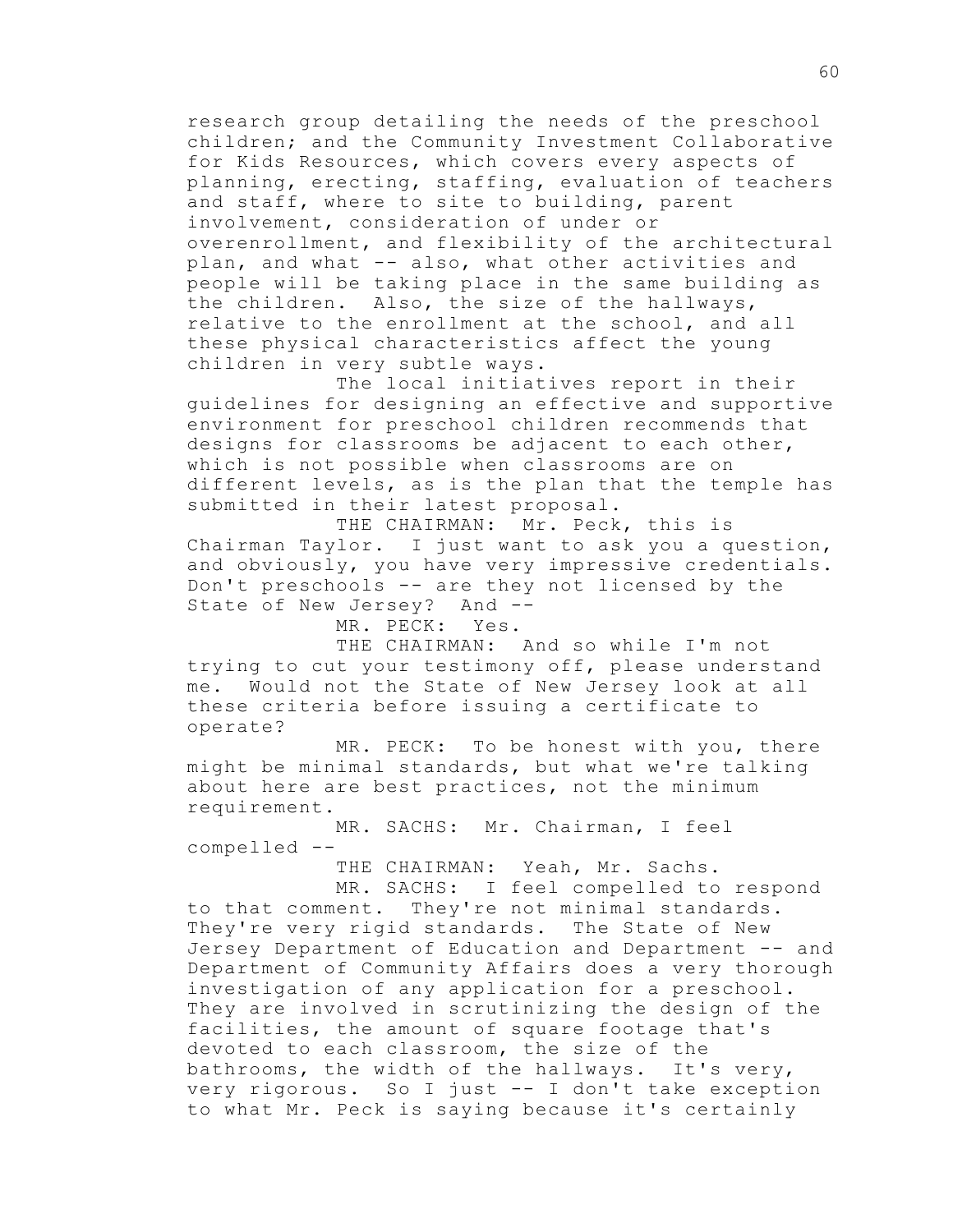the public portion.

THE CHAIRMAN: Nor do I.

MR. SACHS: But, you know, but this -if, in fact, this application is approved, the preschool will be thoroughly scrutinized before a license is issued.

THE CHAIRMAN: And I guess, Mr. Sachs, I just had a follow-up question. You know, assuming this or any application for a preschool is approved by the planning board -- so understand, evaluating whether the preschool meets all the state's requirements is not under our purview.

MR. SACHS: That's correct.

THE CHAIRMAN: So if we were to, you know, approve the site for a preschool and that preschool also was approved by the DCA and the state, I don't even think we're within our power to not permit it to operate.

MR. SACHS: No, we're not.

THE CHAIRMAN: You know, what we'd like you to have, you know, more windows or whatever laudable trait we may want a preschool to have, as long as -- if it meets the state standards, I don't think we're allowed to not allow it to operate. MR. SACHS: That's correct, Mr.

Chairman.

THE CHAIRMAN: Okay. So just with that knowledge, Mr. Peck, please continue.

MR. PECK: Okay. So what you're saying is I should have complete faith that all the material I'm bringing up will be totally covered by the state administration. I don't have to worry about best school practices, being that this is a preschool in my town of East Brunswick.

THE CHAIRMAN: I'm not saying -- Mr. Peck, you can investigate and look into -- feel free to look into the operation of the day school. I'm just saying those are issues that don't fall under our purview but under the approving state agency. That's all I'm saying.

> MR. PECK: Okay. I'm enlightened. THE CHAIRMAN: Well, I'm happy to do

that for you.

MR. PECK: Yes. My second concern is, I've heard the testimony of all the experts, and I'd like to believe that the temple people are doing everything they can to mitigate the effect that this is going to have on the back yards of myself and also my neighbor, Mr. Sandberg, and maybe you can come into my back yard with me, and then you can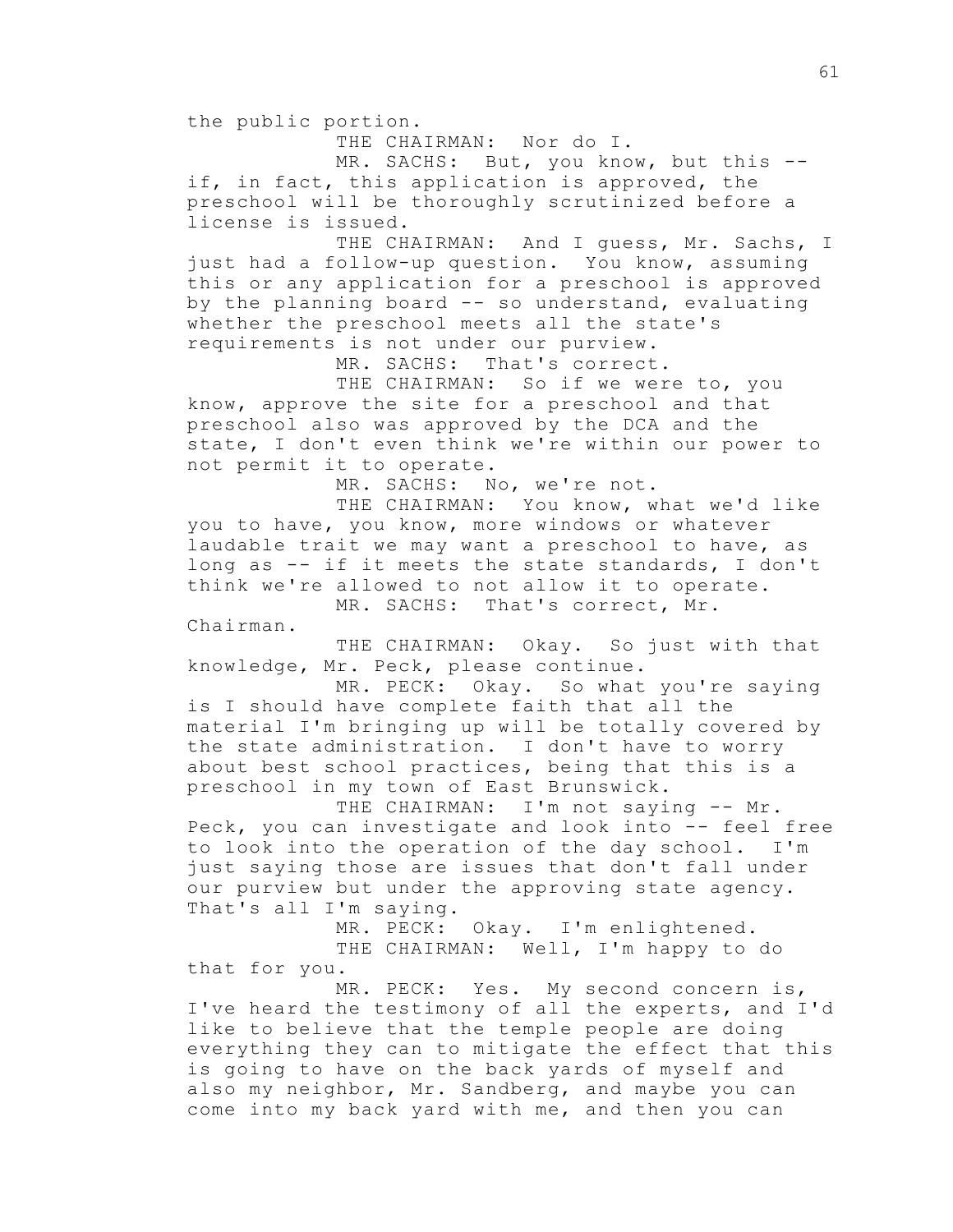look over my trees and tell me that the second floor of that preschool nursery is not going to affect my back yard in any way aesthetically, because there's no way you can do that. You can try. I invite you to come, okay.

My back yard's very important to me. I spent my lifetime developing that back yard. It has very much meaning to me. If it didn't, I would have moved a long time ago. I would have taken the offer the temple made me a long time ago. Probably a wonderful offer, but there's a reason why I didn't take that offer. So maybe you want to think about that, being that that back yard has a lot of meaning to me and my late wife. Of course, this emotional stuff probably doesn't have anything to do with, you know, logic at all, but I'm a human being.

So I don't have anything else to say except that I'm probably really disappointed. I'm done.

THE CHAIRMAN: Well, thank you, Mr. Peck, for that -- for your testimony and your genuine concern about the preschool children of East Brunswick. Thank you. Loren, do we have anything else? MS. MORACE: Yes. All right. I am promoting Debbie to a panelist. Debbie, can you hear us? THE CHAIRMAN: Hi, Debbie? MS. MORACE: Debbie. THE CHAIRMAN: Doesn't seem like we have Debbie. MS. MORACE: No. MR. SACHS: Debbie disappeared. THE CHAIRMAN: Debbie disappeared. MS. MORACE: Okay. The next one is Leslie and Jonathan Maltby. THE CHAIRMAN: Mr. and Mrs. Maltby you said? MS. MORACE: Yeah. Can -- hello, can you hear us? MS. MALTBY: Okay. It has to promote you and unmute. MS. MORACE: Debbie is -- I'm sorry, Leslie. Debbie is on here. She didn't unmute herself. MS. MALTBY: Okay. I'll go on mute until she's done. MS. MORACE: Debbie. MS. SANDBERG: My computer just did something weird. My husband Glen and I would both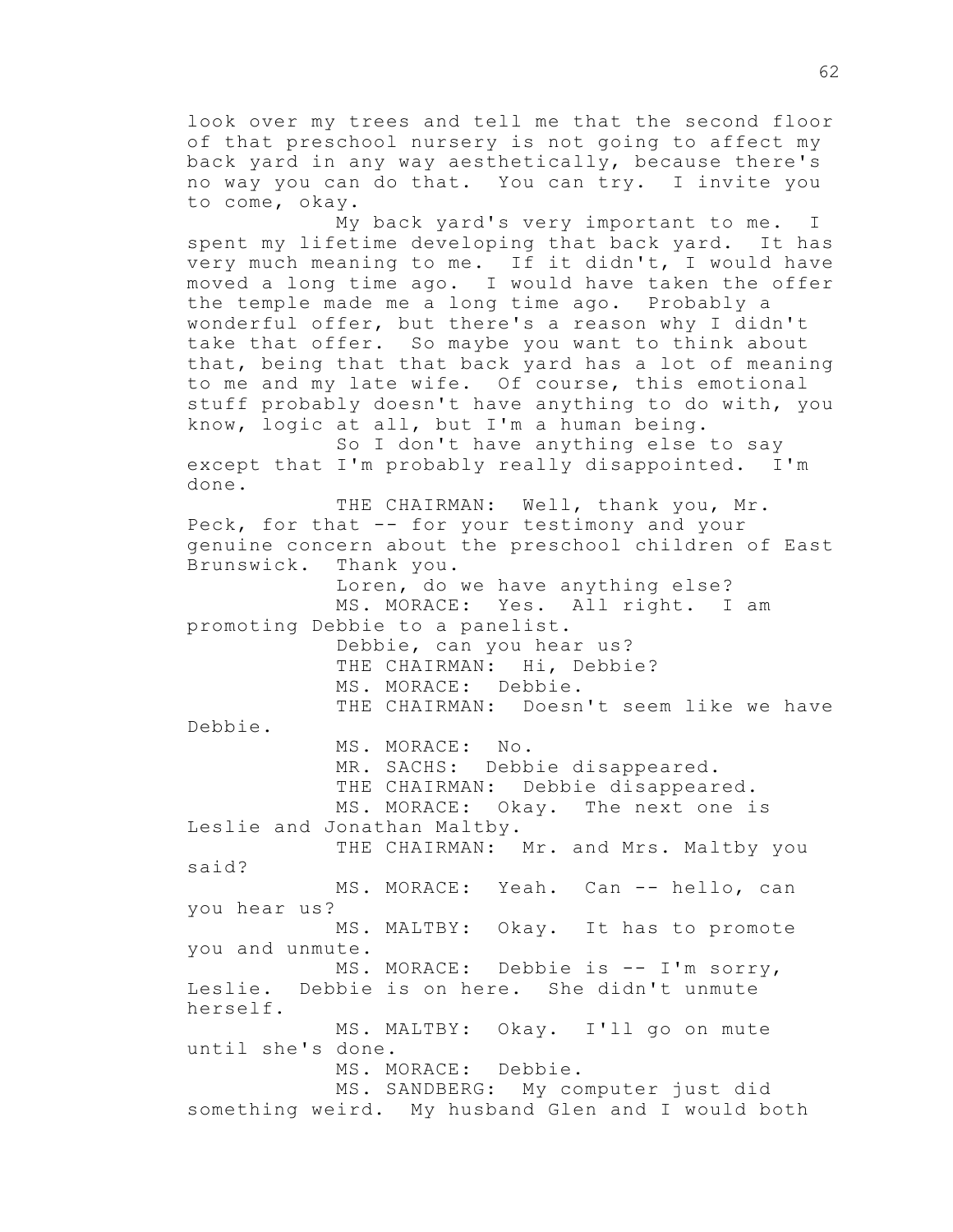like to speak. THE CHAIRMAN: I think you can only go on the record one at a time. MS. SANDBERG: Okay. So this is Debbie Sandberg. I live at 2 Perry Road. THE CHAIRMAN: Please raise your right hand and be sworn, Debbie. MS. SANDBERG: I am raising my right hand. THE CHAIRMAN: Good. Do you swear to tell the truth, the toll truth, so help you God? MS. SANDBERG: I certainly do. THE CHAIRMAN: State your name. You said your last name was Sandberg. Just spell that and share with us where you live. MS. SANDBERG: Okay. It's Debbie Sandberg, S-a-n-d-b-e-r-g. I live at 2 Perry, so I am right at the corner of Corona and Perry Road. THE CHAIRMAN: Got you. MS. SANDBERG: I will be right next door to the preschool. I'd like to tailgate on what Jeff just said about the preschool because I was an elementary school librarian for 38 years so I have a lot of dealings with children, and Mr. Wiener did say that no play surface besides the lawn will be available, but that's not compliant with New Jersey Department of Education standards. Playgrounds -- THE CHAIRMAN: Well, then, yeah, then they will not get approved I assume. MS. SANDBERG: And my question is, will the state approve of the building prior to it being built, or does it have to be built and then the state comes in to say yea or nay. THE CHAIRMAN: Yeah, I'm not sure of the sequence. Mr. Sachs, are you? MR. SACHS: Yeah, I think -- yeah, I mean, the issue of the play surface -- and I do agree that there is a particular type of play surface that has to be utilized. Sometimes the Department of Education will even state that depending upon the age group that you have, you have to have separate playgrounds, so -- I mean, we're not getting into the detail on that right now. I think they've devoted a certain area of space - correct me if I'm wrong, Mr. Pape -- you know, for that playground, but if they have to put in some type of surface, they'll do that. If they have to segregate children based on age, they'll have to do that, as well. Or what -- oftentimes what they'll do is they will not have all the children out at the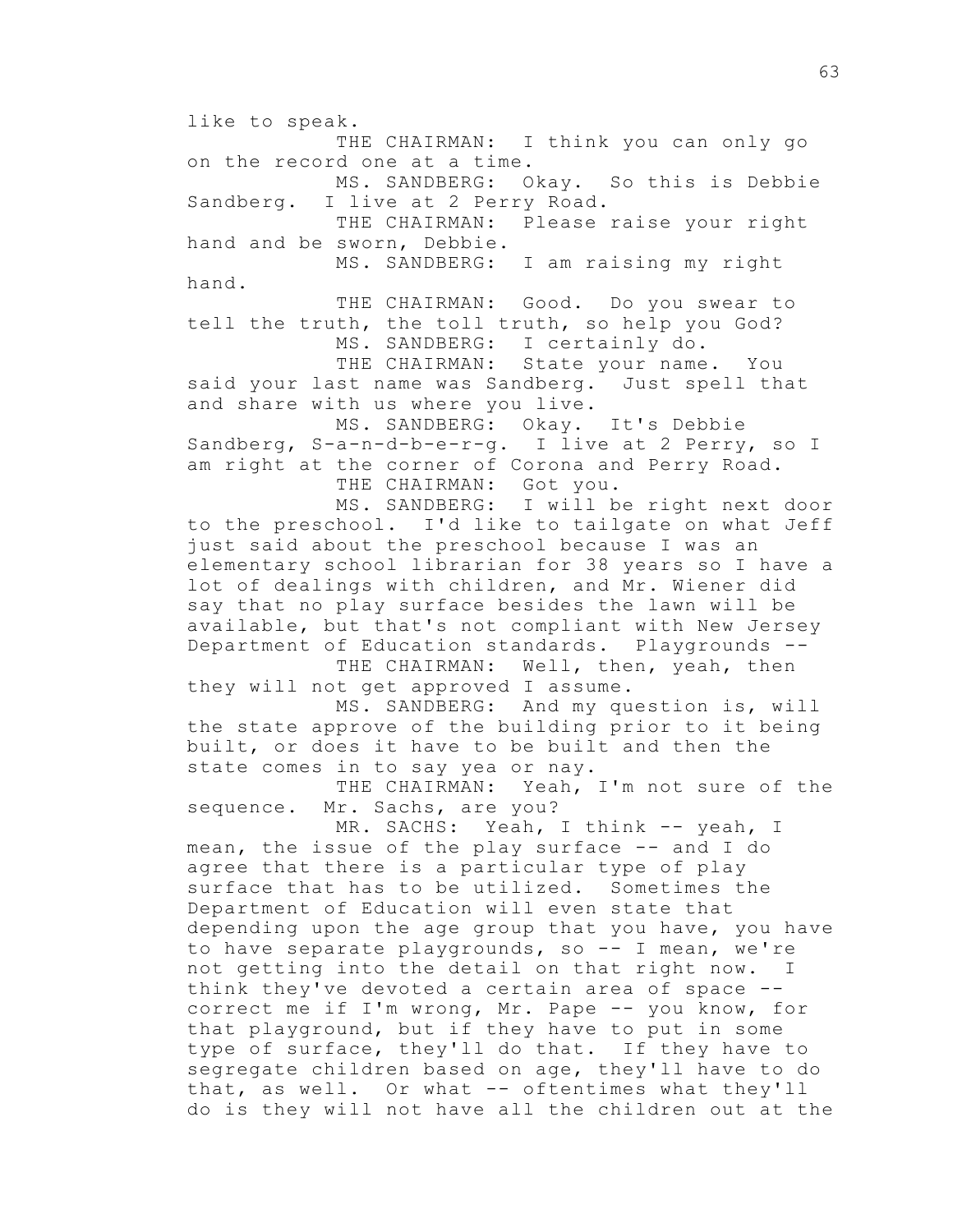same time, you know, they'll have staggered hours so they can use the same play area.

MS. SANDBERG: My other concern is -and Mr. Bravman also brought this up about the drop-off and pickup area. The state department does say it has to be a clear and safe drop-off and pickup for both parents and children, and I'm not really sure that exists with this plan. So that's why I'd like to know if it gets built and then approved or whether they approve and then build. So that's something that maybe somebody can look into and let us know.

My other concern is Mr. Lalwani spoke as a representative of the temple at our first meeting. Mr. Pape stated that he had worked closely with him on the project for over a year. So the information Mr. Lalwani presented under oath should be credible and accurate; however, there's a major discrepancy between what was said and the reality on the ground. Mr. Lalwani testified that they are not a temple, church, or mosque, they're a community center, yet Mr. Pape's letters refers to the proposed new building as a religious place of assembly. He testified that all activities will be indoors and peaceful, but an outdoor playground and meditation garden are still in the plans. These discrepancies have yet to be clarified, and I'd like answers since he was the temple's representative that night and tonight he stated he is the chief executive of the temple.

And finally, I would like to tailgate also on what Bernie said about the 46.7 percent. Thirty percent lot coverage was established for a reason and become an ordinance. Maybe it was established exactly for a situation like this, to prevent a person or a group of people from coming into a neighborhood and dominating it with one or two massive buildings. Our homes will be dwarfed in the process, and we will lose the sense of our neighborhood, and our homes according to the architect are colonial. We're all split levels.

Thank you very much.

THE CHAIRMAN: Thank you, Debbie. Mr. Pape, would you care to respond?

MR. PAPE: Only in part this evening. As far as the state's review of the building, the ultimate approval for operation occurs after the building is built, but the review of the plans is conducted during -- prior to the building being built. It's -- the confusion I think might be that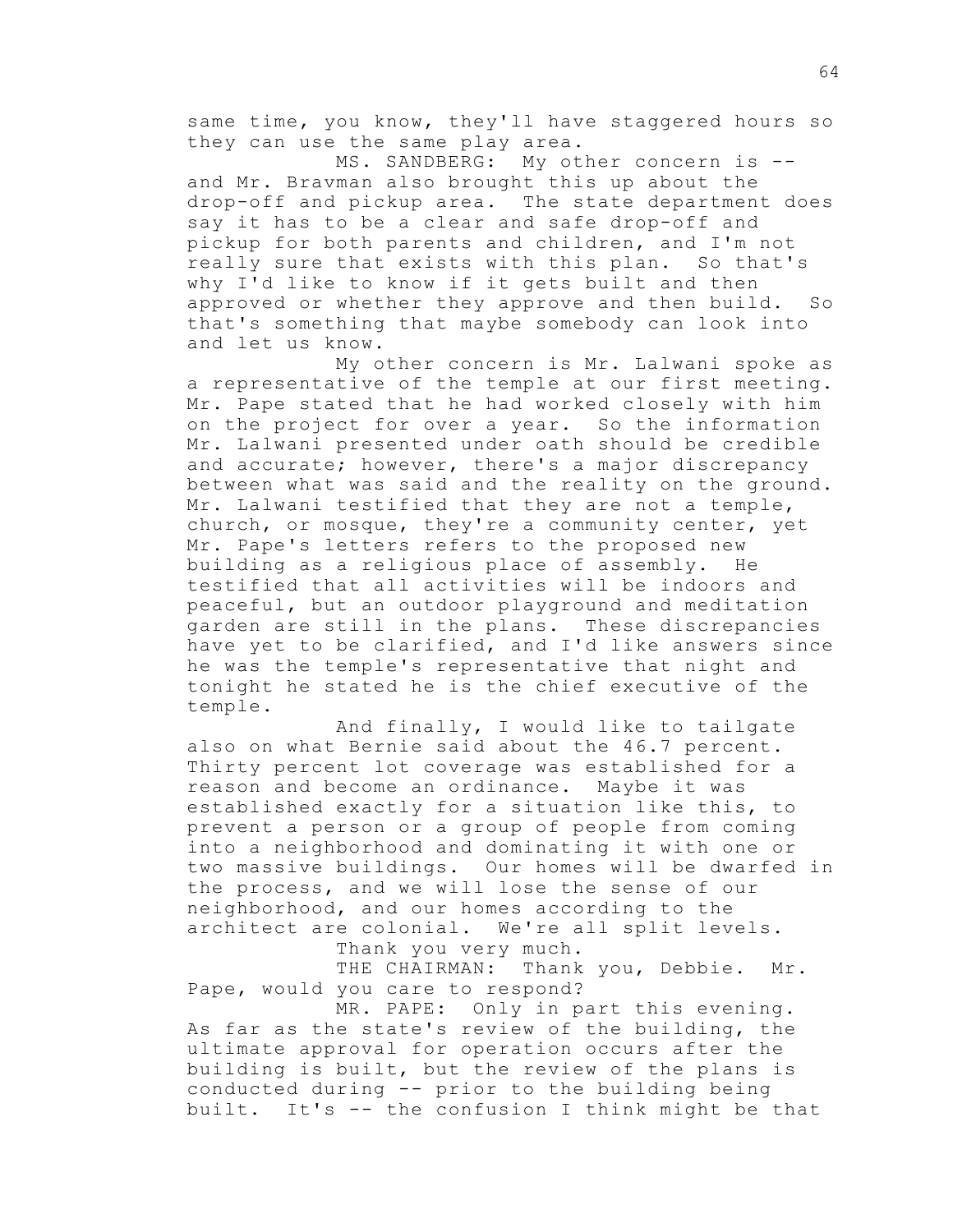it's the final certificate from the state that says you're licensed to operate that comes when the building is complete. So we would not be building a building that we just hoped the state would approve. THE CHAIRMAN: Would comply. MR. PAPE: Yes. THE CHAIRMAN: Thank you, Mr. Pape. MR. PAPE: Sure. THE CHAIRMAN: Okay, Debbie, would your husband care to speak? MR. SANDBERG: Yes, I am. THE CHAIRMAN: And your first name, sir? MR. SANDBERG: My first name is Glen,  $G-I-e-n$ . THE CHAIRMAN: And your last name? MR. SANDBERG: Sandberg. THE CHAIRMAN: Please, I think -- I'm not sure if you -- well, why don't you just raise your right hand. Do you swear to tell the truth, the whole truth, so help you God? MR. SANDBERG: Yes, I do. THE CHAIRMAN: Just spell your last name for the record and share with us where you live. MR. SANDBERG: I'm sorry. S-a-n-d-b-e-r-g. I live at 2 Perry Road. THE CHAIRMAN: That was going to be my guess. Welcome. MR. SANDBERG: Thank you. Members of the planning board and residents of Lawrence Brook have spoken to what we see as the consequences of approving this application from Sadhu Vaswani. Consequences acknowledged in advance can be addressed, but how do we address the unforeseen consequences of approving this application? While it is true that you reap what you sow, it is equally true that if you sow the wind, you will reap the whirlwind. My request is simple; deny the request for bulk variance relief, including maximum lot coverage of 46.7 percent, and restrict the Sadhu

Vaswani temple to 30 percent lot coverage as permitted by East Brunswick ordinance 228-224G. It may be an old ordinance, but it should be enforced. The United States Constitution is old, but we enforce it.

In my opinion, Sadhu Vaswani has not submitted a compelling reason for 46.7 percent lot coverage. They simply want what they want. This is not something they need. Needs are different from wants. East Brunswick certainly does not need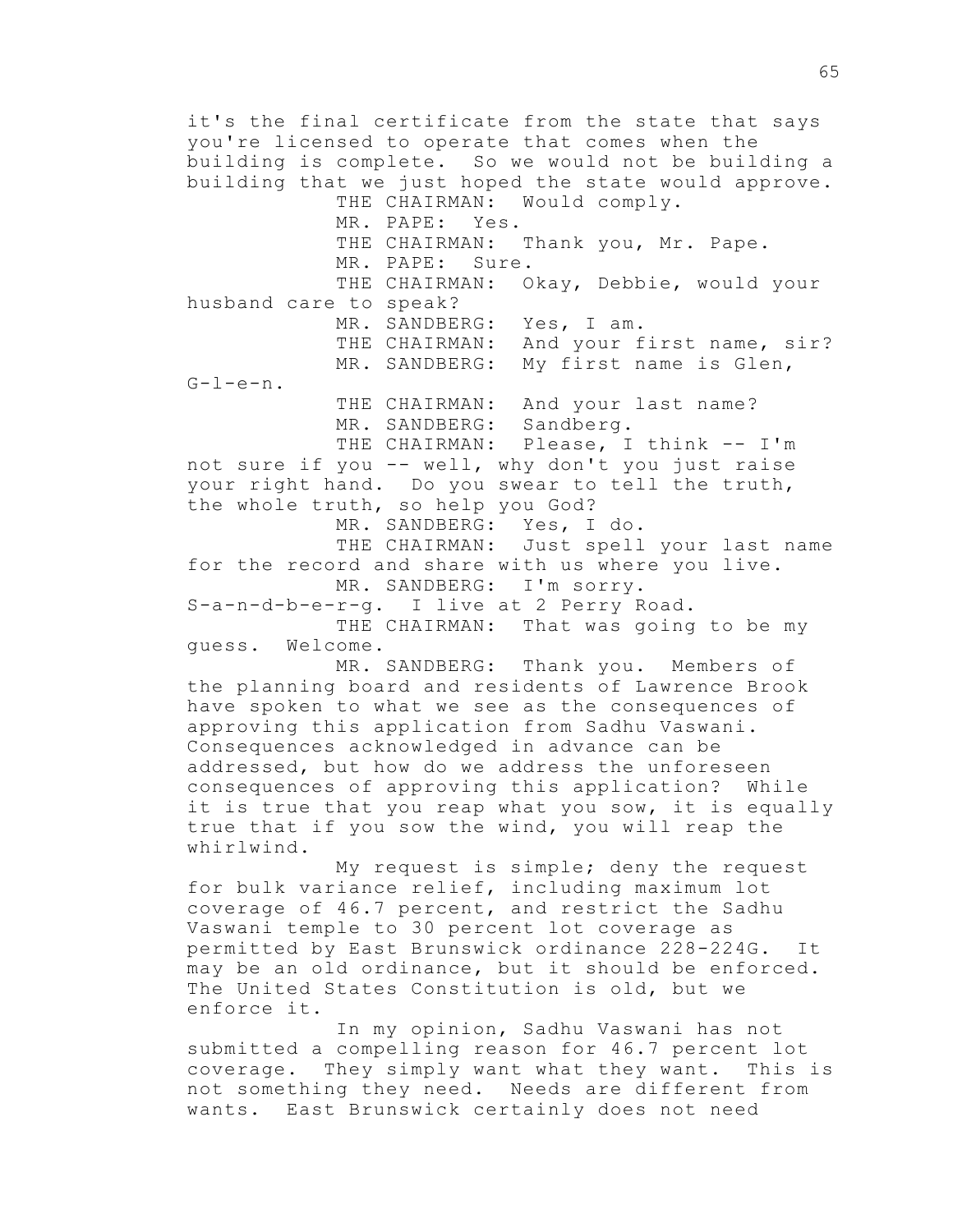another preschool.

We understand that Sadhu Vaswani wants to grow their congregation. We understand that they want to expand their facility. We understand that they want to add activities to their ministry. However, we, the residents of Corona Road, Perry Road, and Allwood Road should not be expected to pay for all this each and every day of our lives. Surely, no good can coming of a situation in which one group of people decides that another group of people has nothing to say about the conditions under which they live.

The neighborhood has had to respond to three different proposals put forth from Sadhu Vaswani over the past year. This is no way to live. On the East Brunswick home page, I see a parks guide and the sign for Heavenly Farms. On the planning board page, I see trees, flowers, and butterflies. Well, East Brunswick wants to advertise itself as a desirable place to live. Please keep it so and deny this application for 46.7 percent lot coverage. Thank you.

THE CHAIRMAN: Thank you. Thank you very much for those comments. Loren, anymore members of the public wishing to be heard? MS. MORACE: Yes. Let me just remove them as -- all right, Leslie, you may speak now. MS. MALTBY: Okay. I am Leslie Maltby,

and I'm at 15 Perry.

THE CHAIRMAN: Okay, Leslie, please raise your right hand to be sworn. Do you swear to tell the truth, the whole truth, so help you God? MS. MALTBY: I do.

THE CHAIRMAN: Just -- you stated your name. Just spell your last name and share with us where you live, please.

MS. MALTBY: My last name is Maltby, and I live at 15 Perry.

THE CHAIRMAN: And just spell that for me, please.

MS. MALTBY: M-a-l-t-b-y.

THE CHAIRMAN: Thank you. Welcome.

MS. MALTBY: Thank you. I actually have a couple questions. I'm assuming I can ask questions, not just comment, right?

THE CHAIRMAN: Ask away.

MS. MALTBY: Okay. So I applaud the discussion tonight and the plans around the parking lot and also the entrance from 15 -- from Perry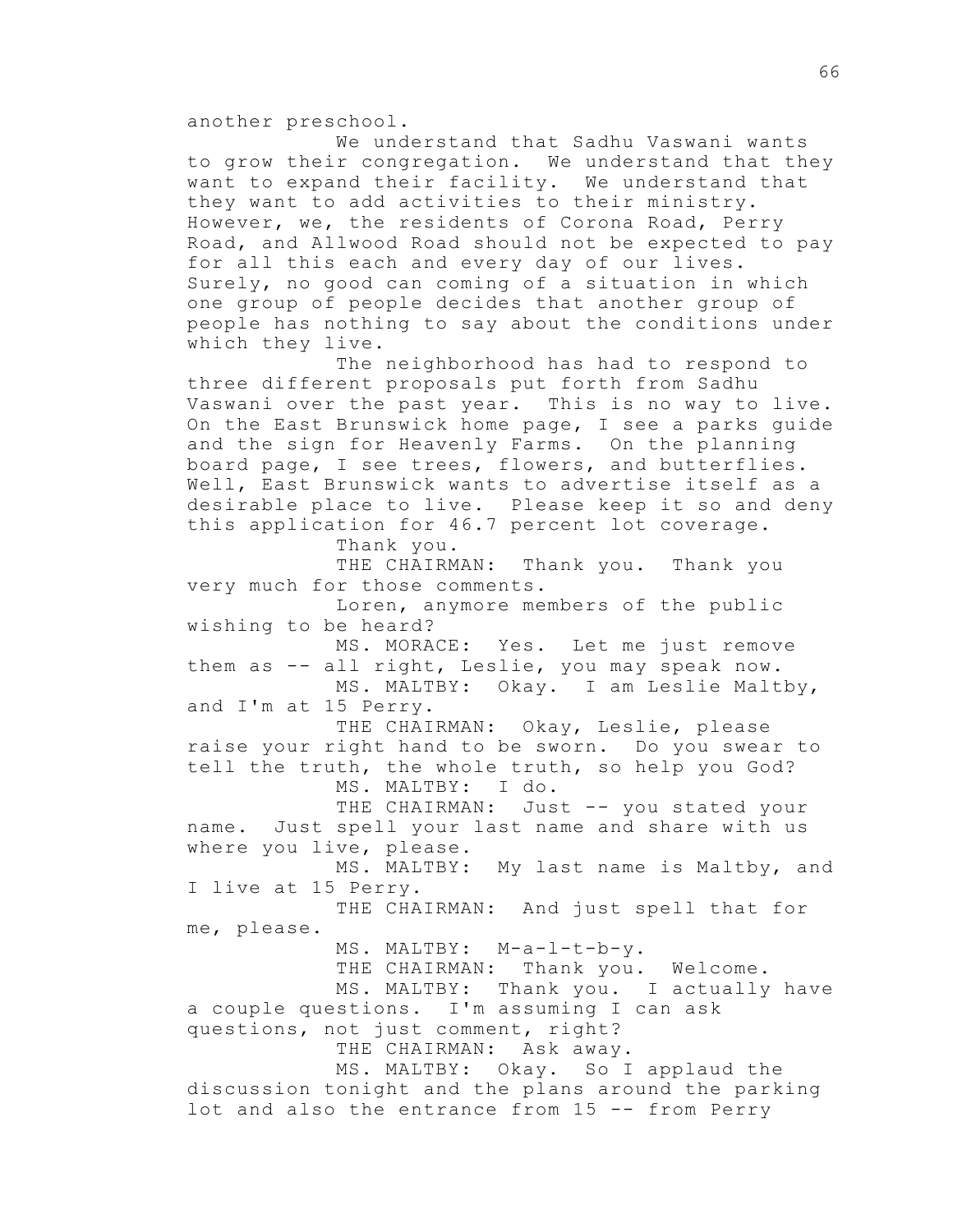Road  $-$  sorry about that  $-$  but I do want to say realistically I think that there's going to be problems with entering the center if you're traveling southbound on Ryders Lane. It's difficult to, you know, know how to do that U-turn. It backs up. I actually saw someone the other day doing a U-turn in the middle of Ryders Lane to get into the temple or the center. You know, I know the members may know what to do, but, you know, if you have guests or visitors, they're going to be driving, going how do I get in there, right. And people will park on Corona and Perry even if they don't have access and have to walk around. I'm confident of it. I know that's probably what I would do.

So my question is, what will the center and the township do to alleviate parking on the residential streets. And we also know that this, you know, this is a very tricky travel area. We know unfortunately many years ago there was a death, right, due to traffic problem, and then traffic laws had to be changed. So I think we want to prevent traffic problems. We want to prevent congestion on our local streets. So what is kind of the plan to do that?

MR. SACHS: Mr. Chairman, do you want me to respond to that perhaps? Shawn, I think you're muted.

THE CHAIRMAN: There you go.

MR. SACHS: Okay. All right. I mean, I can respond to that. I don't recall if we had this discussion back in the summer about designating resident parking on Perry and perhaps on Corona. But we have done that in the past, so therefore, if a -- if someone parked there that was not a resident for an extended period of time, you know, there could be enforcement action taken. I mean, obviously, that would have to go to the town council to see if that's something that could be done, but, you know, that's something that's been done in the past.

But I think, Miss Maltby, I think that the fact that you no longer have the entrance from Perry Road certainly would mitigate or alleviate any parking concerns on Perry Road. I think the original plan where you did have that access probably would have resulted in parking on Perry Road.

MS. MALTBY: I respectfully disagree. I think that it's simpler than trying to make that U-turn on Ryders Lane.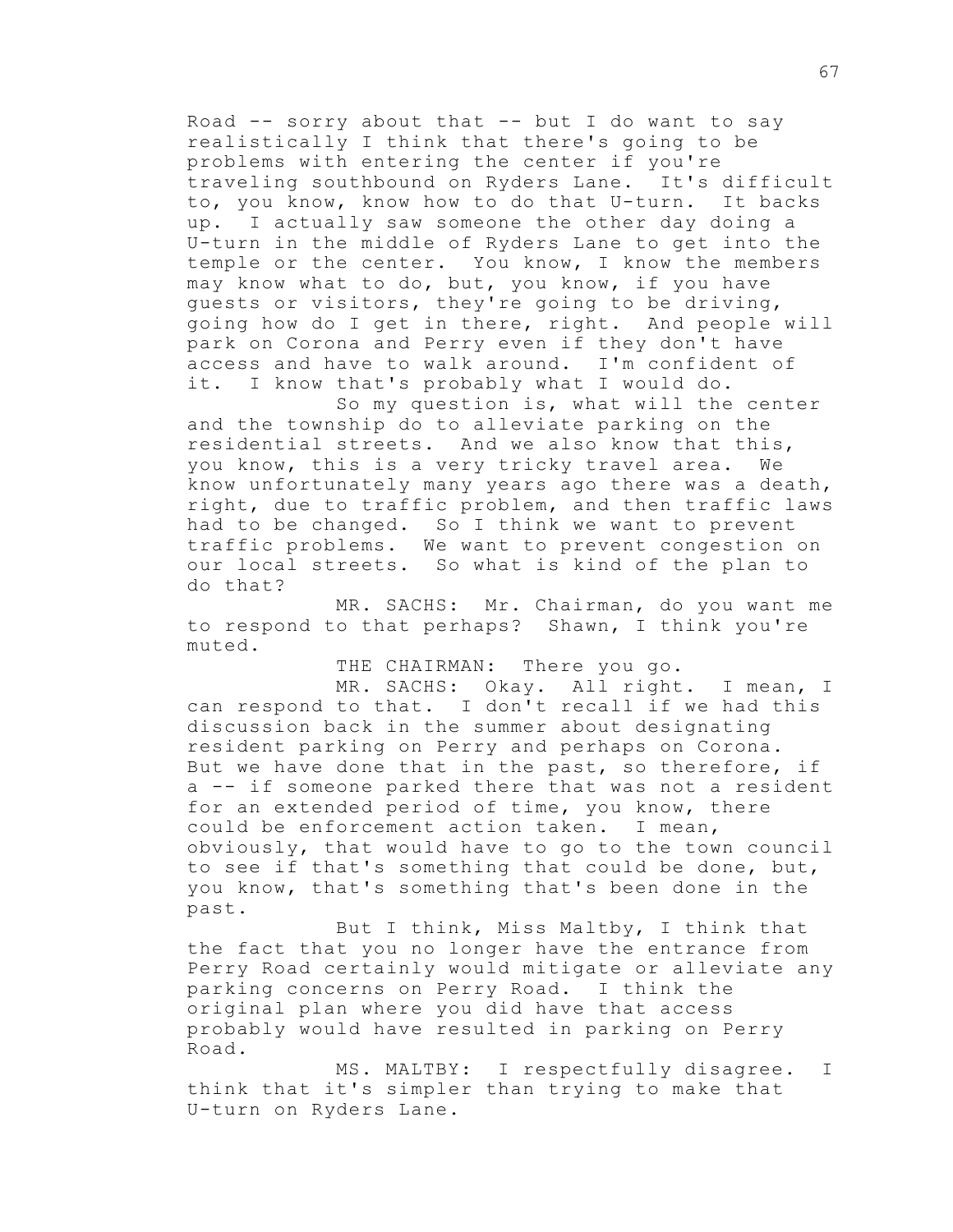MR. SACHS: Well, you're asking about parking, though. You're asking about --

MS. MALTBY: Yeah, I'm saying that if you're going south on Ryders Lane, you could try and make that U-turn, which is difficult, or you could just quick park on Perry and walk around the corner. It's not far.

MR. SACHS: Yeah, I'm sure that could conceivably happen, but I think the fact that -- I mean, it's quite a long walk, but I think the fact that they've eliminated the access from Perry is certainly a benefit to the Perry Road residents and you won't have --

MS. MALTBY: It is. It is. I'm not denying that that is a benefit, but it's not a long walk, and I'm sure people will park there.

MR. SACHS: Okay.

MS. MALTBY: That's my opinion.

The second question I have, did this plan, this revised plan, go back to I think it's the EPA where they're watching to see where the effect on the brook. I know that that's not the -- this board doesn't weigh in on that, but I'm assuming that that has to happen before it gets here. I know it happened once. Has it gone back now that the plan has been changed, because we are, of course, concerned with a lot of flooding.

MR. SACHS: I think Mr. Pape can answer that question.

MR. PAPE: Sure. The wetland delineation and the flood hazard determination don't change because there's a new application. When this application is complete, if there's any general permits that are required from the state, we'll make those applications to the state, and any relief that this board could grant would be subject to those being granted. We do not -- we did not make any applications for general permits on the first one. We didn't make any on this one. Those follow the action of the planning board.

MS. MALTBY: Okay. It's disappointing, but that's -- I understand government have their ways.

And then my -- will there be any celebratory events like weddings or anything that will happen here that will go past the timelines that were discussed?

MR. PAPE: We anticipate on an annual basis that there could be three or four of these special events. None of -- the special events are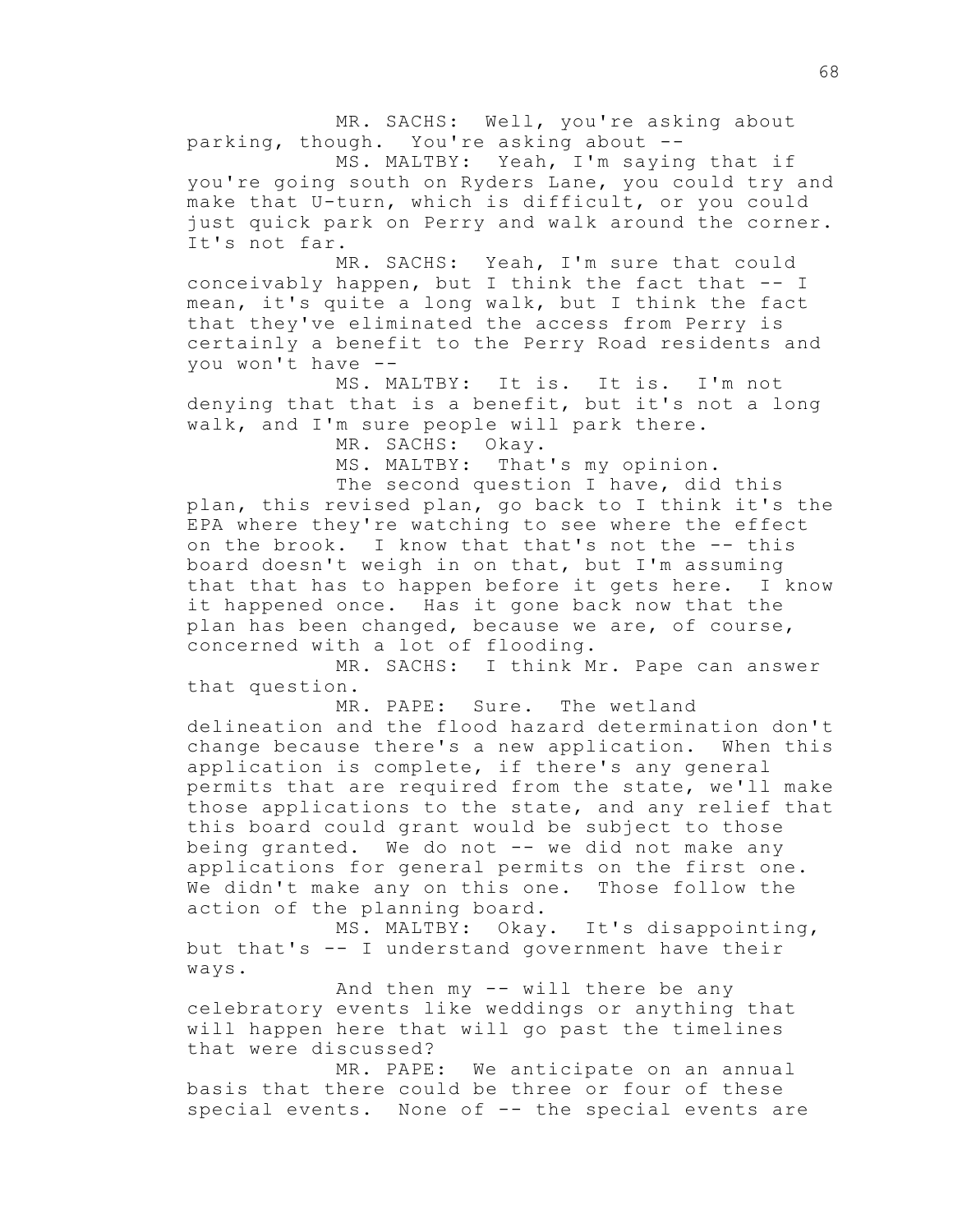the only ones that would go to 10 o'clock at night. Nothing will go beyond 10 o'clock at night except for the 30 minutes for volunteers to complete the cleanup of the building before turning out the lights.

MS. MALTBY: Okay, so there's no exceptions to that?

MR. PAPE: We're placing it on the record that those are the -- that's the hours that we're asking this board to approve.

MS. MALTBY: Okay. And then I'm just a little confused when I hear the talk about the -- I hear preschool. I hear drop-offs are, you know, over a 2-hour window. Is it a preschool, a daycare, or a combination? I mean, I don't know that makes a big difference, but it just is confusing to me.

MR. PAPE: Our clients intend to operate a pre-K school for children prior -- of the ages below kindergarten. That's the -- with a maximum of 50 students.

MS. MALTBY: Okay, and then I do have to say that I'm sorry to see the beautiful trees gone from 6 Perry, but I understand the trade-off of having it further off the road, but I did want to say that.

MR. PAPE: Mr. Chair, if I could just for a moment, I didn't -- you went from one witness to the next with a little bit of alacrity, and I didn't want to step on anybody, but there was a comment that these variances are something that we want, and there was a suggestion that there was a standard of want or need. The testimony that's required by this board on variances is very technical, and there are very specific proofs that must be placed before the board to ask for variance relief, and I'll assure the board and the board's professionals and the community that the variance relief that is requested -- and it's very, very small amount of variance relief -- impervious coverage, which is only one of the standards that regulates the intensity of development, will be fully addressed by Allison Coffin when it is her turn to testify. So it's not something that we're just saying we want. It's something that we plan on providing the proofs to the board that justifies the board granting the relief.

THE CHAIRMAN: Yeah, thank you, Mr. Pape. I apologize if I was -- MR. PAPE: No. THE CHAIRMAN: -- less than attentive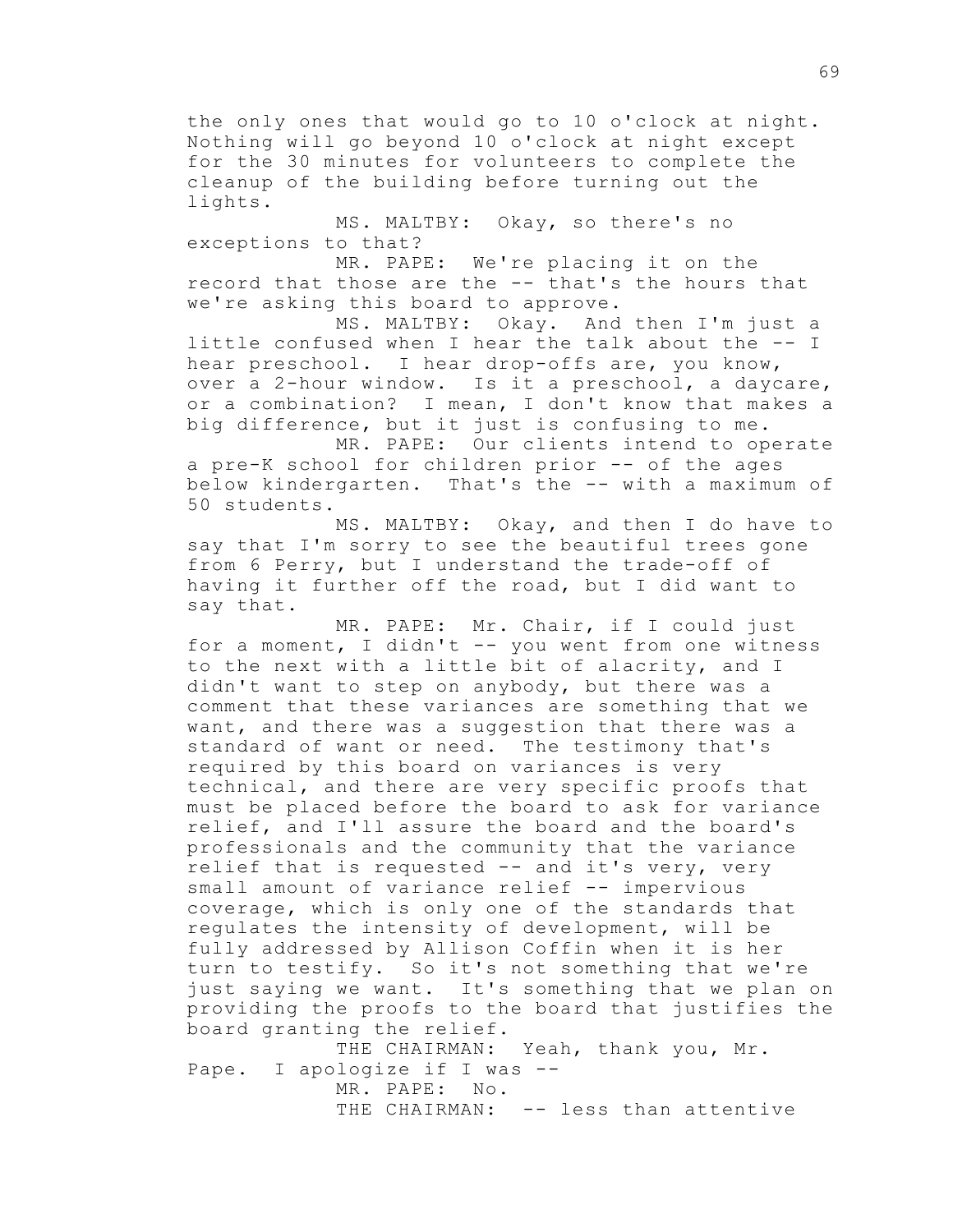there for a second. MR. PAPE: No, no, you're just quicker than me, that's all. THE CHAIRMAN: Never, and I've known you for a lot of years. MR. PAPE: A lot of years. THE CHAIRMAN: Leslie, would Jonathan like to put anything on the record or have a question? MS. MALTBY: No, he's good. THE CHAIRMAN: Okay. Thank you, and thank you for calling. Loren, how are we doing? MS. MORACE: We still have more. I have Arthur and Joan Lifshey. Let me just promote them to panelist. Okay. Art, can you hear me? Art. THE CHAIRMAN: Hello, Art. MS. MORACE: Art. Let me -- Art, you got to unmute yourself. MR. LIFSHEY: Can you hear me? THE CHAIRMAN: Yes. Okay, Arthur and Joan. MR. LIFSHEY: So, well, to save time, I'm not going to repeat because basically my name  $is$   $--$ THE CHAIRMAN: I need to swear you in before you can say anything. Please raise your right hand to be sworn. Do you swear to tell the truth, the whole truth, so help you God? MR. LIFSHEY: Yes, I do. THE CHAIRMAN: State your first name, spell your last name for the record, and share with us where you live, please. MR. LIFSHEY: My name is Arthur Lifshey. It's L-i-f-s-h-e-y. I live at 3 Corona Road. I've lived here for 48 years. And basically, most of the things I was going to say have been said already, so I'm not going to waste time and repeat them. THE CHAIRMAN: Thank you. MR. LIFSHEY: But I just have a feeling -- first of all, I just want to discuss Ryders Lane. I would hate to think -- I'm the person pulling out into the acceleration into an active lane that's going 50 miles per hour and pull out of that driveway while people are -- it's an active traffic lane. It's not an acceleration lane. It's going uphill. And I think it's so dangerous, but that's not my big concern. My big concern is that it appears to me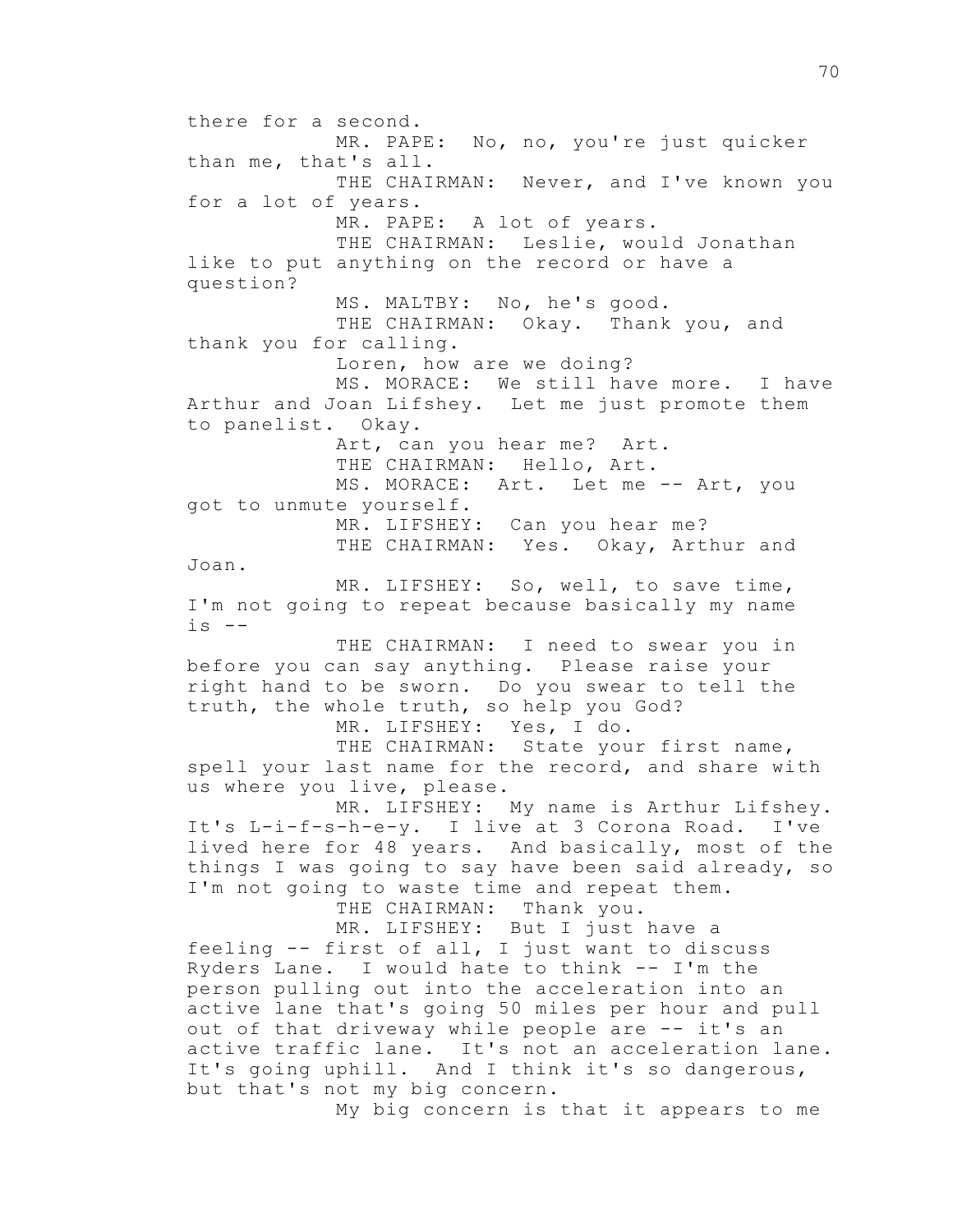that this development does not -- this development, it's a beautiful development, but it does not belong in this neighborhood. It's too large for this neighborhood, and I know that the applicant has been trying to buy up houses. I mean, maybe this is a way to get property inexpensively, but there's so many properties in East Brunswick that are vacant that they can use and have a much safer environment.

So I am asking that the board reject this, 1, because it doesn't belong here because of the size of it, and also, you know, the ground coverage and flooding that we already have.

So but I'm not going to go any further than -- because everything else has been mentioned. So I just would ask the board to reject this and, you know, ask, you know, have this development, unless they make it much smaller, like Bernie Prohaska showed in his diagram, they should go somewhere, you know, where they'd be more welcome and where they'd have more room to park, and it's - using the, you know, the excess parking down on Tices Lane, that's crazy. People aren't going to walk there, and if you ever look at the entrance into the parking lot of that facility, you have to go over grass. There's no real walkway to go. So it's not realistic.

And we know, Jeff Peck and I know what happens. Even when they had events here, people parked and blocked our driveways on Corona Road even before the place was expanded. So I'm really concerned about this, and you did bring up, you know, parking permits, and, you know, the danger of Ryders Lane is -- you say 45 miles per hour. I think the speed limit is 50 miles per hour, and people go 60. Can you imagine pulling out of this the center? You're pulling out into an acceleration lane going uphill. People are contemplating turning into the Raceway gas station and turning right on Corona Road. That is a definition of a demolition derby.

But I'm not going to go any further. Thank you very much for listening, and I'm not going to repeat all the wonderful points my neighbors said.

THE CHAIRMAN: Thank you. Joan, would you care to speak? MS. LIFSHEY: Yes. THE CHAIRMAN: Please raise your right hand to be sworn. MS. LIFSHEY: I'm Joan Lifshey. I live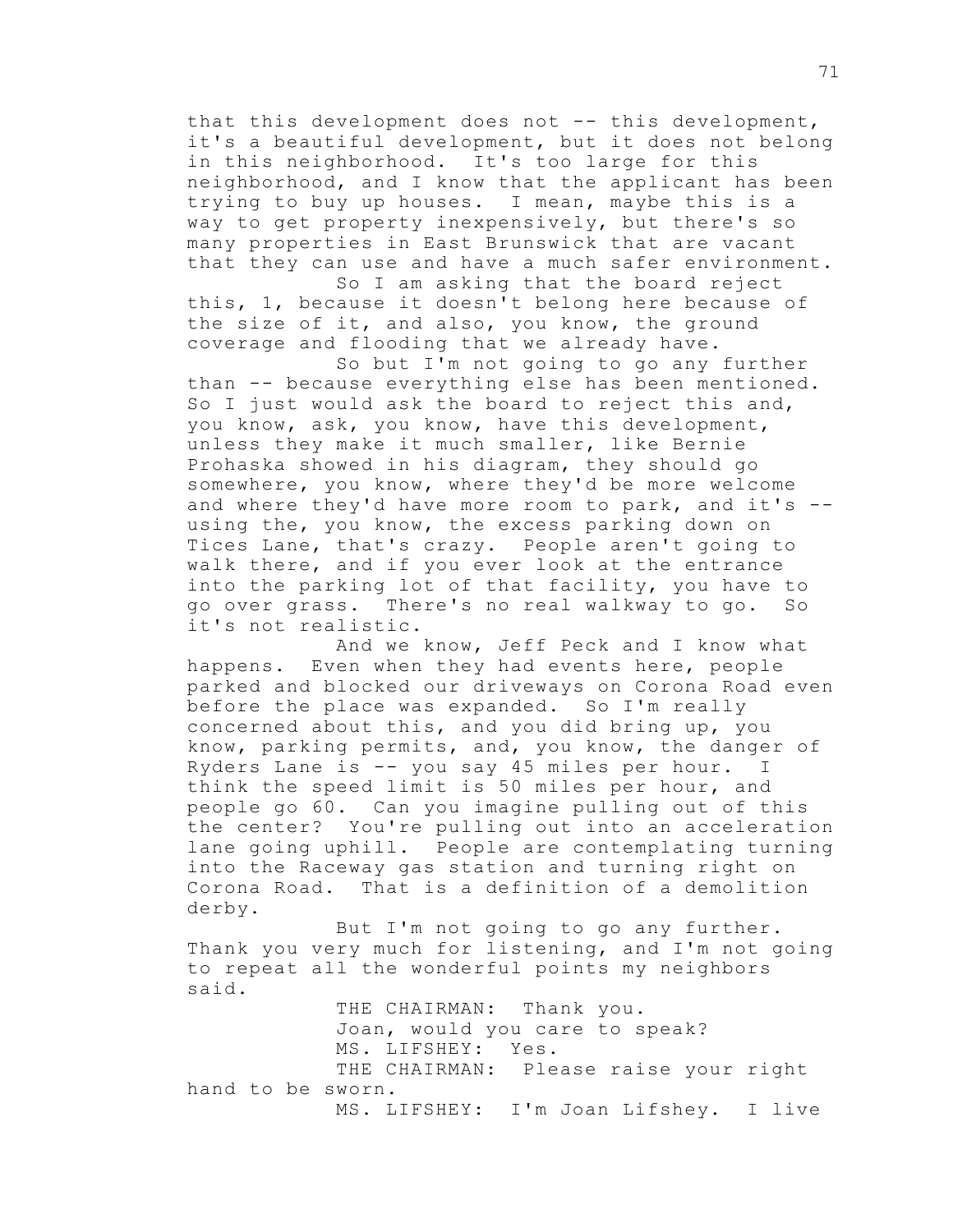at 3 Corona Road in East Brunswick.

THE CHAIRMAN: Do you swear to tell the truth, the whole truth, so help you God?

MS. LIFSHEY: I do. I do. I'm not going to repeat all the other stuff, also. The only thing is, like since the last meeting, they have actually made it a lot worse than they did the first time around by increasing the amount of land coverage with all the issues with climate change and everything else. What this is going to do to Perry Road could be an absolute disaster. They have flooding as it is. It will be on board's hands when all the people on Perry Road tend to flood are going to flood even more.

After the last meeting, I had a conversation with somebody from this temple, and I asked them what happens in other situations when you take over their neighborhoods, and his response was, well, they get used to it. I mean, that was their comment. They do not care. They do not care about anything that they're doing. All they do is care about themselves.

The other comment I have. I want to commend East Brunswick and the mayor and everybody who have set aside land in this community for their open space and their recreation. I think it's a wonderful thing that they're doing. But what I don't understand is why with all this wonderful open space that they're creating and they're taking away our open space. They're destroying our home by creating open space elsewhere. This makes absolutely no sense. The building that they're building is beautiful. It does not belong in this neighborhood.

The other thing I want to say is that with parking and drop-off and all this other stuff -- I know the people have said a million things -- you know people coming from the north are going to make a left on Corona and park there and walk their kids in, turn around, and then make a right turn on Corona to go back up north. Nobody is going to go all the way down to the corner, make a U-turn, go into this center, and then come back out again. They have pipe dreams, absolute pipe dreams.

The last thing I want to say is that, you know, we do live in a busy traffic area. We have a huge school on one end of the block. We don't need another school on the other end of the block. My husband and I walk all the time. Up at Lawrence Brook School the other day, people are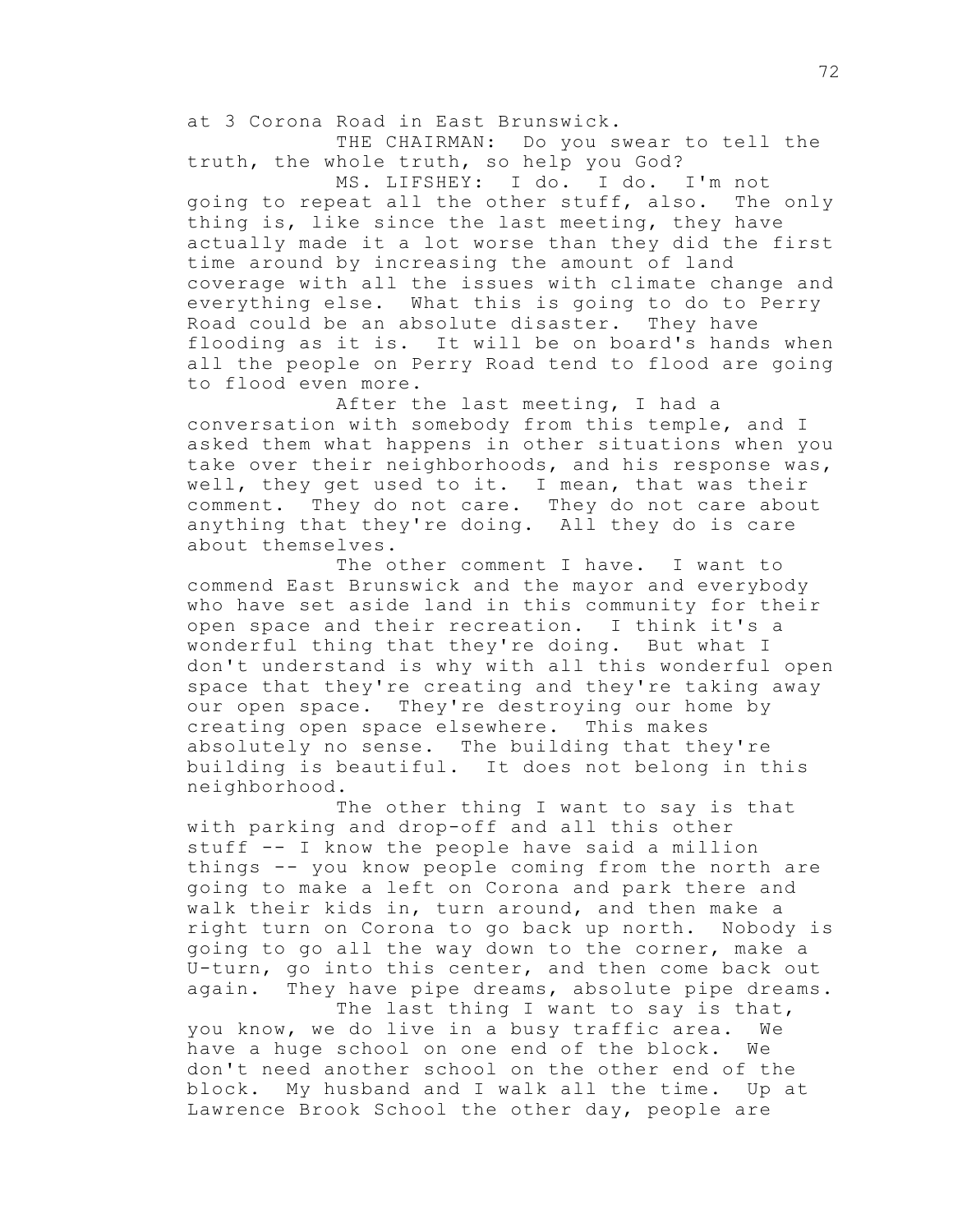doubling parked. They're all over the place. You can't even walk up around that school. And now we're going to have it at the other end of the block. This makes no sense to this whole community. Thank you. THE CHAIRMAN: Thank you. Would anyone care to -- Mr. Pape, would you care to respond? MR. PAPE: No, thank you. THE CHAIRMAN: Okay. Loren, how -- Mr. Sachs, any response? MR. SACHS: No, I'm not sure -- I'm not sure what I need to respond to. THE CHAIRMAN: Okay. MR. SACHS: Thank you. THE CHAIRMAN: Loren, anyone else? MS. MORACE: Yes, K. Burns. Let me just promote them to panelist. Mr. and Mrs. Burns, can you hear us? You have to unmute yourself. MR. BURNS: Yes, good evening. THE CHAIRMAN: Mr. Burns, I would ask you to raise your right hand to be sworn. Swear to tell the truth, the whole truth, so help you God? MR. BURNS: I affirm. THE CHAIRMAN: Happy Valentine's Day to you, too. I see in the back there. And Valentine's Day decoration. Just state your first name, spell your last name for the record, and share with us where you live. MR. BURNS: My name is Kevin Burns. Last name is B-u-r-n-s. I'm at 18 Perry Road. THE CHAIRMAN: Okay. Welcome. MR. BURNS: Thank you. I think it's important that I try not to repeat everything that my previous neighbors have said. It's not easy not to do that. I think one of the biggest things we need to remember is how this started off and how long this has been dragged on and how often this usually happens. Especially when an applicant is represented by an attorney, the dragging on of it tends to weigh on the civilians, if you would, in this manner that aren't represented by legal counsel, and I think it's an unfortunate disadvantage, and I'm sure a response could be, well, you're more than welcome to get one, but it's not something that we all can easily attain and pay for, and in actuality, we've tried to see if anybody could pro bono, but to no avail at this point. I hope that this planning board as well as all the experts and everybody who's asked questions remembers everything that has been said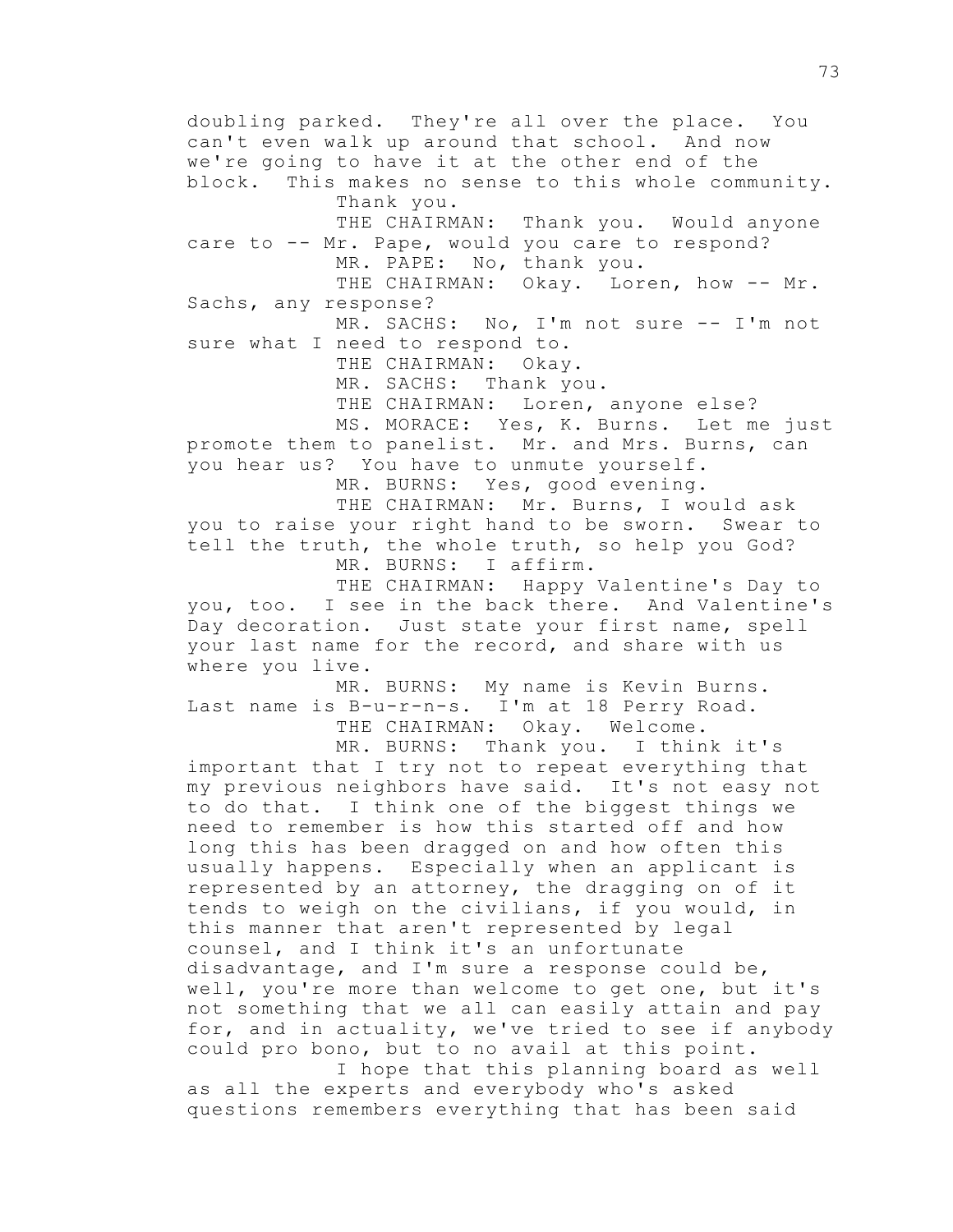not just tonight but at every planning board meeting and that the value shouldn't diminish just because time has passed.

My neighbors have said almost everything perfectly to a T tonight to reiterate our major concerns. I think some counterpoints that were brought up by the board or the applicant need to be respectfully reminded that these aren't just presumptions by most of us. We've seen this either in relation to the guests and members of the current Vaswani Center or in regards to day-to-day activities with the traffic and the neighborhood activities. Just like we said, we've seen in the past where they do park on Perry Road and they walk over because that walk is more convenient than finding a way to have to turn around or it's a heck of a lot easier of a walk than parking at 1200 Tices I believe that is and walking uphill. I just want to make sure I hammer that home in that regard.

Spoke about the flooding concern. It has not gotten better. It has gotten worse. And I think if legal counsel would try to ascertain my expertise in this field, I obviously would fail providing any, but the reality is I think we're all educated enough to know that construction creates massive issues regard to proper roof flow to interrupts the groundwater movement, et cetera, and construction downstream of the households that are being affected the most are something that this planning board should consider that where we have a bad situation and we don't want it to get any worse.

I have two things left, and I'll keep it really quick. Simply put, the planning board, like it was stated, the variances for the ordinance, the reality is the ordinance says 30 percent. They're asking for 46. It kind of continued to come up that that's small or minor. In our opinion, the whole project is large, and every percentage is large. So adding that additional 16 percent is large in the community's eyes.

But speaking of community, I if you remember had the great opportunity to reaching out to Mr. Lalwani after the first meeting in hopes that I could better ascertain who they are and what they are and seeing if they really do act on what they preach with regard to community, and (inaudible) had a great relationship at the beginning of this and unfortunately seem to have faded. Mr. Lalwani, if he remembers, and I believe this board and everybody has been at the meetings in this community that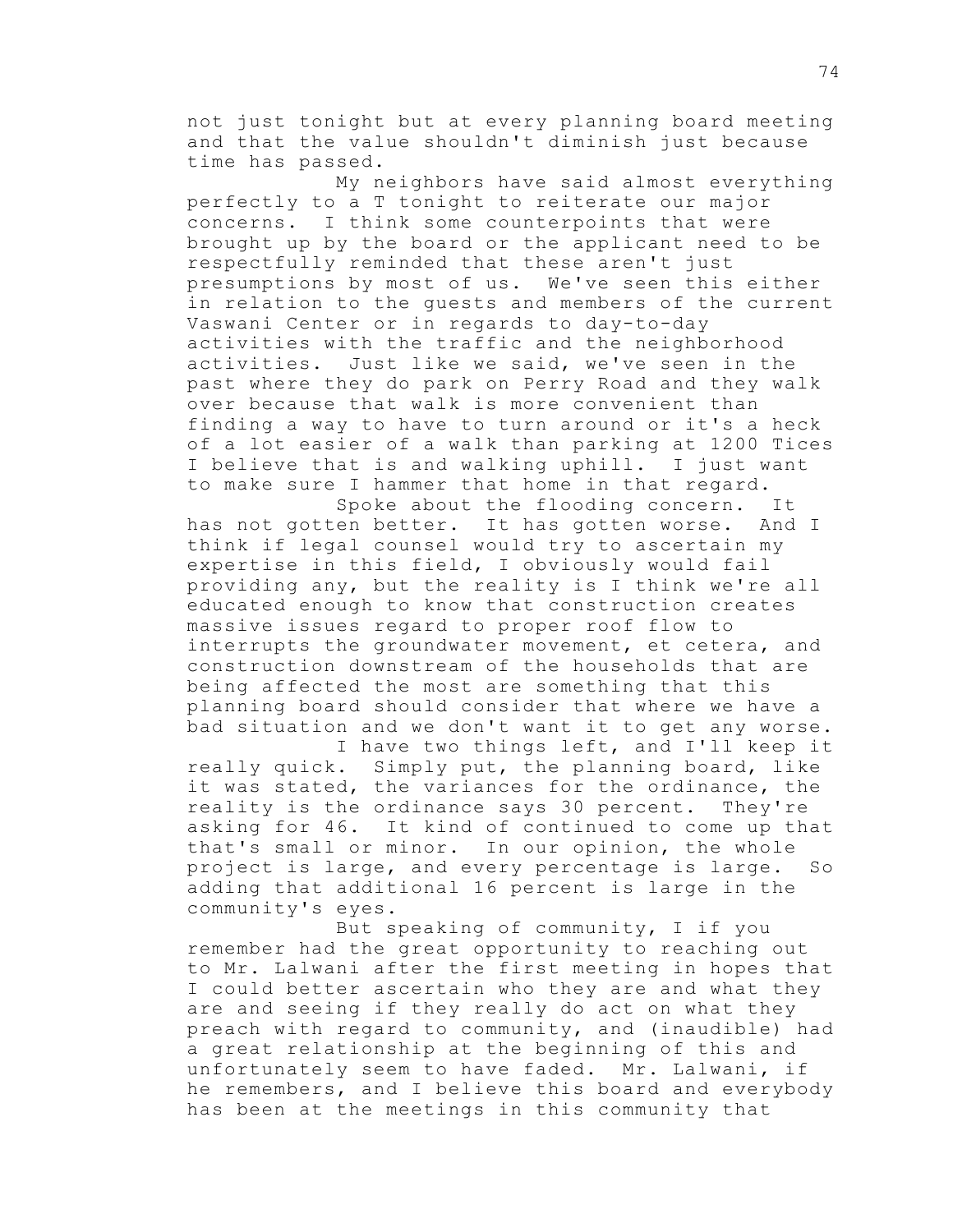there was a push for this sublime ideal what the centers can represent as a community, but they talked about all this outreach and supporting a community, and I tell you what, I just got whaled and devastated again by Hurricane Ida and Henri, and the only people who were there to help me were the people that are talking to you tonight in regard to living on Perry and Corona Road. And maybe the Vaswani Center and their people and Mr. Lalwani, even after I had reached out to them after the storm, I received no response, and there was no community outreach by them. So what I am concerned about is when you open up Pandora's Box and you allow certain things, you can't take it back, and I'm trying to respectfully call into the credibility of some of the statements that have been brought up in front of this board since the inception of this request. I thank you for everybody's time. THE CHAIRMAN: Yes, thank you. Anybody else, Loren? MS. MORACE: Yes. Mr. Arthur Pluta. Mr. Pluta, can you hear us. You'll have to unmute yourself. THE CHAIRMAN: Hello. MS. MORACE: Mr. Pluta, you'll have to unmute yourself. THE CHAIRMAN: Mr. Pluta. MR. PLUTA: Got it. THE CHAIRMAN: Okay. MR. PLUTA: Good evening, everybody. THE CHAIRMAN: Good evening, Mr. Pluta. I would ask you to raise your right hand to be sworn. Do you swear to tell the truth, the whole truth, so help you God? MR. PLUTA: I do. THE CHAIRMAN: State your name, spell your last name, and share with us where you live for the record, please. MR. PLUTA: My name is Arthur Pluta, P-l-u-t-a, and I reside at 12 Perry Road in East Brunswick. THE CHAIRMAN: I'm sorry. MR. PLUTA: Most of my concerns have already been addressed before, so I just like to make two or three comments and one I believe correction to what has been said so far. So the correction that I would like to make is -- or the question or request for the applicant to show in case of the one of the special events where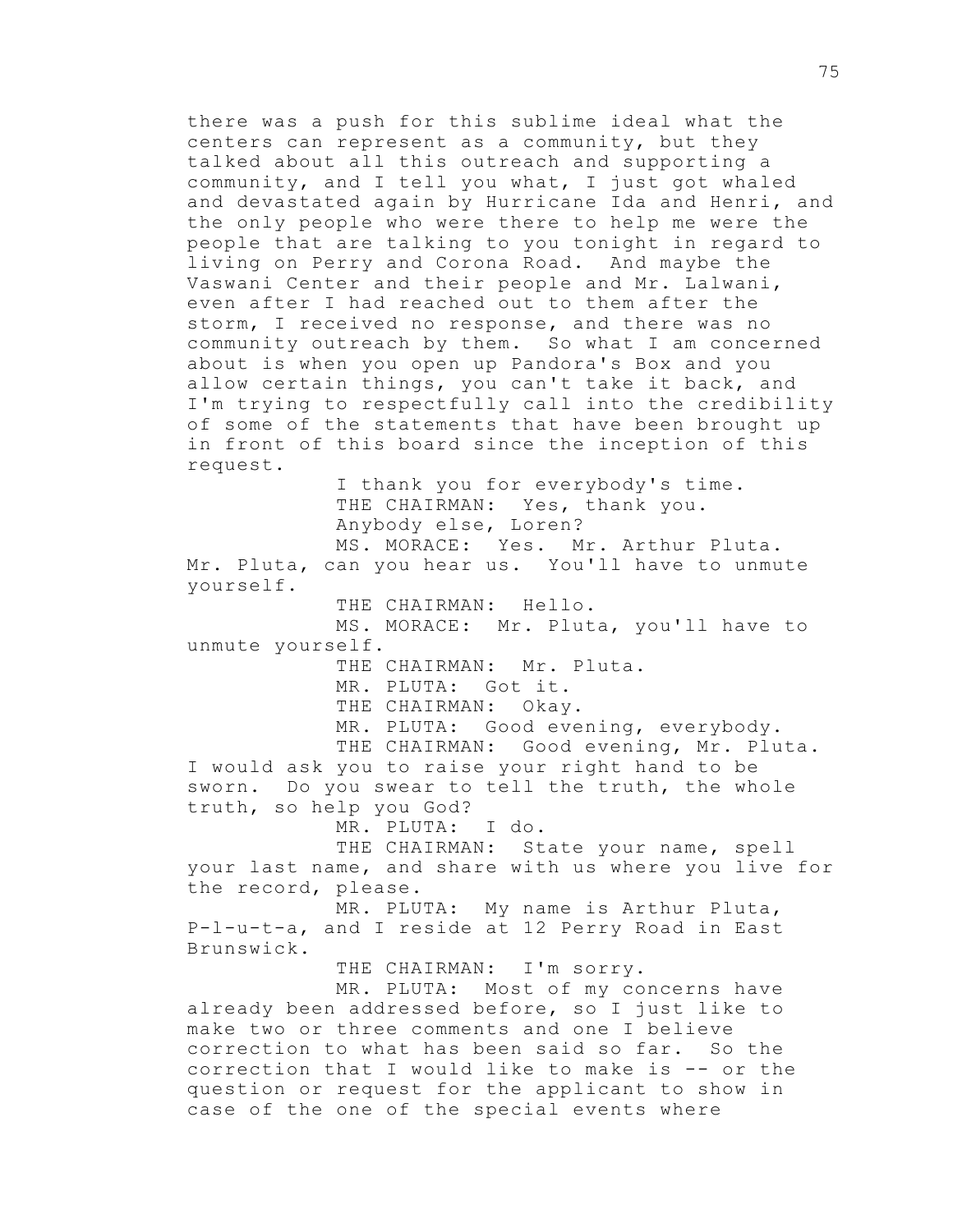additional parking would be required or needed or desired, specifically at 12 Tices Lane, what is the safe and acceptable by township or state or any other authority way to reach the walkway from the parking lot, how to reach the sidewalk on Ryders Lane and Tices Lane, because the last I checked, and it was no more than a week ago, there is a sidewalk on Perry Road -- on Ryders Lane going and curving into Tices Lane, but there's absolutely no access to the parking lot at 12 Tices -- 1200 Tices Lane from that sidewalk. So people driving in and parking on 1200 Tices Lane, how will they -- how will the pedestrians access the sidewalk? So that's one question. And it was stated before today that the agreement was made to -- with the owners of 1200 Tices Lane that the parking would be allowed. The parking, sure. My question is not so much the parking as how the pedestrians would access the sidewalk. So that's one.

Two is -- it's been already said and addressed. Please consider during the -- especially I'm specifically addressing the special events. So let me imagine I'm one of those guests and I'm the late-coming arriving guest. I'm driving in. I'm on Ryders Lane northbound driving into the parking lot and I learn that there is no parking space and I need to go to 12 Tices Lane. How am I going to get there? In order to get there from that location, I need to drive almost half the Lawrence Brook. Either get -- either way, I have to get back on Ryders Lane northbound, either make a right turn on Corona Road, go all the way up to Lawrence Brook, make a right onto Lawrence -- I'm sorry -- onto the I'm sorry.

MR. SACHS: Sullivan Way.

THE CHAIRMAN: Well, yeah, Sullivan Way. MR. PLUTA: To eventually Sullivan Way and then Universal -- University Road. THE CHAIRMAN: You cut through University and make a right on Tices.

MR. PLUTA: -- or make a right turn onto Corona Road, quick left onto Allwood, go to -- go all the way to  $-$ 

THE CHAIRMAN: University and Tices. MR. PLUTA: -- Universal and then make a left onto -- make a left onto Ryders Lane southbound, go to Washington, make a U-turn in order to make a left turn onto Tices Lane, and then maneuver to get into that parking lot that is on the opposite side of the road. So it's not that easy.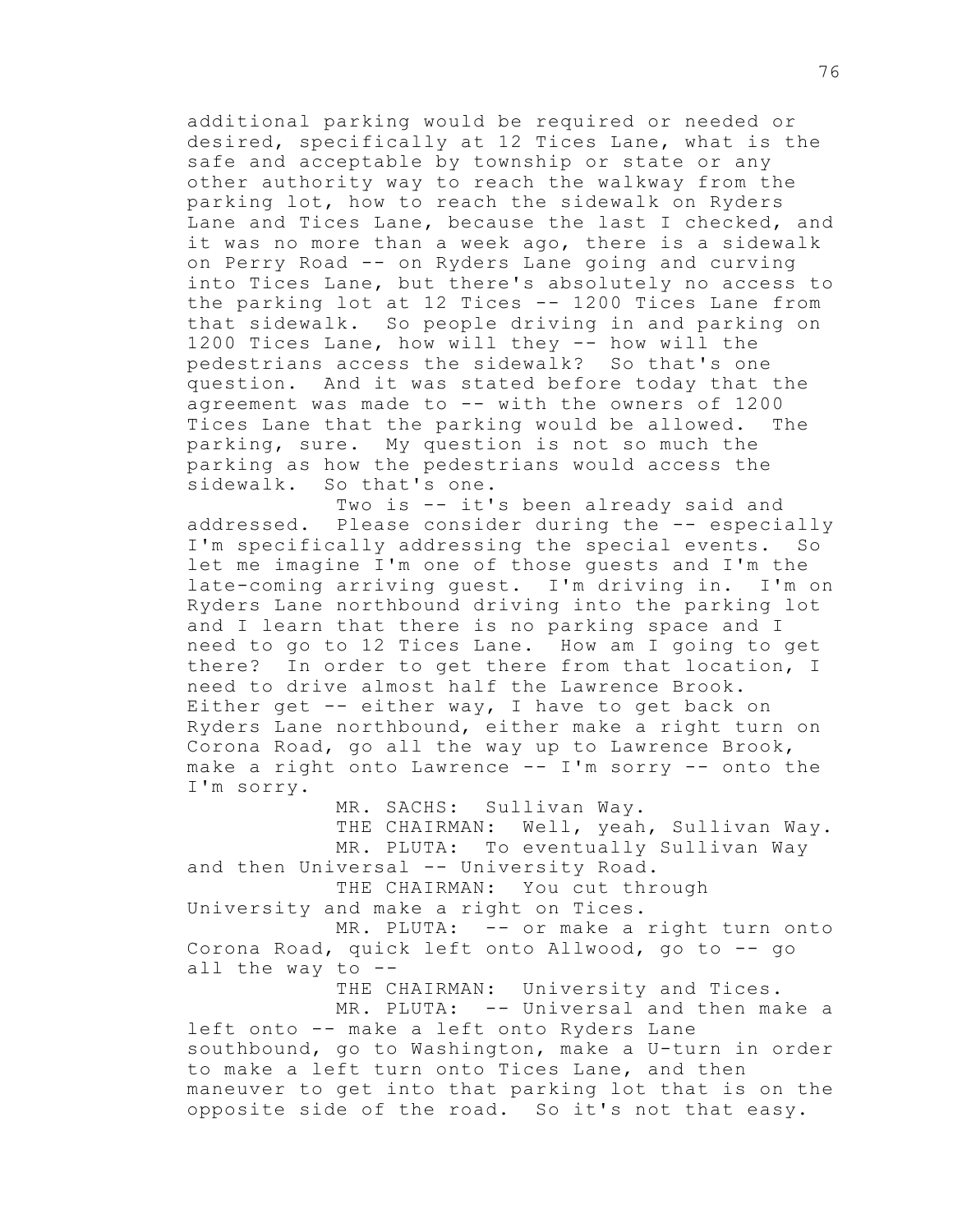So to say that, oh, it's just rerouting traffic from one location to another, it's oversimplifying the issue that's going to happen -- that this is going to create.

Couple of observations is -- I know I asked that question back in the summer about the trees, but -- it's already been mentioned earlier on this evening, but according to the drawings, it seems like the only trees, the only two trees that will survive the entire project are the two trees owned by 4 Perry Road. Everything else has to go, all of the trees. Now, the drawings are all nice, but -- with all due respect, they all look nice in about 20, 30 years from now, not today, not next year, not 5 years from now. These are all grown trees. Are you going to -- are all grown trees going to be planted back at that location all around? So that's my question to you.

Also, the drawings, some of the drawings when I looked at them, they remind me of the Zillow.com. Those pathways are not 20, 30 feet long. They're like 30, 40 yards long. Everything is exaggerated. The distances of the buildings from the street, they're not -- I don't believe that they're going to be that far.

To comment on that, I'd like to make a comment. I'm not an architect. I'm not a lawyer. I'm not a real estate assessor. So also, I don't think that this is fair to ask it. I know that it's a kind of legal question, are you an architect, are you a real estate agent, but it sets kind of a negative precedent if a resident asks a question and then are asked are you entitled to ask this question from the legal perspective. So in this case, I shouldn't have asked a single of those questions since I'm simply just a software engineer in telecommunications. Thank you.

THE CHAIRMAN: Thank you. Loren, do we have anyone else? MS. MORACE: Bernie Prohaska has his hand raised again. MR. SACHS: Mr. Prohaska, Mr. Prohaska.

THE CHAIRMAN: We only allow one -- you know, this is going to have another meeting this application. We're not voting on it tonight. MS. MORACE: I didn't promote him to panelist. Would you like me to do so or no? THE CHAIRMAN: Sure, but we're not -yeah, sure you can. All right. MS. MORACE: All right. Bernie, can you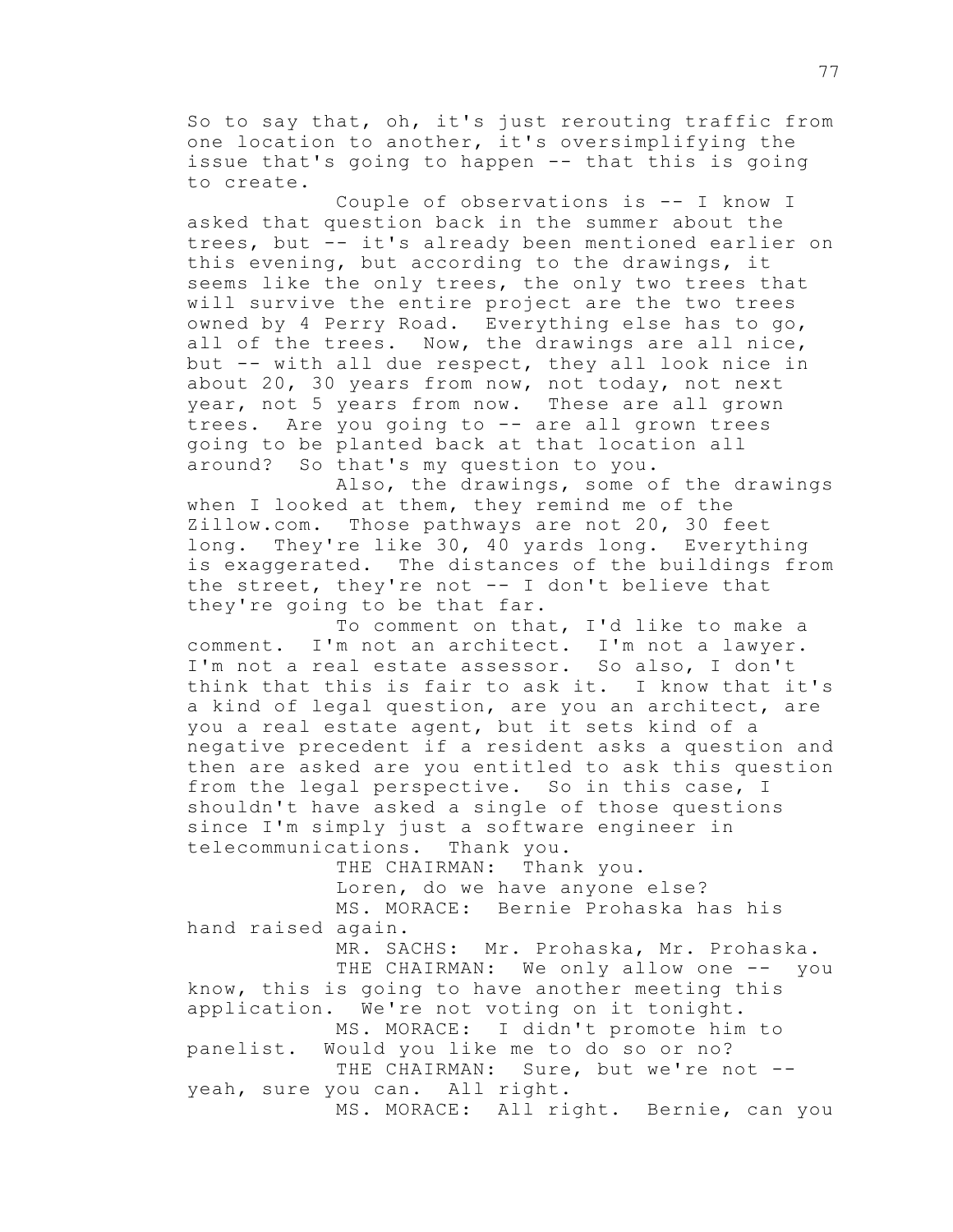hear us?

MS. PROHASKA: Okay.

THE CHAIRMAN: Bernie, you know, you had a shot, you know, you had an opportunity to speak earlier. We're not letting people speak twice this evening.

MS. PROHASKA: This is me. This is Yvonne Prohaska, not Bernie.

THE CHAIRMAN: Got you. Then I would ask that you raise your right hand and be sworn. MS. PROHASKA: Yes. I'm raising --

THE CHAIRMAN: Do you swear to tell the truth, the whole truth, so help you God?

MS. PROHASKA: Yes, I do.

THE CHAIRMAN: State your name, spell your last name, and share with us where you live, please.

MS. PROHASKA: Yvonne Prohaska, P-r-o-h-a-s-k-a, 34 Allwood Road on the corner of Corona.

THE CHAIRMAN: Okay.

MS. PROHASKA: I just had a question about the illustration that was shown of the temple. Is there any reason why or would there be an advantage for the daycare to be located on the other side of the temple with respect to the two residences that are on Corona. Perhaps it would be less invasive to them not to have playground activities or any of the traffic at drop-off and have the meditation garden in closer to their back yard instead of the daycare center.

THE CHAIRMAN: We -- the planning board it's not within our authority to tell applicants how to design their application.

MS. PROHASKA: Right.

THE CHAIRMAN: As long as things if things are conforming, you know, we may make suggestions, but the decision on where to, you know, where to put their meditation garden versus their daycare or preschool is really on the applicant.

MS. PROHASKA: I understand that. I just thought it was worth considering for whoever is in charge and perhaps the daycare was located there because of some interference with the stream or another groundwater issue, but just out of consideration for the people who live on Corona and the corner of Perry, it seems as though it might be quieter.

THE CHAIRMAN: Well, you know, the applicant's attorneys are here as well as their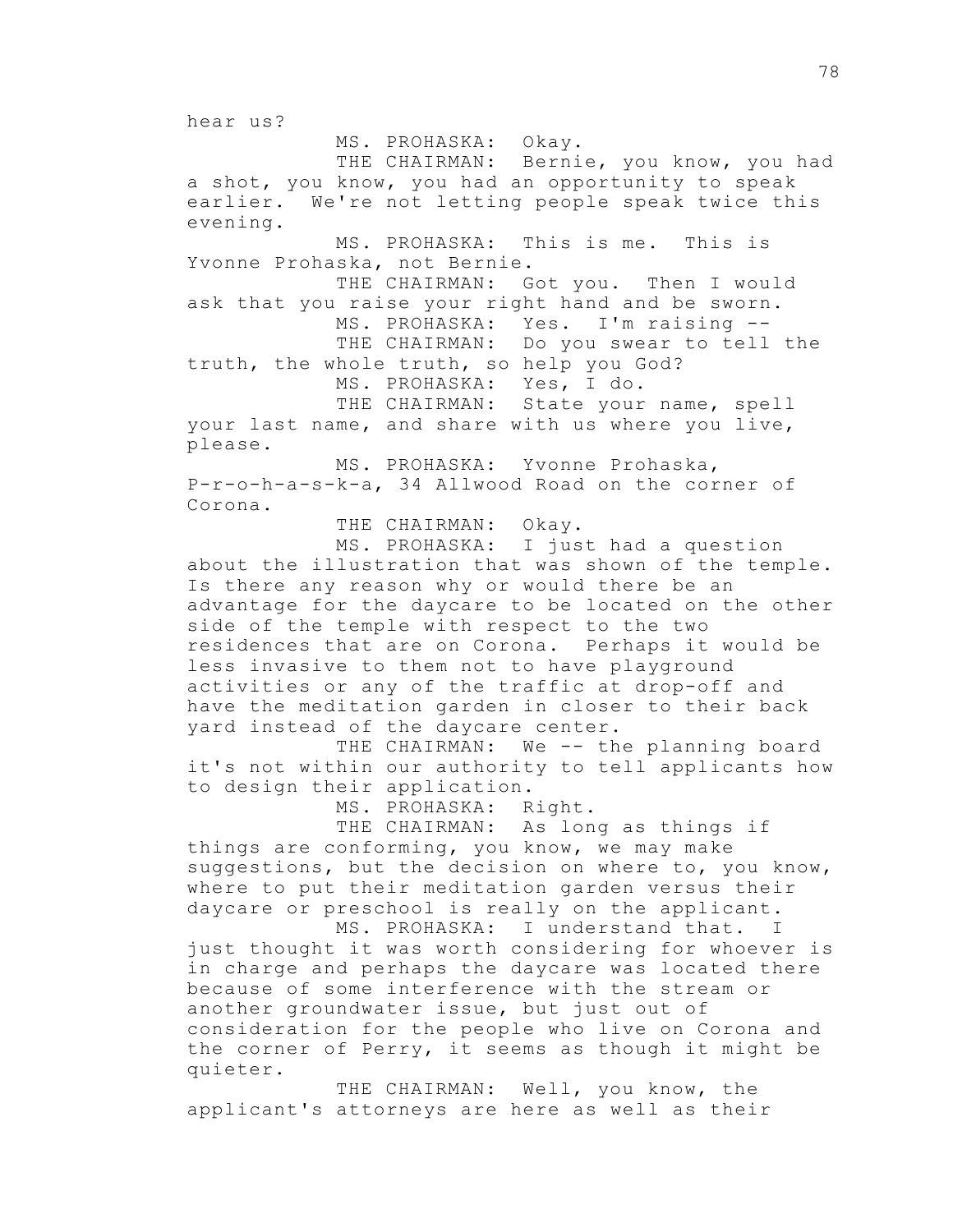other professionals. They are attentive and hearing you and, you know, but those decisions are -- lie with the applicant. MS. PROHASKA: Would Yoshita be able to respond to that in any way? MR. PAPE: The applicant is listening to these questions, and as the hour gets later, I'll share with you we will be responsive to the comments that are raised but not this evening, not at this late hour. MS. PROHASKA: Well, thank you for listening. THE CHAIRMAN: Good. Thank you. Loren, anyone else I hope? MS. MORACE: There was one. It says an anonymous attendee that had a question, and -- THE CHAIRMAN: Well, if they're not willing to go on the record, we can't have them speak. MS. MORACE: Okay. MR. SACHS: Loren, was that from the chat? MS. MORACE: Yes. You saw that? MR. SACHS: By the way, let me make a comment about the chat. Please refrain from using the chat because this is a land use board. We have to hear the testimony from the witnesses, and any comments that you post on a chat could be deemed to be prejudicial for purposes of the applicant or the board, and I would tell you that I've instructed my board members at the beginning of the pandemic not to look at the chat, but please refrain from the chat. THE CHAIRMAN: Well, we're lucky in this case because the chairman doesn't even know how to use chat. MR. SACHS: Okay. And, in fact, in many municipalities, that chat feature has been removed. So maybe that's something we should think about, although, quite frankly, we may be going back to live meetings soon so it probably won't be an issue. THE CHAIRMAN: That would be my hope. I miss all of you. MR. SACHS: But anyway. THE CHAIRMAN: Chats anything like TikTok, I don't -- MR. SACHS: All right. So, Loren, if that question was from the chat, we can disregard it. It's not the record. MS. MORACE: Okay.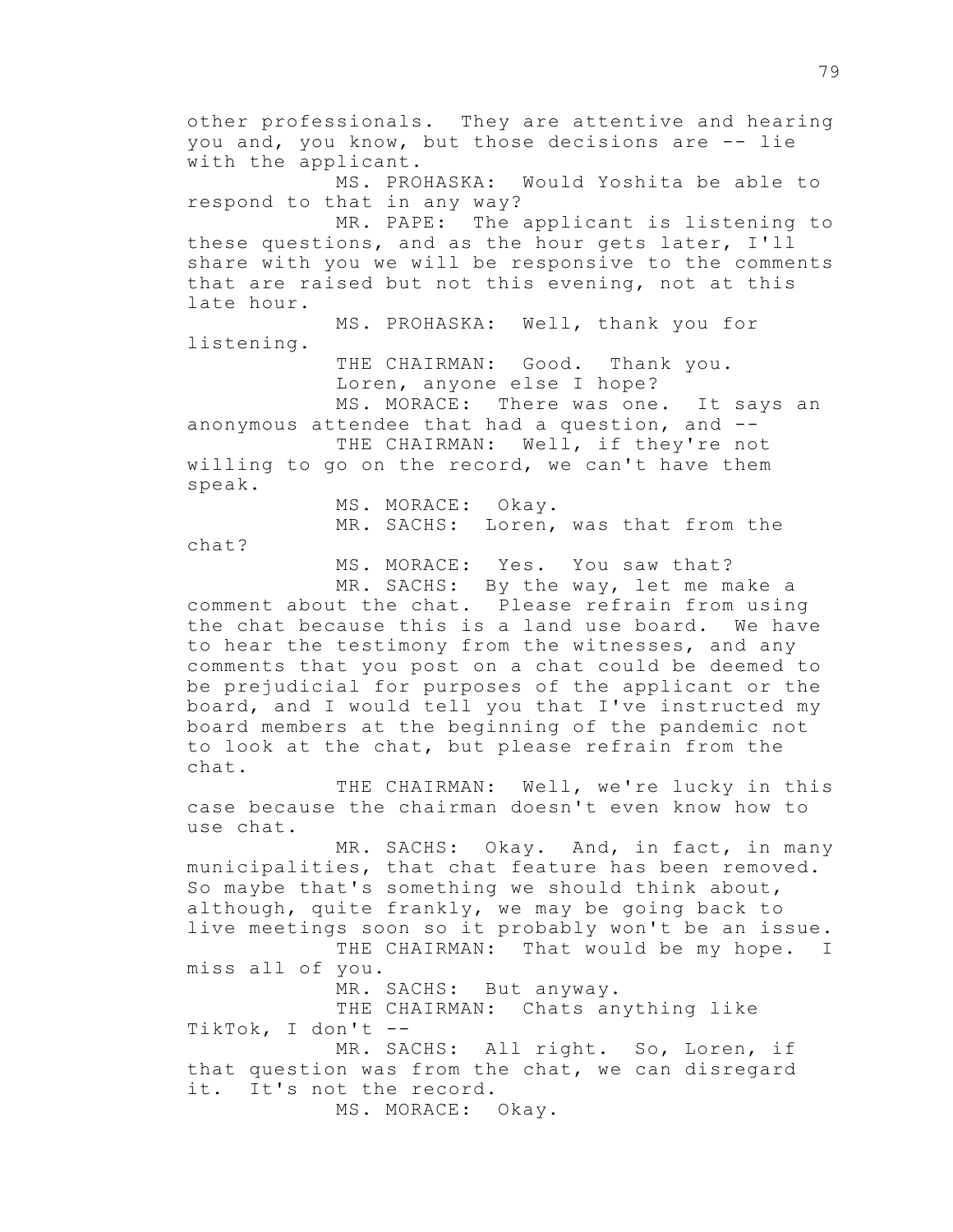THE CHAIRMAN: Good. So now, Loren, any last look? We're okay? MS. MORACE: Yeah, that's it, nobody else. THE CHAIRMAN: Then I declare the public portion closed. I thank all of my fellow board members. I thank the professional staff for both the township and the applicant. It's been a long meeting. I thank my fellow East Brunswickites for hanging in and asking good substantive questions. Do we have a date for the next time we're going to be hearing this application? MS. MORACE: The next planning board meeting is March -- not March -- February 23. THE CHAIRMAN: Does that work for you, Mr. Pape? MR. PAPE: I'm going -- going to send a message to all and -- THE CHAIRMAN: Okay. MR. PAPE: All of our witnesses can hear me speak. If anyone is not available on February 23, please share that with me now. THE CHAIRMAN: Yeah, we'll certainly try to accommodate you. I'm assuming it's the 23rd. Mr. Sachs, do we need to renotice, or are we good? MR. SACHS: No, we don't need to renotice. Since we started this meeting virtually, I would suggest we continue it virtually. Mayor, I don't know what your plans were with reopening meetings, but I'm not sure if it would have been by February 23. MAYOR COHEN: Meetings are open. MR. SACHS: I'm talking about going live. MAYOR COHEN: The council meeting on the 14th is open. It's in person. MR. SACHS: All right, so. MAYOR COHEN: So I guess that was going to be my question. There is no masks required in the township public buildings any longer, and the meetings are all going to be open. I was only told that because of land use boards and the need to notice people that you couldn't change it, but that's  $-$ MR. SACHS: Let's -- Mayor what, I would suggest is, because I think Mr. Pape's notice original, you know, the notice for this evening referenced it as being virtual, we probably should continue it virtual, at least for that February 23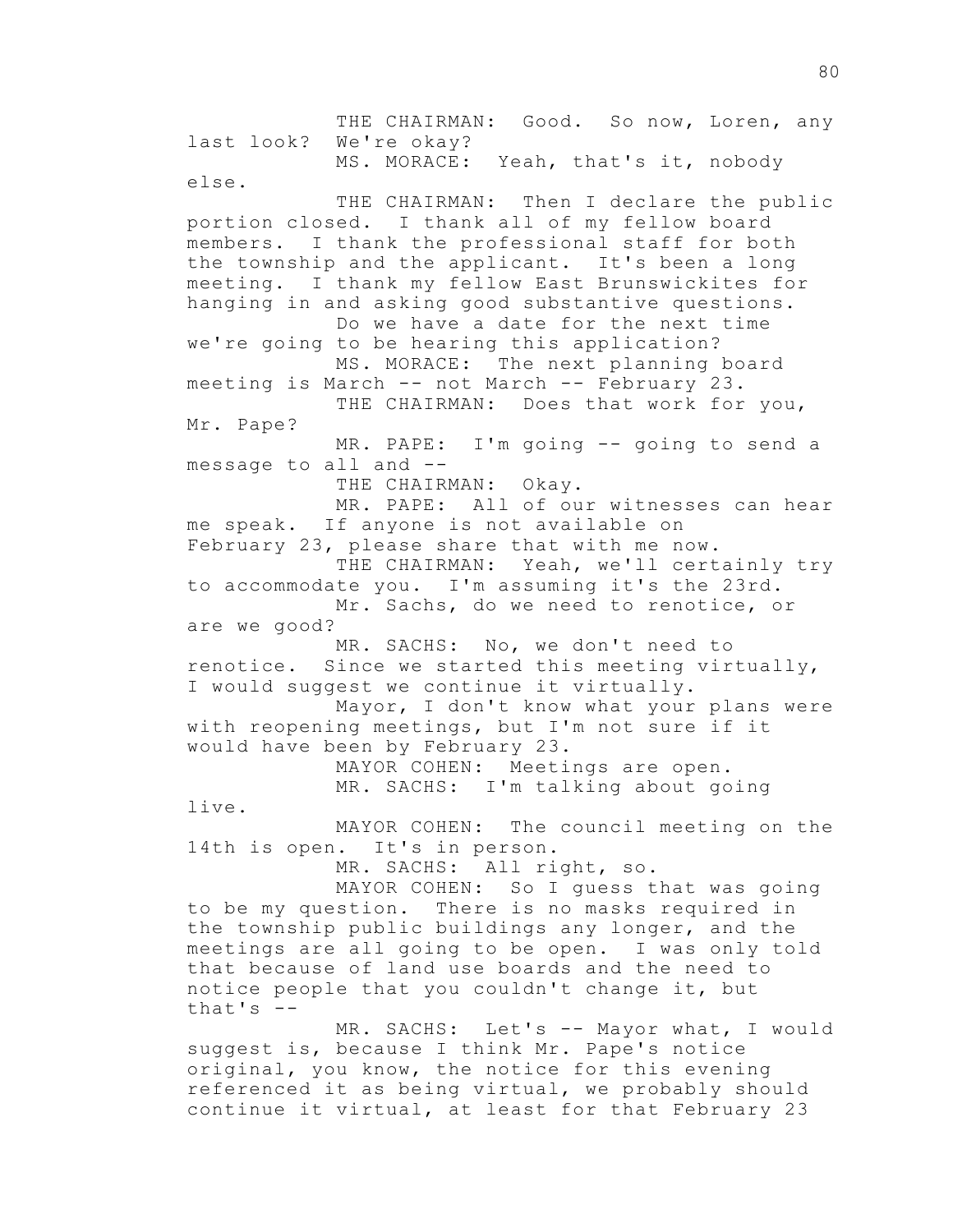meeting.

MR. PAPE: If I may, most of our professionals don't make it on the 23rd. There's conflict. MR. SACHS: All right, so it's not an issue. THE CHAIRMAN: Okay. MR. PAPE: Sorry. MS. MORACE: After that, the next meetings are March 9 and March 23. Mr. Pape, if you'd like, I can send you the calendar. THE CHAIRMAN: Mr. Pape, I'll let you work that out with our staff. MR. SACHS: Mayor, do you think the March 9 -- by March 9 I would imagine you're going to want this to be a live meeting, right? MAYOR COHEN: That would be fine if it was tomorrow, but I think that if we're moving to March, I just don't know what the requirements are. MR. SACHS: If we're going to go live, then Mr. Pape is probably going to have to renotice as a live meeting. MAYOR COHEN: It doesn't matter to me. Whatever is convenient. If you don't want to renotice, then we'll just do it virtual. MR. SACHS: Is that all right, Mr. Pape? Is that your preference 1234. MR. PAPE: Yes. I would appreciate. March 9 -- the professional team is sharing with me that that is a night that works. It looks like it works for all. So if we could go to March 9 and if we could stay in this format. MR. SACHS: That's fine. MR. PAPE: I'm comfortable. We have --I took a lot of notes, and I heard more questions from concerned neighbors. I heard concerns from board members. We will put all of that together and have responsive testimony, and then we'll bring Allison up. I don't think it will be a meeting anywhere near as long as -- MR. SACHS: I agree. THE CHAIRMAN: No, I don't imagine it will. MR. SACHS: All right. So, Mr. Chairman, with your permission, I'll just announce that the next meeting on this application will be heard Wednesday, March 9, at 7:30 p.m. It will be the same virtual format. You will not receive any additional notice.